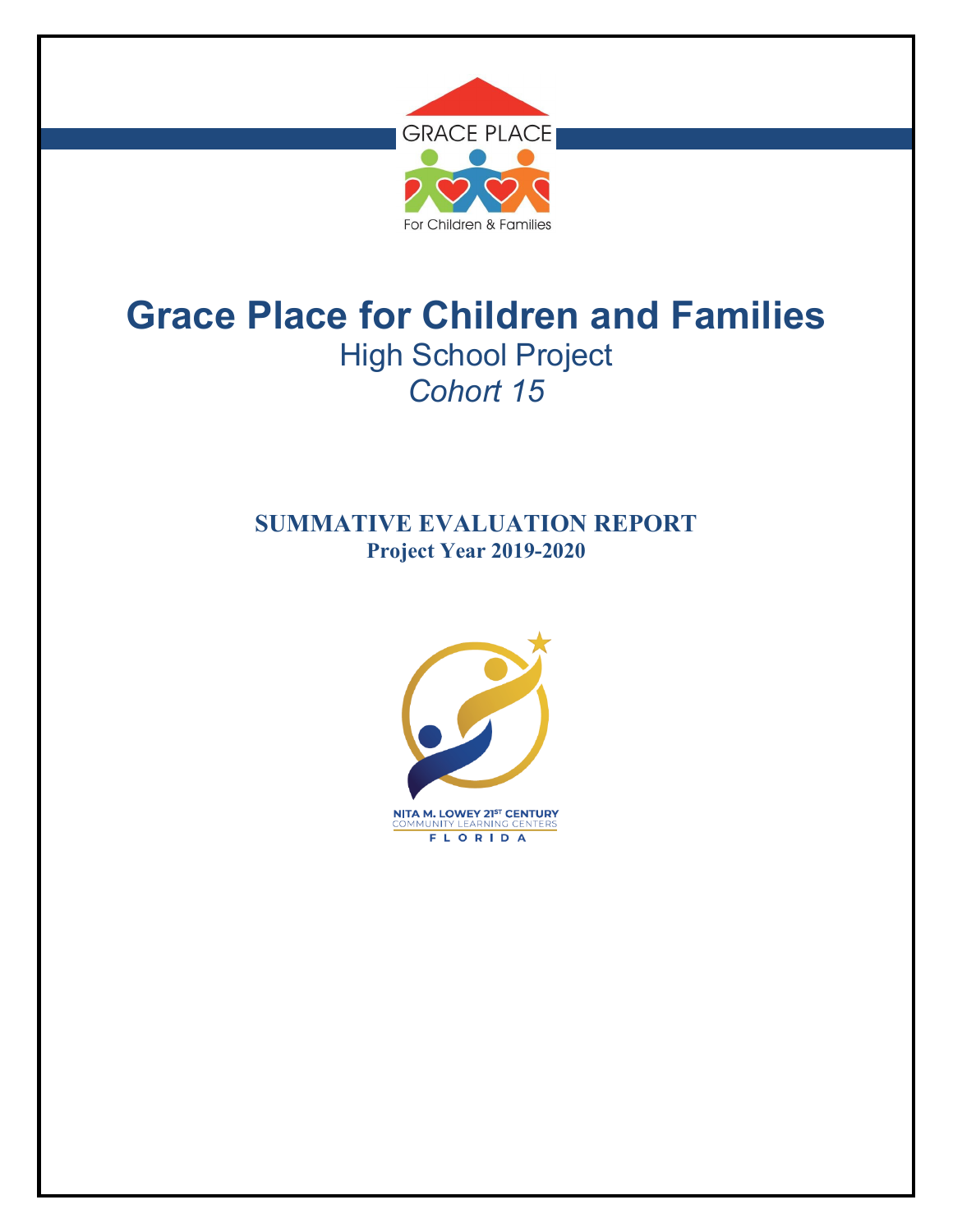# **Table of Contents**

| 1.0 |                                                                                               |
|-----|-----------------------------------------------------------------------------------------------|
| 2.0 |                                                                                               |
|     |                                                                                               |
|     | Table 1. Student Enrollment: Total and Regularly Participating Students for Summer 2019 and   |
|     |                                                                                               |
|     | Table 2. Summer 2019 – Student Gender and Age Range for Total Participating Students (All     |
|     | Table 3. 2019-2020 Academic Year – Student Gender and Age Range for Total Participating       |
|     | Table 4. Summer 2019 - Population Specifics: Total Participating Students  13                 |
|     | Table 5. 2019-2020 Academic Year - Population Specifics: Total Participating Students 13      |
|     | Table 6. Summer 2019 – Population Specifics: Regularly Participating Students 13              |
|     | Table 7. 2019-2020 Academic Year - Population Specifics: Regularly Participating Students  14 |
|     | Table 8. Summer 2019 – Student Race and Ethnicity: Total and Regularly Participating Students |
|     | Table 9. 2019-2020 Academic Year – Student Race and Ethnicity: Total and Regularly            |
|     | Table 10. 2019-2020 Academic Year - Student Grade for Total Participating Students  14        |
|     | Table 11. 2019-2020 Academic Year – Student Grade for Regularly Participating Students 15     |
| 3.0 |                                                                                               |
|     |                                                                                               |
|     |                                                                                               |
| 4.0 |                                                                                               |
|     |                                                                                               |
|     |                                                                                               |
|     |                                                                                               |
|     |                                                                                               |
|     |                                                                                               |
|     |                                                                                               |
| 5.0 |                                                                                               |
|     |                                                                                               |
|     | Table 15a. Objectives, Activities, Data Collection Methodology, and Outcomes (Objective 1)29  |
|     | Table 15b. Objectives, Activities, Data Collection Methodology, and Outcomes (Objective 2)31  |
|     | Table 15c. Objectives, Activities, Data Collection Methodology, and Outcomes (Objective 3)33  |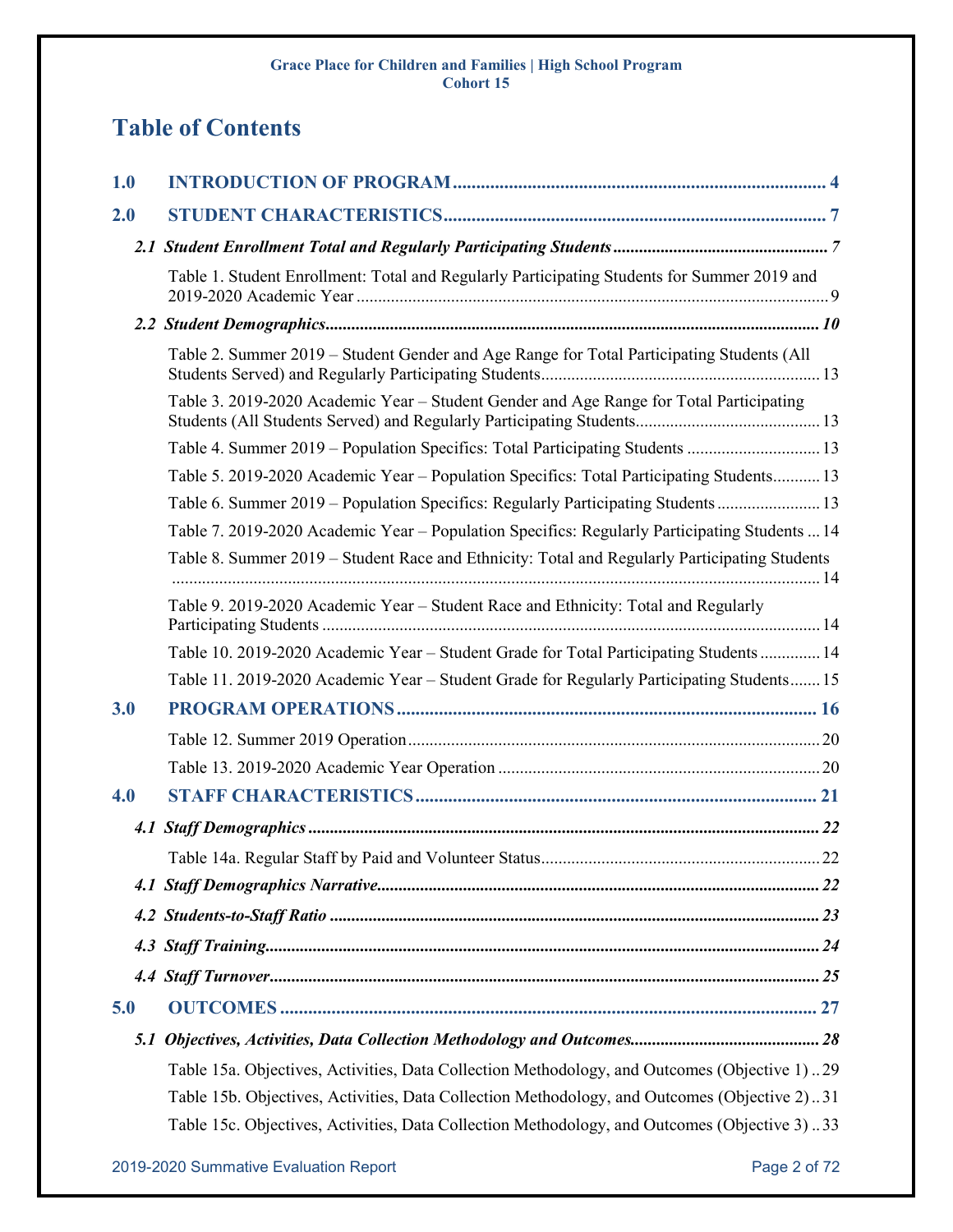|     | Table 15d. Objectives, Activities, Data Collection Methodology, and Outcomes (Objective 4)36 |
|-----|----------------------------------------------------------------------------------------------|
|     | Table 15e. Objectives, Activities, Data Collection Methodology, and Outcomes (Objective 5)39 |
|     | Table 15f. Objectives, Activities, Data Collection Methodology, and Outcomes (Objective 6)41 |
|     | Table 15g. Objectives, Activities, Data Collection Methodology, and Outcomes (Objective 7)44 |
|     | Table 15h. Objectives, Activities, Data Collection Methodology, and Outcomes (Objective 8)46 |
|     |                                                                                              |
|     |                                                                                              |
|     |                                                                                              |
| 6.0 |                                                                                              |
| 7.0 |                                                                                              |
|     |                                                                                              |
|     |                                                                                              |
| 8.0 |                                                                                              |
|     |                                                                                              |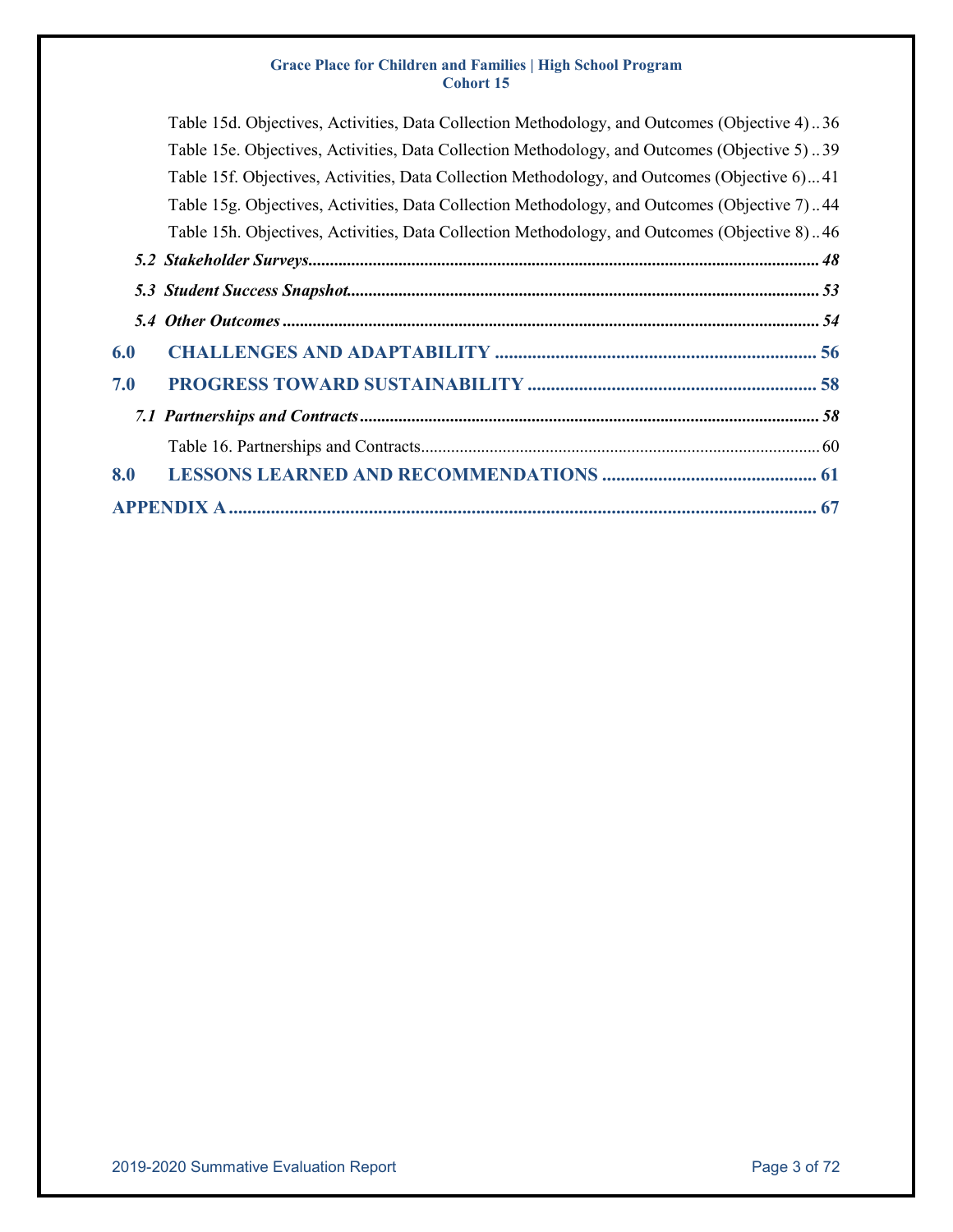## <span id="page-3-0"></span>**1.0 INTRODUCTION OF PROGRAM**

*Provide a narrative in the text box below that outlines the following:*

- *this specific program's function and purpose*
- *the program's enhancement on the community and the students served*

*\*Note: Any information regarding 21st CCLC overall can be shared at the end of this report.*

The Grace Place (High) 21st CCLC program (Project Number: 93B-2440B-0PCC3) is a Cohort 15 program operated by the Grace Place for Children and Families. This 21st CCLC program has provided student-focused programming under the current grant for four years, having successfully navigated the competitive grant process in the 2016-2017 program year. Since beginning operations in 2016-2017, the Grace Place (High) 21st CCLC program has worked to provide all services for which it was funded and has historically made progress towards the approved goals and objectives. As per the 2019-2020 grant application, the Grace Place (High) Program received \$75,113 to implement student-focused programming at one site: Grace Place for Children and Families. Overall, the Grace Place (High) program proposed to serve students in grades 9-12, with a proposed average daily attendance at the one site location of 80 students per day afterschool and 56 students per day during the Summer of 2019. The 21st CCLC program targeted the 1,772 students attending Golden Gate High School – with 78% of these targeted students qualifying for free or reduced-price lunch (an indicator of low-income families). Designed to complement and enrich regular school day instruction, the function of the Grace Place (High) program was primarily designed to impact high school students in the following ways: (1) improve academic achievement in English Language Arts (ELA), mathematics, and science; (2) improve fitness and healthy lifestyle choices; (3) decrease school absences; (4) increase high school graduation rate and (5) increase adult literacy and parenting skills.

Grace Place for Children and Families has provided academic and literacy programs for lowincome children and families in Golden Gate for nearly 15 years, pioneering holistic family education in Collier County. Grace Place developed a dynamic program model that functions as a conduit for progress and produces long-lasting results. Currently over 1,000 students are enrolled in educational programs that include: (1) School Age (K-8) after school and summer youth development programs, including hands-on STEM projects including marine biology, K'NEX and LEGO projects, gardening, and science experiments; mentoring programs with high school and college students, business professionals, and senior citizens; music/performing arts; health/wellness activities; leadership/ character development; and career exploration activities; (2) AP Leadership (grades 9-12) program for college and career readiness and preparation; (3) Nationally recognized Bright Beginnings and Mom and Tot Literacy, which earned Grace Place the distinguished honor of becoming a Barbara Bush Foundation for Family Literacy program provider; and (4) Adult English Language and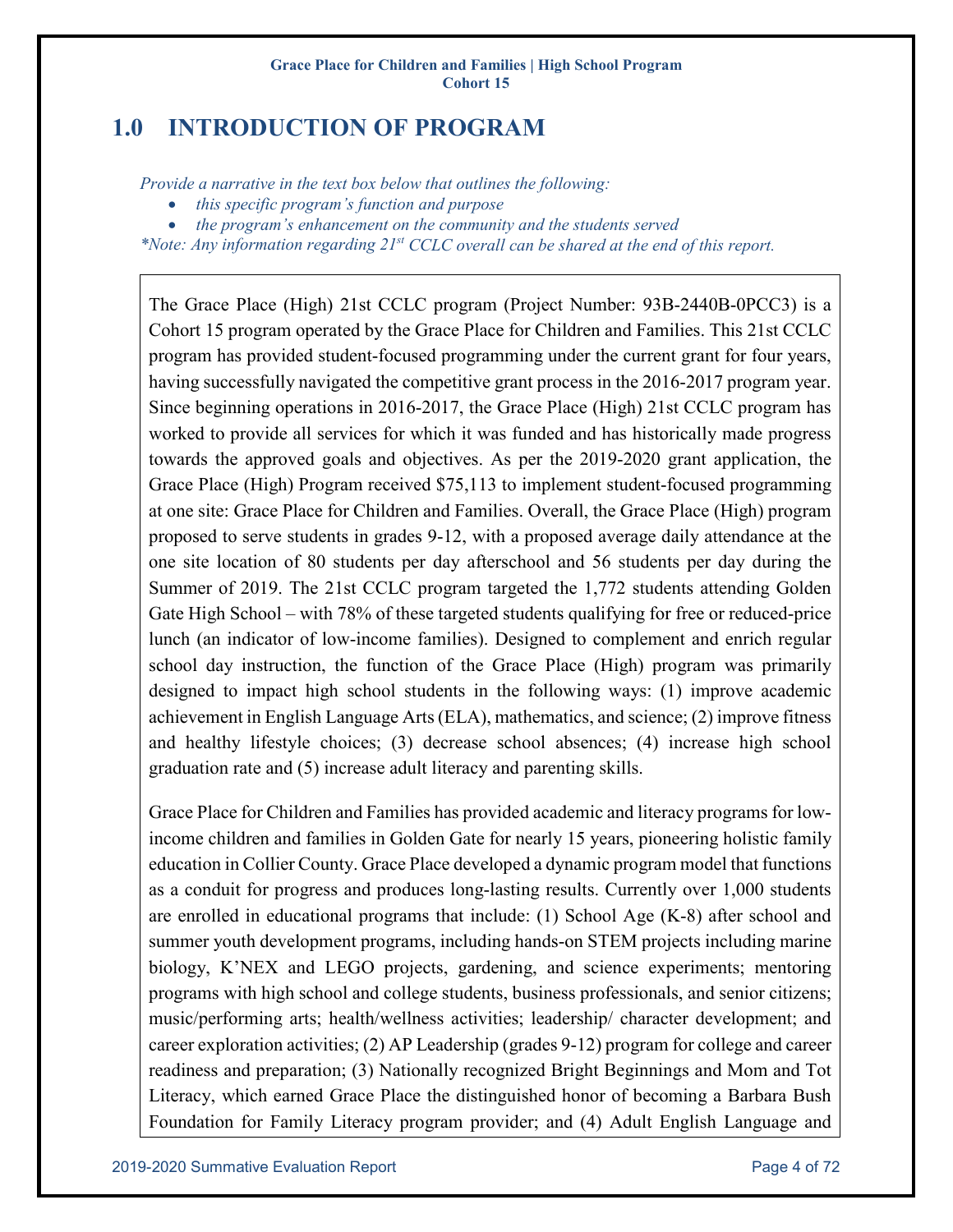Literacy Program, citizenship, and financial literacy classes for adult family members. In addition, for over ten years, Grace Place has been the only nonprofit with a foothold in the community, and there is a meaningful trust between Grace Place and those served. Grace Place has become more than an educational resource, it is "the heart of the neighborhood," a beacon of hope, and a lifeline to a more prosperous future for children and families.

Youth programming has expanded and improved each year for the past ten years. The 21st CCLC program has allowed for more effective services, increased operational hours, and increased numbers of student participants from kindergarten through high school. Additional evidence of Grace Place's experience includes: 1) Growth from an initial 40 students in 2004 to almost 800 students weekly in 2014, including 220 children under age 5, 245 children ages 5-18, and almost 300 adults; 2) Successful operation of extensive educational programs with measurable outcomes, managing private and grant funding, and operating a busy and safe neighborhood educational center; 3) In July 2014, Grace Place was recognized by Eileen Connolly-Keesler, Executive Director of the Community Foundation of Collier County, as one of the most effective and efficient nonprofit agencies in Collier County; 4) Partner with Collier County Public Schools and Collier County Sheriff's Department since 2004; 5) United Way of Collier County approved partner agency since 2008; 6) Barbara Bush Foundation for Family Literacy program provider; and 7) 2014 County Development Block Grant. Grace Place is also regularly in the news for outstanding programming, tremendous commitment to the community, and regular donations and gifts to support the services provided at Grace Place for Children and Families. Moreover, Efforts to Outcomes (ETO) performance management software is utilized to track data on individual students and the whole family, translate data into knowledge about program performance, actively monitor progress toward outcomes, and continuously improve service delivery. A memorandum of agreement with CCPS enables Grace Place to directly access individual student data (testing, grades, assessments) through a robust district database system: STOPwatch.

While the focus of Grace Place programming is clearly on educational outcomes, they recognize that a myriad of social problems contributes to poor outcomes for students. Strong partnerships have been built with community agencies and organizations capable of addressing these additional needs. Screenings, referrals, and registrations are held on campus for: children's vision, hearing, dental, and mental health; legal aid; Affordable Care Act; Head Start and VPK; domestic violence and prevention services; tax preparation; and other direct social services. In response to the high levels of food insecurity and the nutritional needs of children in the community, Grace Place also operates the largest food pantry in Collier County, providing more than 350,000 pounds of food including dairy, meat, and fresh produce to 1530 households. Grace Place is a trusted leader in Golden Gate and in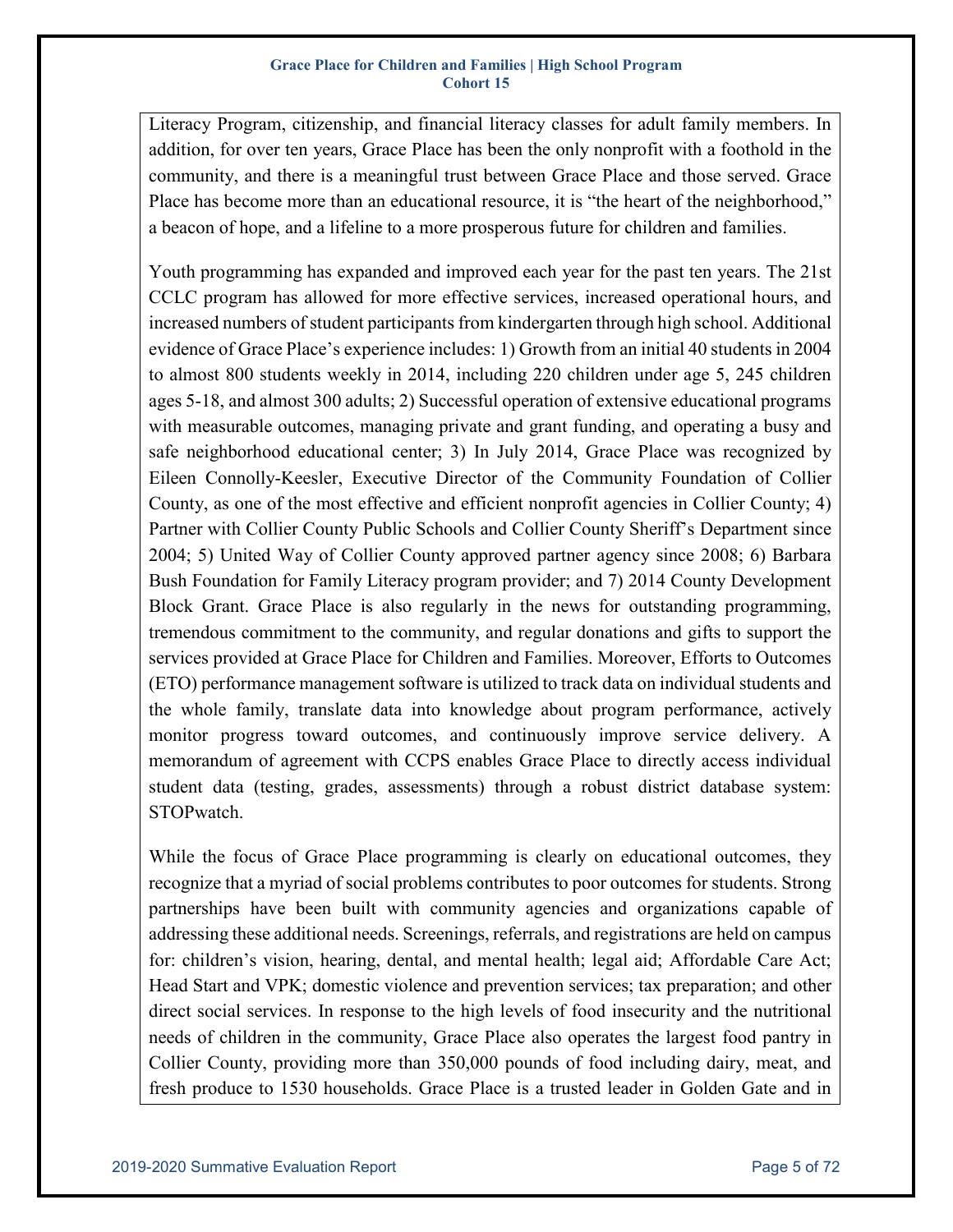Collier County. Letters of support from community and school leaders included with the original application further provide evidence of the caliber of Grace Place services.

Overall, the Grace Place (High) program designed a strong academic component to support three core areas: (1) reading and language arts, (2) mathematics, and (3) science. The staffing plan implemented by the program allowed each of these academic components to be supervised by teachers certified by the Florida Department of Education (FLDOE). The Grace Place (High) Program wrote detailed lesson plans for all academic activities, ensuring that the activities provided during the 21st CCLC program did not mirror the regular school day, but reinforced topics taught during the regular day school. The Grace Place (High) program also offered eligible students a broad array of personal enrichment activities that reinforce and complement the regular academic program and help participating students meet local and state academic standards in core subjects. Further, the program offered families of actively participating 21st CCLC students the opportunity for literacy and related educational development. The Grace Place (High) program provided as many adult family member services as possible during the 2019-2020 program year.

The Grace Place (High) 21st CCLC program also offered many intangible benefits to students, such as the opportunity to engage in activities that help them realize they have something to contribute; the opportunity to work with diverse peers and adults to create projects, performances, and presentations; and the opportunity to develop a vision of life's possibilities that, with commitment and persistence, are attainable. Overall, the Grace Place (High) 21st CCLC program was designed to provide a wide range of enhancements for the community, families, and students served.

**<<< ---- End of Section ---- >>>**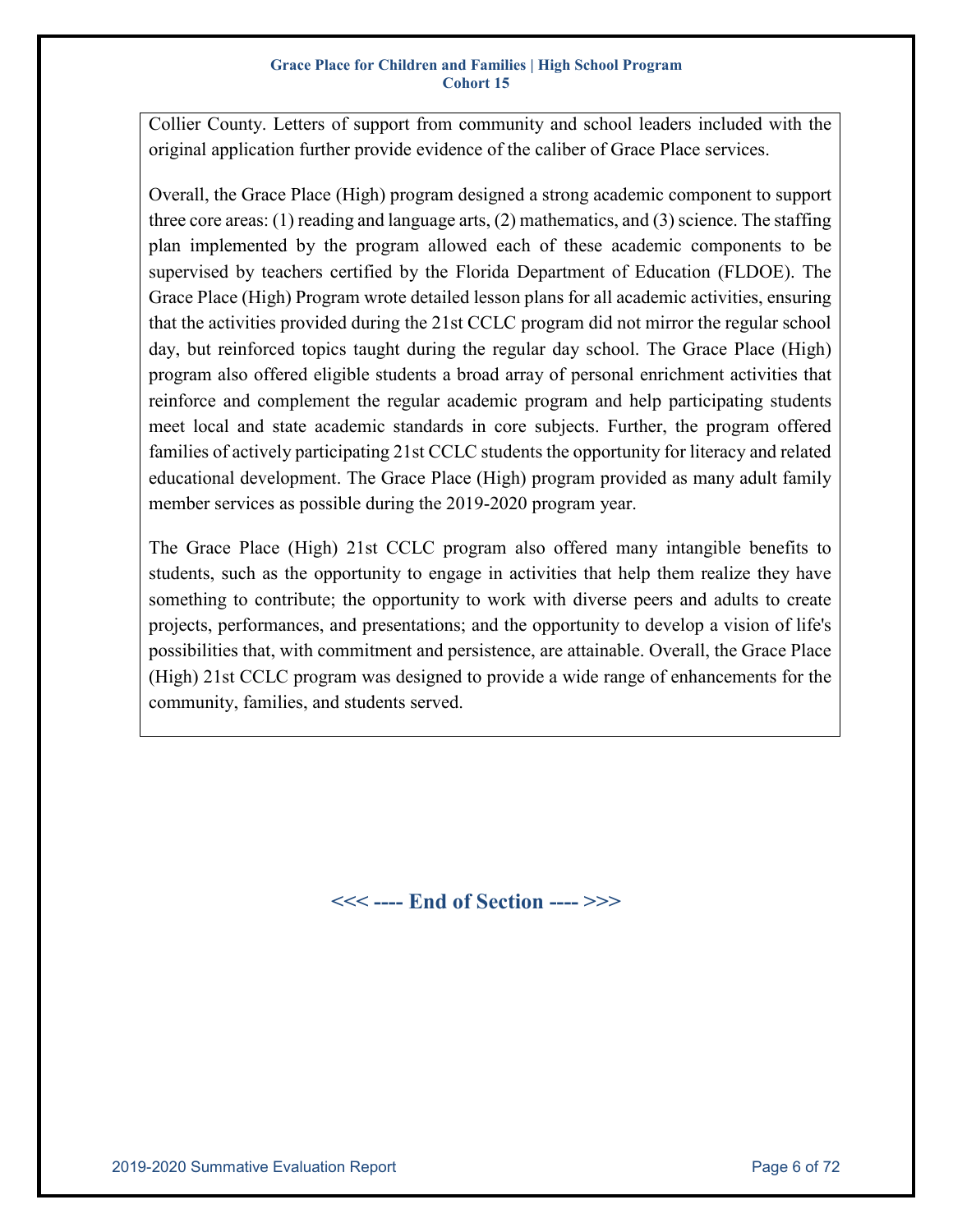## <span id="page-6-0"></span>**2.0 STUDENT CHARACTERISTICS**

### <span id="page-6-1"></span>*2.1 Student Enrollment Total and Regularly Participating Students*

*Provide a narrative overview of student enrollment in the program in the text box below. This may include, but is not limited to:*

- *enrollment processes*
- *orientation(s)*
- *efforts to preserve enrollment*
- *daily attendance*

*\*Note: Do not replicate the numbers shared in Table 1.*

To better understand the population of students and families impacted by the 21st CCLC program, this section provides information about attendance, enrollment, and demographics of those students participating in the Grace Place (High) program activities during the Summer of 2019 and the 2019-2020 Academic Year.

*Student Recruitment*: As per the grant application, the Grace Place (High) program proposed to target specific students and their families. The Grace Place (High) program proposed to target a total of 80 students per day afterschool and 56 students per day during the Summer of 2019. The program proposed to target high school students (Grades 9-12) attending Golden Gate High School. By focusing enrollment efforts on all students attending this school, the program was able to recruit from all 1,772 students within the targeted grade levels. Overall, there appears to be a sufficient population of students at the targeted school to drive enrollment in the 21st CCLC program at the proposed attendance levels. Moreover, the students at this school have a tremendous need for free out-of-school programming, with a reported 'free or reduced-price lunch' rate of a depressing 78% across all targeted students.

Historically, low-income students, as a group, have performed below higher-income students on most measures of academic success, including standardized test scores, grades, high school completion rates, and college enrollment. To address the specific needs of those students, the program targeted recruitment efforts on students who were low performing or at-risk of failure. While the Grace Place (High) program was open to all students attending the target school, priority was given to students who had been identified by the school as high-risk: academically low performing; demonstrating at-risk behaviors such as truancy, behavior concerns, or documented at-home issues; and/or at risk for grade retention. Making an intentional effort to reach these students ensured the program offered academic and enrichment support to the most vulnerable students. The program proposed to keep a wait list if demand exceeded capacity. If a student on the wait list demonstrated need, they were given priority when a space became vacant.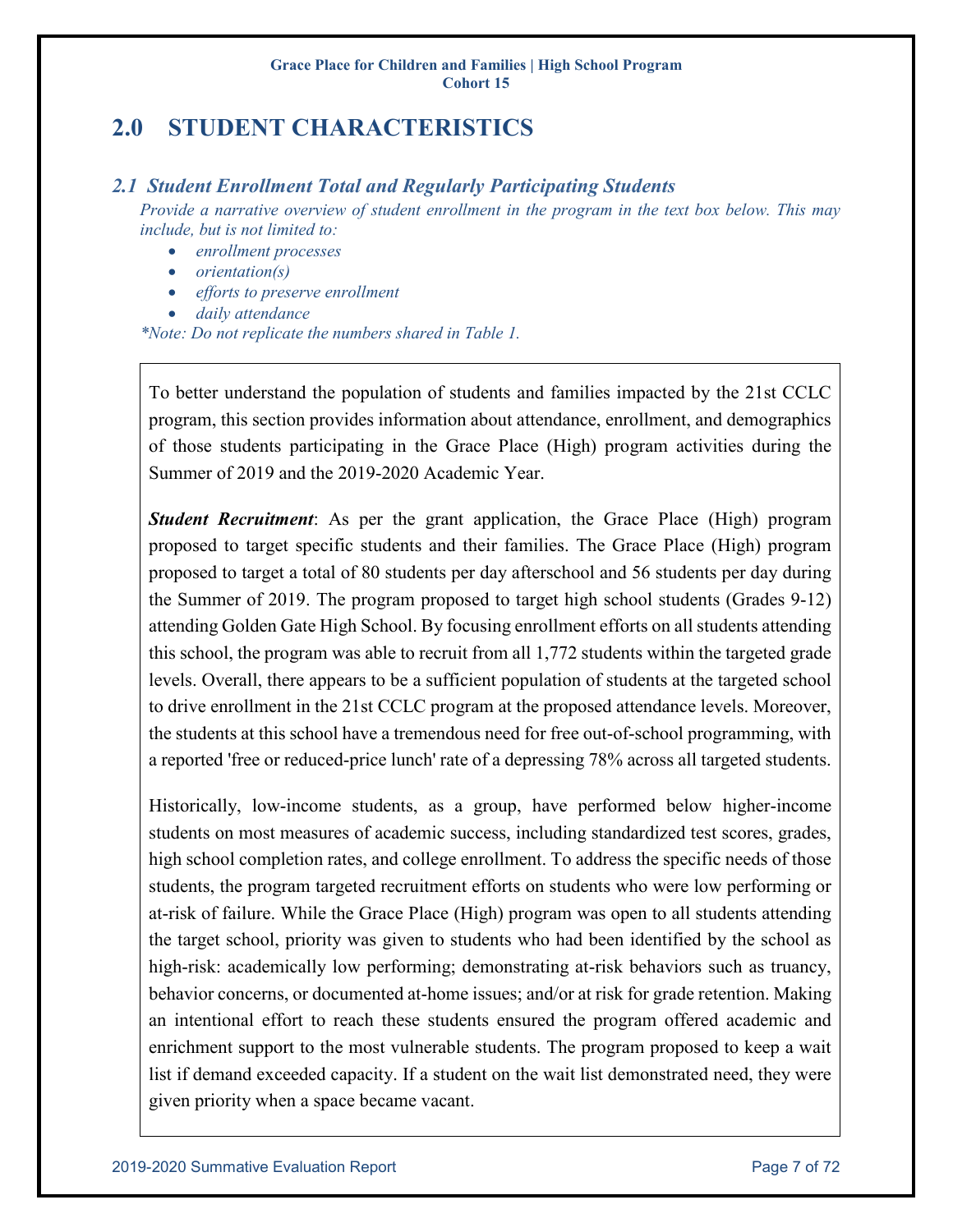*Student Enrollment*: Any actualized impact of the 21st CCLC program requires successful implementation of the recruitment and enrollment plan, thus ensuring the highest level of student participation. The Grace Place (High) program successfully engaged the participation of 68 students during the Summer of 2019 and 147 students during the 2019- 2020 Academic Year. Based on data submitted, as shown in Table 1, 11 of these students attended both the summer and academic year program, an important consideration for the program moving forward with recruitment and retention plans. As with all 21st CCLC programs in Florida, the enrollment numbers were negatively impacted by the unexpected closure of all on-site operations on March 13, 2020, due to the global pandemic and overarching health concerns. Regardless, prior to the closures, the Grace Place (High) program recruited student participants throughout the operating year as slots for students opened up in the program. The enrollment numbers appropriately exceed the proposed daily attendance for the afterschool portion of this 21st CCLC project - an important characteristic of successful 21st CCLC programs, as students may have other options afterschool (sometimes even going home alone) and not all enrolled students come each day. The program has been encouraged to keep track of the daily attendance to avoid exceeding the approved student-to-staff ratios. Ultimately, the program successfully enrolled more students than required to meet the average daily attendance proposed and approved by the FLDOE.

*Regular Student Attendance*: In addition to student enrollment (representing the number of students attending the 21st CCLC program for at least one day of activities), it is important to explore regular student attendance. Attendance, as an intermediate outcome indicator, reflects the breadth and depth of exposure to afterschool programming. The Grace Place (High) program collected data on both (1) the total number of students who participated in 21st CCLC programming over the course of the year, and (2) the number of these students meeting the United States Department of Education (USED) definition of "regular attendee" by participating in 21st CCLC activities for 30-days or more during the program year. The first indicator (total participants) can be utilized as a measure of the breadth of reach of the Grace Place for Children and Families, whereas the second indicator (regular participants) can be construed as a partial measure of how successful the program was in retaining students in 21st CCLC services and activities across the program year.

The Grace Place (High) program was somewhat successful in retaining student participants – achieving a 46.2% rate of regular attendees compared to total enrollment. This is a particularly impressive rate given the shortened academic year and unexpected closures of all schools and in-person 21st CCLC programs in mid-March. However, the program is encouraged to explore the reasons why a relatively large group of students left the program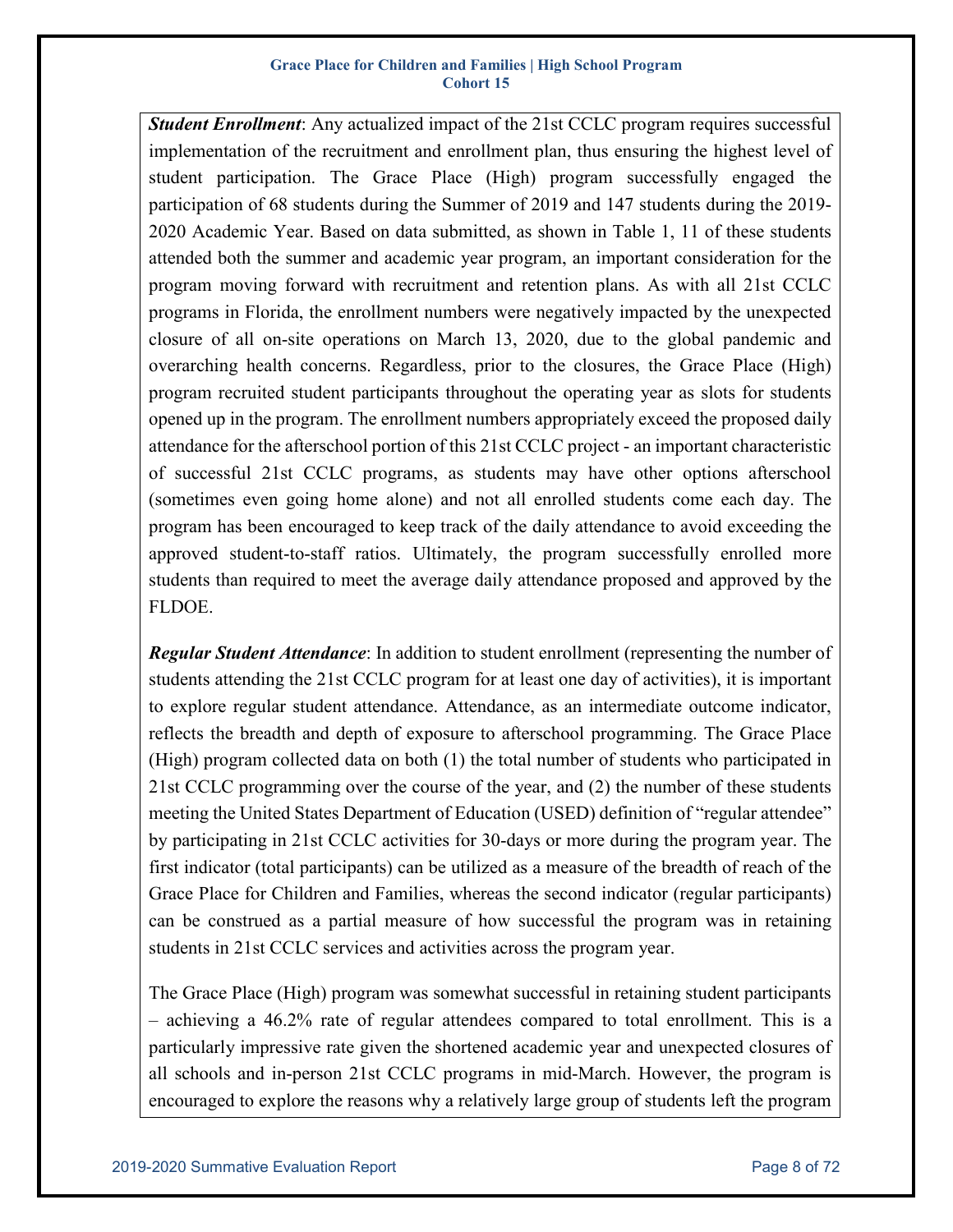before attending 30 days and, if necessary, consider procedures or programmatic changes that could increase the overall rate of regular participation. It is likely that increased and more regular attendance will result in more positive academic and behavioral outcomes.

*Average Daily Attendance*: For the purposes of this evaluation, in addition to assessing progress towards regular student attendance, it is also important to explore whether the program is making progress towards meeting the proposed average daily attendance of student participants. As part of the application approved by the FLDOE, the Grace Place (High) Program proposed to serve an average of 80 students per day afterschool and 56 students per day during the Summer of 2019. As demonstrated by submitted data, the program achieved 76.3% of the proposed average daily attendance (ADA) for the 2019-2020 Academic Year and 55.4% of the proposed ADA during the summer of 2019. The FLDOE expects programs to achieve at least 95% of the proposed ADA, and falling short of the proposed daily attendance could be considered an increased risk by the FLDOE and result in financial and operational consequences. The program did not achieve 95% of the proposed daily attendance for the afterschool component, such that the program is encouraged to work towards increasing enrollment, while also developing a plan to increase the daily attendance of those students already enrolled. It may be necessary for the program to consider new projects, new staffing plans, or new strategies to help encourage enrolled students to attend the program more regularly. The program may face funding reductions and/or other punitive ramifications from the FLDOE due to the lower-than-expected attendance of 21st CCLC students.

### *Table 1 Guidance*

- *1. Separate both Total and Regularly Participating Students.*
- *2. Subgroup totals should add to the total number of students enrolled or regularly participating (with the exception of Racial/Ethnic Group for which students may fall into multiple categories).*

<span id="page-8-0"></span>*Table 1. Student Enrollment: Total and Regularly Participating Students for Summer 2019 and 2019- 2020 Academic Year*

|                           |       | <b>Total Participating Enrollment</b><br>(Attending at least one day) |                            | <b>Regularly Participating Enrollment</b><br>(Attending 30 days or more) |                       |                            |  |  |  |  |  |
|---------------------------|-------|-----------------------------------------------------------------------|----------------------------|--------------------------------------------------------------------------|-----------------------|----------------------------|--|--|--|--|--|
| <b>Center Name</b>        | Total | <b>Summer</b><br>2019                                                 | Academic<br>Year $(19-20)$ | <b>Total</b>                                                             | <b>Summer</b><br>2019 | Academic<br>Year $(19-20)$ |  |  |  |  |  |
| 158<br>Grace Place (High) |       | 68                                                                    | 147                        | 73                                                                       |                       | 69                         |  |  |  |  |  |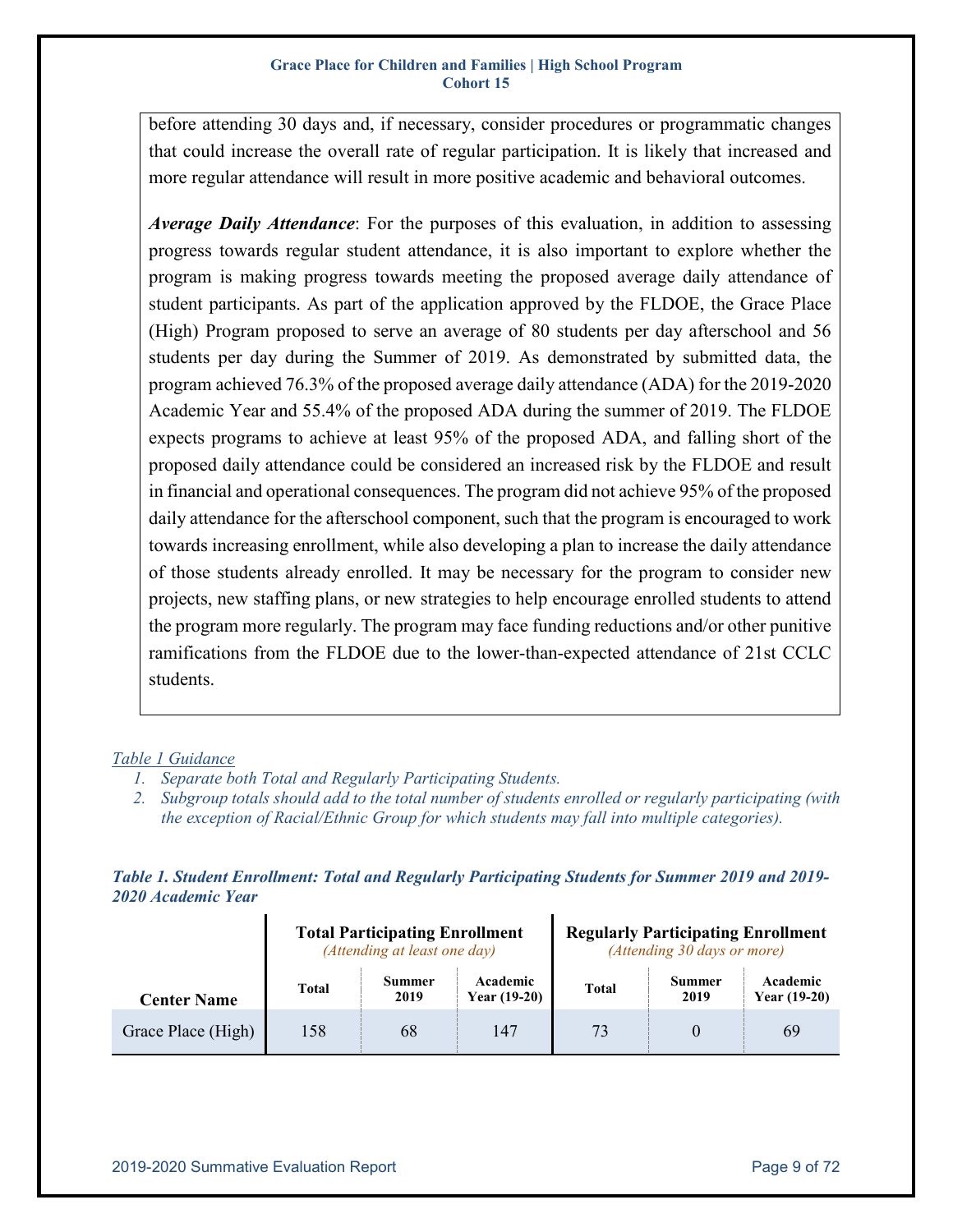### <span id="page-9-0"></span>*2.2 Student Demographics*

*Provide a narrative overview of the students served by this program in the text box below. This may include, but is not limited to:*

- *student demographics*
- *daily attendance*
- *positive impact of students served*
- *student enrollment*

*\*Note: Do not replicate the numbers shared in Tables 2-11.*

When educators, administrators, and policymakers look at the academic and developmental impacts of out-of-school programming, it is imperative that they attend to the issues of access and equity by addressing two important questions: who is being served and how equitable is the quality of services across centers? Indeed, Florida's 21st CCLC programs provide services to a wide range of student participants and their adult family members. To better understand the types of students being served in 21st CLCC programming, the Grace Place (High) program submitted data on characteristics (e.g., grade levels, race and ethnicity, gender, and participation in special services) of all student participants served during the 2019-2020 program operational year.

*Gender*: It is important to understand the degree to which the Grace Place (High) program achieved gender equity in their enrollment. Of the 147 students served during the 2019-2020 academic year, 38.1% of student attendees were identified as male and 61.9% were identified as female. With a difference of 23.8%, it seems that the program's recruitment efforts and/or program activities were more effective at attracting female students than male students. As such, the program is encouraged to explore which practices might have contributed to a greater enrollment of one gender over the other. While this is not necessarily considered a negative indicator of the general programming, it is relatively rare for students to be disproportionally distributed across genders.

*Race and Ethnicity*: To better understand the types of students being served and to examine access to 21st CCLC services, the Grace Place (High) Program submitted racial and ethnic data about those students participating in the program. Of the 147 students enrolled in the 21st CCLC program during the 2019-2020 academic year, a total of 145 students (98.6%) were identified as being within a traditionally defined "minority group" or as multi-racial. When looking at the students served across all of Florida's 21st CCLC centers during the most recent prior program year with federal data, the majority of 21st CCLC student participants across Florida were from traditionally-defined "minority groups" (72.1%).

*Students with Special Needs*: In accordance with State and Federal laws, Florida's children with special needs that meet enrollment criteria for the 21st CCLC program must be afforded the same opportunities as children in the general population. Eligibility for funding under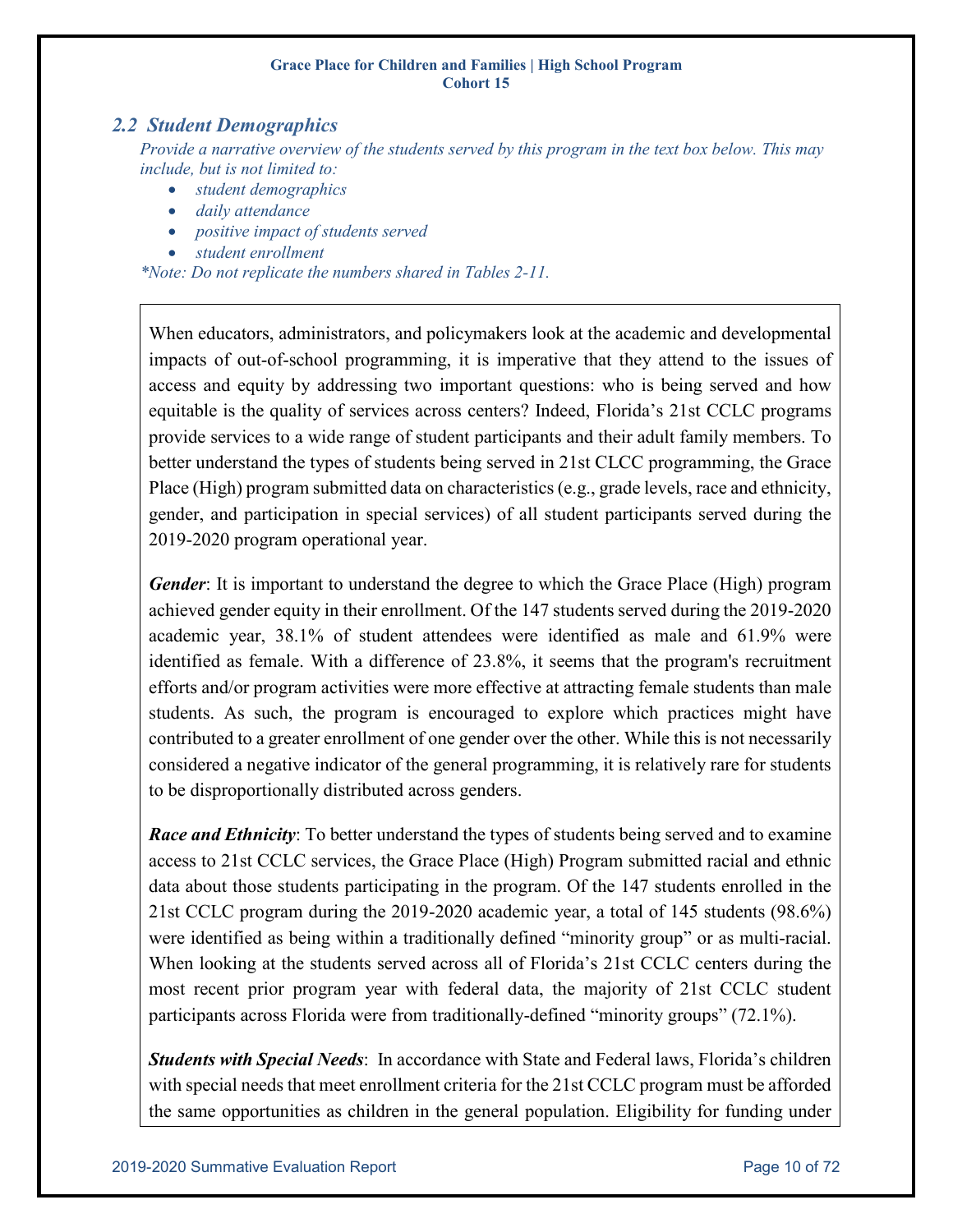Florida's 21st CCLC initiative requires all programs to demonstrate the capacity to equitably serve students with special needs. In Florida, students with special needs include those who may be identified as Limited English Proficient (LEP), homeless, migrant, or with a physical, developmental, psychological, sensory, or learning disability that results in significant difficulties in areas such as communication, self-care, attention or behavior, and are in need of more structured, intense supervision. In Florida, no child may be excluded from the 21st CCLC program, regardless of the level or severity of need, provided that they can be safely accommodated. The Grace Place (High) Program reported data on the number of students eligible for three primary special services: Limited English Proficiency, Free or Reduced-Price Lunch, and services for students with a Special Need or Disability. Of the 147 students served during the 2019-2020 program year, the program reported that 78.9% of the students were identified as being eligible for free or reduced-price lunch, 28.6% were identified as having limited English proficiency (LEP), and none were identified as having some other exceptionality (ESE).

Overall, the Grace Place (High) 21st program indicated that no students were identified as requiring Exception Student Education (ESE) services, which seems highly unlikely given the distribution of all targeted students and the lure of a high-structured 21st CCLC program for such students and their families. This suggests that the program is either tailoring the program to exclude students with special needs, or the program did not accurately and fully collect these demographic data. It is imperative that the program ensure all demographic and student data are complete and accurate when entering data into the EZReports system. While this can be time consuming, it is important that the program be accurately represented when the FLDOE pulls data for statewide reporting. Moreover, it is critical that the 21st CCLC program know the ESE status of all students so that they can receive the services most appropriate to their needs. Failure to identify student's special needs will negatively impact the ability of the 21st CCLC program to impart change among students with special needs, and could open the program up to legal action if the submitted GEPA statement is not followed. The program is highly encouraged to review procedures for collecting demographic data (particularly related to students with special needs), entering all demographic data into EZReports, and using demographic data to help guide the program and ensure students receive programming tailored to their needs and abilities.

*Grade Levels*: Florida's 21st CCLC programs provide services to a wide range of student participants and their adult family members. To better understand the characteristics of students served by the Grace Place (High) program, data were provided on the school grade levels of those students served during the 2019-2020 program year. As expected, the program served students in Grades 9-12, which is consistent with the approved grant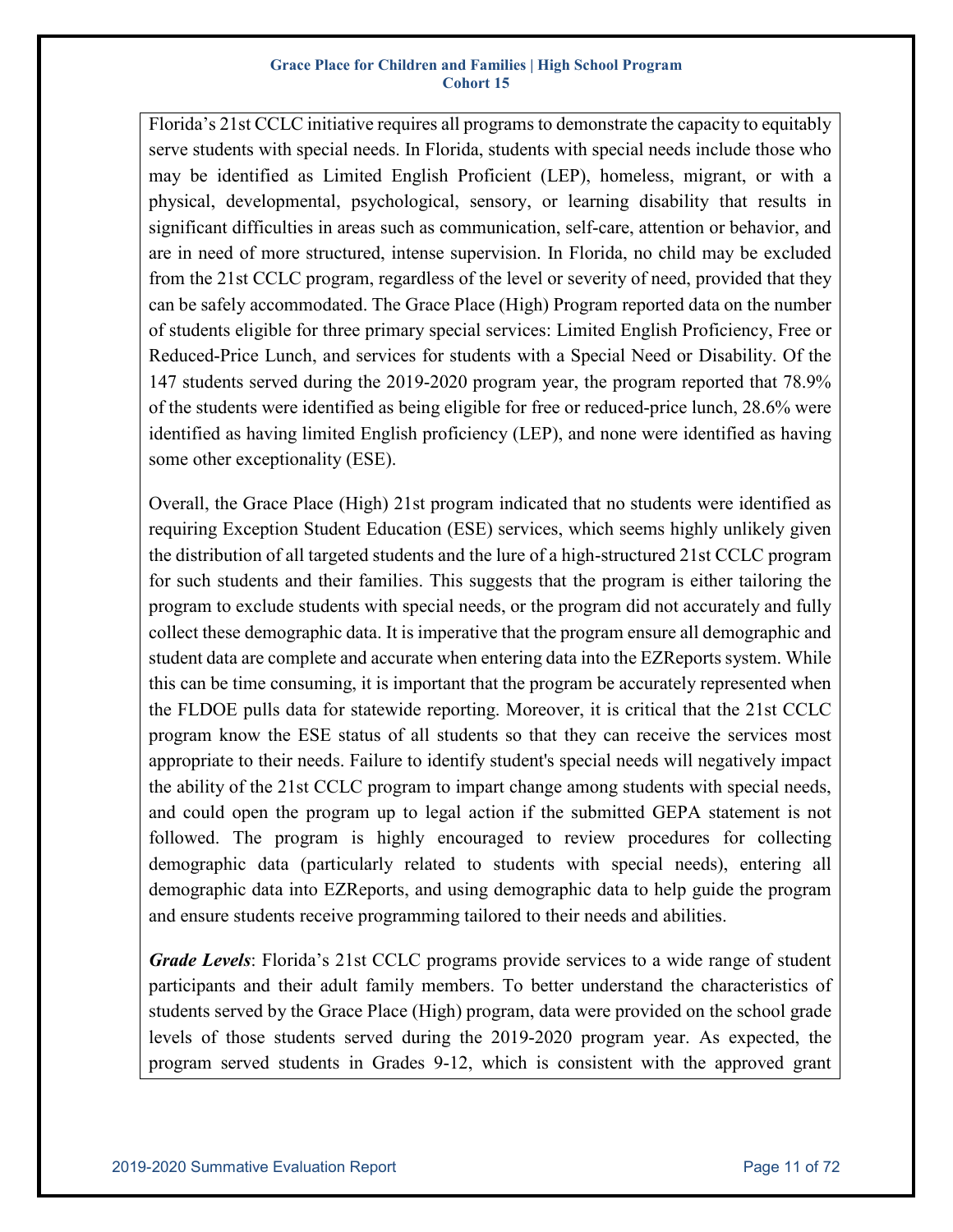proposal and site profile worksheets. The program is encouraged to ensure students from all proposed and approved grade levels are served within the 21st CCLC program.

*Positive Impacts on Students Served:* Overall, the Grace Place (High) program worked to provide a full array of services to all eligible students without regard to student demographics – focusing on providing equitable access to 21st CCLC activities for all students. It is incredibly important to ensure the 21st CCLC program has a wide range of students, as diversity helps improve both cultural sensitivity and tolerance among all students. It is this diversity of culture, thoughts, and experiences that helps create impactful 21st CCLC programs that fulfill numerous needs of children, families, and communities, while also providing safe and positive environments to nurture the cognitive, social, physical, and emotional development of youth (Reno & Riley, 2000). Consensus usually exists that 21st CCLC activities during out-of-school hours serve the following four key program objectives: (1) scholastic development, grade improvement, and increased performance on standardized tests (e.g., disguised learning, homework assistance, academic remediation, career awareness, and technology education); (2) improve behavior and develop social skills (e.g., behavior modification, character development, social skills education, conflict resolution; and substance abuse education); (3) provide a caring and safe environment, thus reducing negative impacts of unsupervised activities and allowing parents to be less worried about their child's safety after school, more appreciative of their child's talents, and more comfortable concentrating on their vocations (Wallace, 2002); and (4) provide children with personal inspiration, thus improving feelings of self-worth, selfconcept, self-confidence, overall self-esteem, and self-perceptions of ability (Davis, 2001; Sanacore, 2002; Sanderson, 2003), as well as motivation to succeed in life and school. Specific outcomes of the Grace Place (High) program are discussed later in this summative evaluation report.

### *Tables 2 – 11 Guidance:*

- *Separate Total and Regularly Participating student enrollment by Summer 2019 term and 2019- 2020 Academic Year.*
	- o *Total Participating students are those that participated in the program for at least one day.*
	- o *Regularly Participating students are those that participating in the program for at least 30 days or more.*
- *The sum of each category should equal the respective population being measured for that table (i.e. Total Participating or Regularly Participating).*

Continued on next page  $\rightarrow$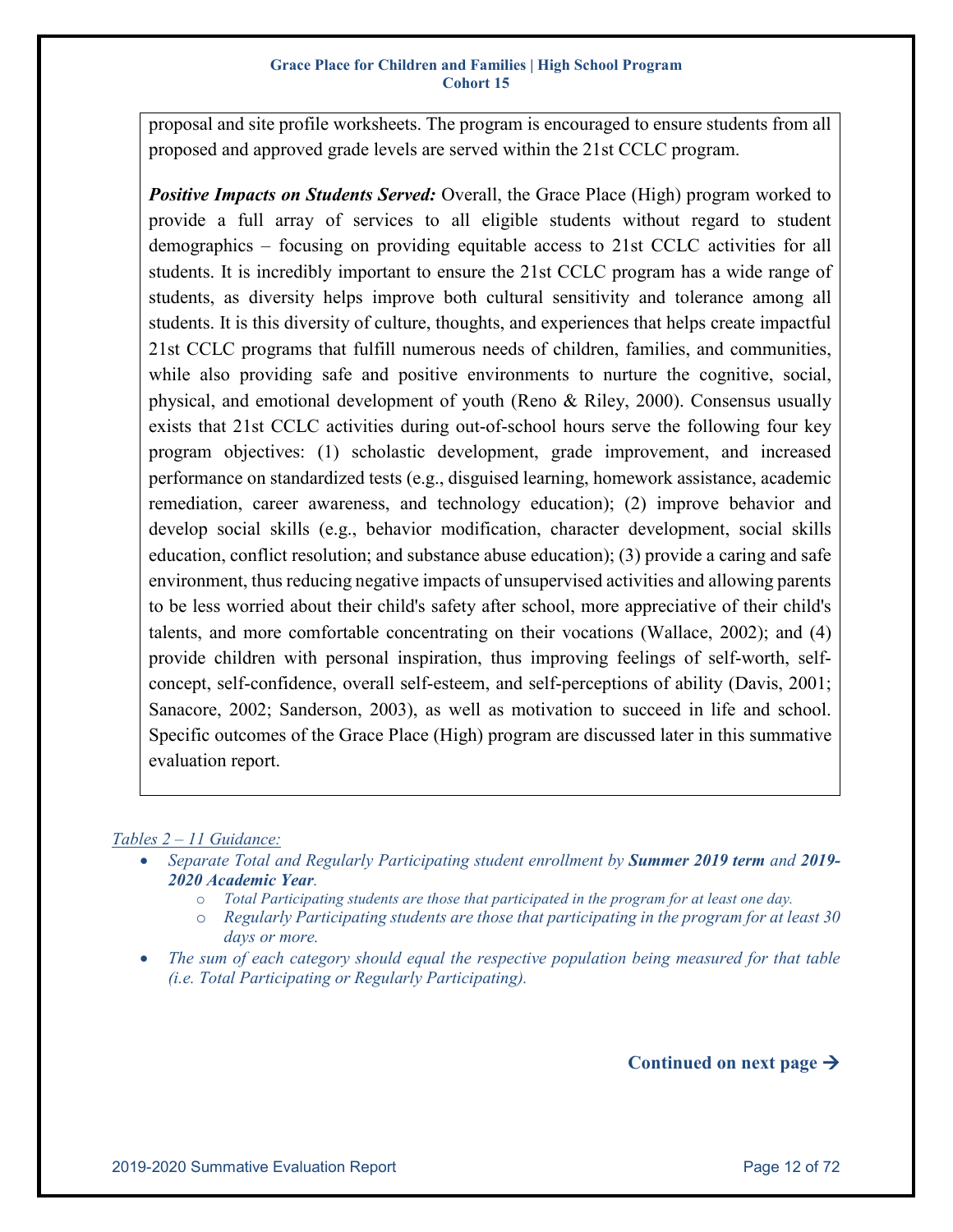| Summer             |             | <b>Total Participating Students</b> |                             |              | <b>Regularly Participating Students</b> |        |                      |              |  |  |  |
|--------------------|-------------|-------------------------------------|-----------------------------|--------------|-----------------------------------------|--------|----------------------|--------------|--|--|--|
| 2019               |             | Gender                              |                             |              |                                         | Gender |                      |              |  |  |  |
| <b>Center Name</b> | <b>Male</b> | Female                              | Data Not<br><b>Provided</b> | Age<br>Range | Male                                    | Female | Data Not<br>Provided | Age<br>Range |  |  |  |
| Grace Place (High) | 31          | 37                                  | $-$                         | $13 - 18$    |                                         |        | $-$                  | --           |  |  |  |

### <span id="page-12-0"></span>*Table 2. Summer 2019 – Student Gender and Age Range for Total Participating Students (All Students Served) and Regularly Participating Students*

*\* Data Not Provided = Gender is unknown, cannot be verified, or not reported.*

### <span id="page-12-1"></span>*Table 3. 2019-2020 Academic Year – Student Gender and Age Range for Total Participating Students (All Students Served) and Regularly Participating Students.*

| Academic Year      |      | <b>Total Participating Students</b> |                      |              | <b>Regularly Participating Students</b> |                                |     |           |  |  |  |
|--------------------|------|-------------------------------------|----------------------|--------------|-----------------------------------------|--------------------------------|-----|-----------|--|--|--|
| 2019-2020          |      | Gender                              |                      |              |                                         | Gender                         |     |           |  |  |  |
| <b>Center Name</b> | Male | Female                              | Data Not<br>Provided | Age<br>Range | Male                                    | Data Not<br>Female<br>Provided |     |           |  |  |  |
| Grace Place (High) | 56   | 91                                  | $\overline{a}$       | $14 - 19$    | 29                                      | 40                             | $-$ | $14 - 19$ |  |  |  |

*\* Data Not Provided = Gender is unknown, cannot be verified, or not reported.*

### <span id="page-12-2"></span>*Table 4. Summer 2019 – Population Specifics: Total Participating Students*

| Summer 2019<br>All Students |            | <b>Limited English</b><br><b>Language Proficiency</b> |                             |     | <b>Identified with Special</b><br><b>Needs</b> |                      | <b>Free or Reduced-Price</b><br>Lunch |                |                      |  |  |
|-----------------------------|------------|-------------------------------------------------------|-----------------------------|-----|------------------------------------------------|----------------------|---------------------------------------|----------------|----------------------|--|--|
| <b>Center Name</b>          | <b>Yes</b> | No                                                    | Data Not<br><b>Provided</b> | Yes | No                                             | Data Not<br>Provided | Yes                                   | N <sub>0</sub> | Data Not<br>Provided |  |  |
| Grace Place (High)          | 16         | 52                                                    | $\overline{a}$              |     | 63                                             | $-$                  | 50                                    | 18             | $- -$                |  |  |

*\* Data Not Provided = Information is unknown, cannot be verified, or not reported.*

### <span id="page-12-3"></span>*Table 5. 2019-2020 Academic Year – Population Specifics: Total Participating Students*

| Academic Year<br>All Students |           | <b>Limited English</b><br><b>Language Proficiency</b> |                      |     | <b>Identified with Special</b><br><b>Needs</b> |       | <b>Free or Reduced-Price</b><br>Lunch |                |                      |  |  |
|-------------------------------|-----------|-------------------------------------------------------|----------------------|-----|------------------------------------------------|-------|---------------------------------------|----------------|----------------------|--|--|
| <b>Center Name</b>            | Yes<br>No |                                                       | Data Not<br>Provided | Yes | Data Not<br>No.<br>Provided                    |       | Yes                                   | N <sub>0</sub> | Data Not<br>Provided |  |  |
| Grace Place (High)            | 42        | 105                                                   | --                   |     | 147                                            | $- -$ | 116                                   | 31             |                      |  |  |

*\* Data Not Provided = Information is unknown, cannot be verified, or not reported.*

### <span id="page-12-4"></span>*Table 6. Summer 2019 – Population Specifics: Regularly Participating Students*

| Summer 2019<br>Regular Students $(30+)$ |            | <b>Limited English</b><br><b>Language Proficiency</b> |                      |     | <b>Identified with Special</b><br><b>Needs</b> |                      | <b>Free or Reduced-Price</b><br>Lunch |    |                      |  |
|-----------------------------------------|------------|-------------------------------------------------------|----------------------|-----|------------------------------------------------|----------------------|---------------------------------------|----|----------------------|--|
| <b>Center Name</b>                      | <b>Yes</b> | No                                                    | Data Not<br>Provided | Yes | No                                             | Data Not<br>Provided | Yes                                   | No | Data Not<br>Provided |  |
| Grace Place (High)                      |            |                                                       | $-$                  |     |                                                | --                   |                                       |    |                      |  |

*\* Data Not Provided = Information is unknown, cannot be verified, or not reported.*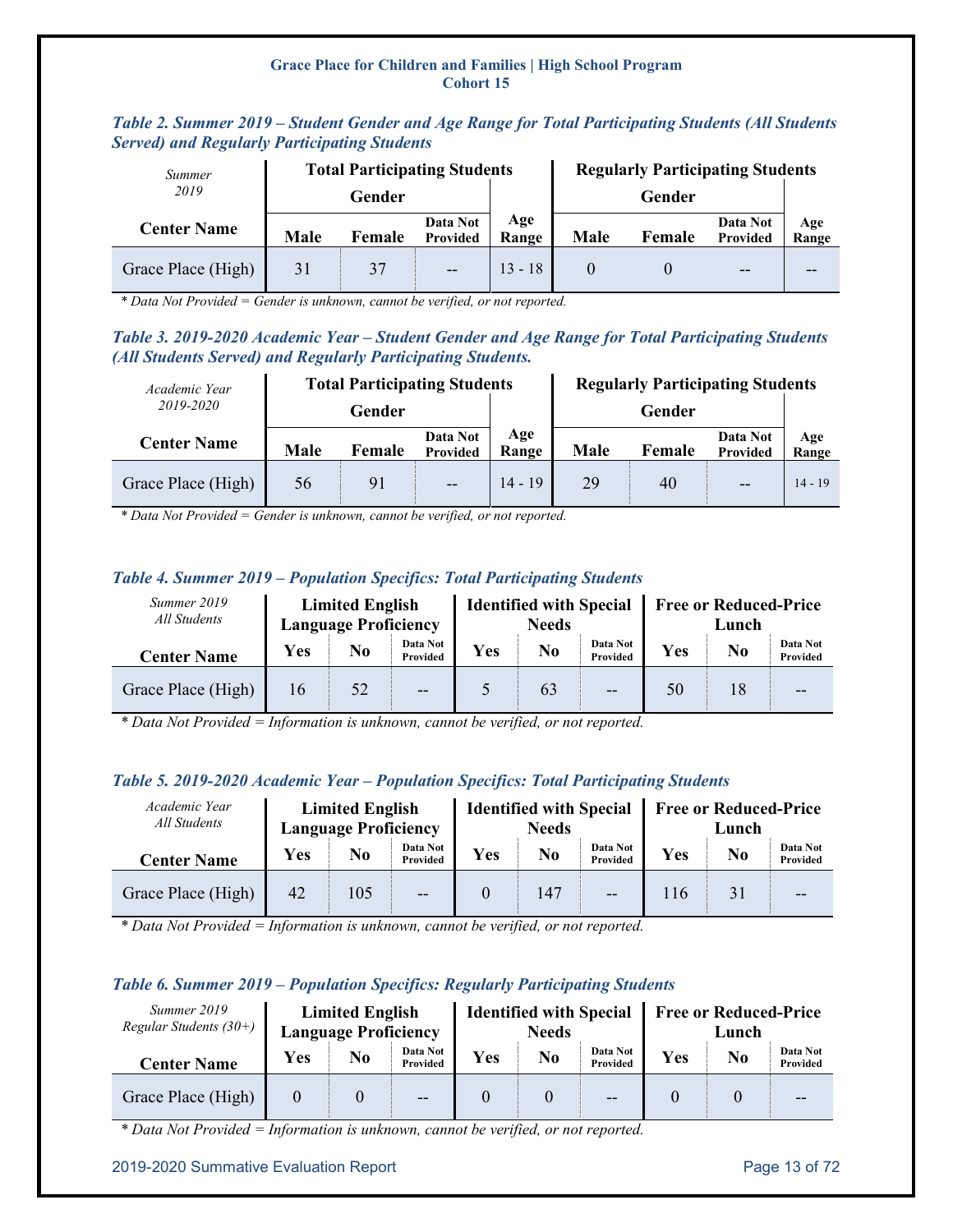| Academic Year<br>Regular Students $(30+)$ | <b>Limited English</b><br><b>Language Proficiency</b> |    |                      |     |    |                      | <b>Free or Reduced-Price</b><br>Lunch |    |                      |  |  |
|-------------------------------------------|-------------------------------------------------------|----|----------------------|-----|----|----------------------|---------------------------------------|----|----------------------|--|--|
| <b>Center Name</b>                        | <b>Yes</b>                                            | No | Data Not<br>Provided | Yes | No | Data Not<br>Provided | Yes                                   | No | Data Not<br>Provided |  |  |
| Grace Place (High)                        | 28                                                    | 41 | $- -$                |     | 69 | $- -$                | 54                                    |    | $- -$                |  |  |

### <span id="page-13-0"></span>*Table 7. 2019-2020 Academic Year – Population Specifics: Regularly Participating Students*

*\* Data Not Provided = Information is unknown, cannot be verified, or not reported.*

### <span id="page-13-1"></span>*Table 8. Summer 2019 – Student Race and Ethnicity: Total and Regularly Participating Students*

| <b>Total Participating Students</b> |                            |       |                    |                 |                        |       |                   |                                 |                            | <b>Regularly Participating Students</b> |                                              |           |                        |       |               |                       |  |
|-------------------------------------|----------------------------|-------|--------------------|-----------------|------------------------|-------|-------------------|---------------------------------|----------------------------|-----------------------------------------|----------------------------------------------|-----------|------------------------|-------|---------------|-----------------------|--|
| Summer<br>2019                      | Alaska<br>Indian<br>Native | Asian | merican<br>African | atino<br>凵<br>ă | Islander<br>or Pacific | White | Races<br>More     | Provided*                       | Alaska<br>Indian<br>Native | sian                                    | American<br>African                          | or Latino | Islander<br>or Pacific | White | Races<br>More | Provided*             |  |
| <b>Center Name</b>                  | American                   |       | ð<br>Black         | Hispanic        | Hawaiian               |       | ä<br>$_{\rm Two}$ | $\overline{\mathbf{z}}$<br>Data | American                   |                                         | $\overleftarrow{\mathrm{o}}$<br><b>Black</b> | Hispanic  | Hawaiian               |       | ä<br>Two      | $\frac{5}{2}$<br>Data |  |
| Grace Place (High)                  | --                         | --    | 56                 | 12              | --                     | --    |                   |                                 |                            |                                         |                                              |           |                        |       |               |                       |  |

*\* Data Not Provided = Race/ethnicity is unknown, cannot be verified, or not reported.*

### <span id="page-13-2"></span>*Table 9. 2019-2020 Academic Year – Student Race and Ethnicity: Total and Regularly Participating Students*

|                            |                            | <b>Total Participating Students</b> |                          |             |                        |                |                       |                              |                            |      | <b>Regularly Participating Students</b> |           |                        |       |               |               |  |
|----------------------------|----------------------------|-------------------------------------|--------------------------|-------------|------------------------|----------------|-----------------------|------------------------------|----------------------------|------|-----------------------------------------|-----------|------------------------|-------|---------------|---------------|--|
| Academic Year<br>2019-2020 | Alaska<br>Indian<br>Native | sian                                | American<br>an<br>Africa | Latino<br>ă | Islander<br>or Pacific | White          | s<br>Races<br>More    | Provided*                    | Alaska<br>Indian<br>Native | sian | American<br>African                     | or Latino | Islander<br>or Pacific | White | Races<br>More | Not Provided* |  |
| <b>Center Name</b>         | American                   |                                     | ð<br><b>Black</b>        | Hispanic    | Hawaiian               |                | ä<br>$_{\rm wo}$<br>É | $\overrightarrow{X}$<br>Data | American                   |      | $\overleftarrow{\mathrm{o}}$<br>Black   | Hispanic  | Hawaiian               |       | ă<br>ğΟ<br>⊢  | Data          |  |
| Grace Place (High)         | --                         | --                                  | 109                      | 35          | --                     | $\overline{2}$ |                       | --                           |                            | --   | 58                                      | 10        | $- -$                  |       | $\theta$      |               |  |

*\* Data Not Provided = Race/ethnicity is unknown, cannot be verified, or not reported.*

### <span id="page-13-3"></span>*Table 10. 2019-2020 Academic Year – Student Grade for Total Participating Students*

| Academic Year Only<br>All Students | Grade In School* |    |  |                    |   |                         |                |       |       |              |             |    |           |    |            |
|------------------------------------|------------------|----|--|--------------------|---|-------------------------|----------------|-------|-------|--------------|-------------|----|-----------|----|------------|
| <b>Center Name</b>                 | <b>VPK</b>       | K  |  | $\mathbf{\hat{z}}$ | 3 | $\overline{\mathbf{4}}$ | $\overline{5}$ |       |       | $\mathbf{o}$ | $\mathbf 0$ |    | <b>11</b> | 12 | <b>TOT</b> |
| Grace Place (High)                 | $- -$            | -- |  |                    |   |                         |                | $- -$ | $- -$ | $- -$        | 39          | 40 | 36        |    | 147        |

*\* Grade levels are exclusive, as students can only be in one grade level.*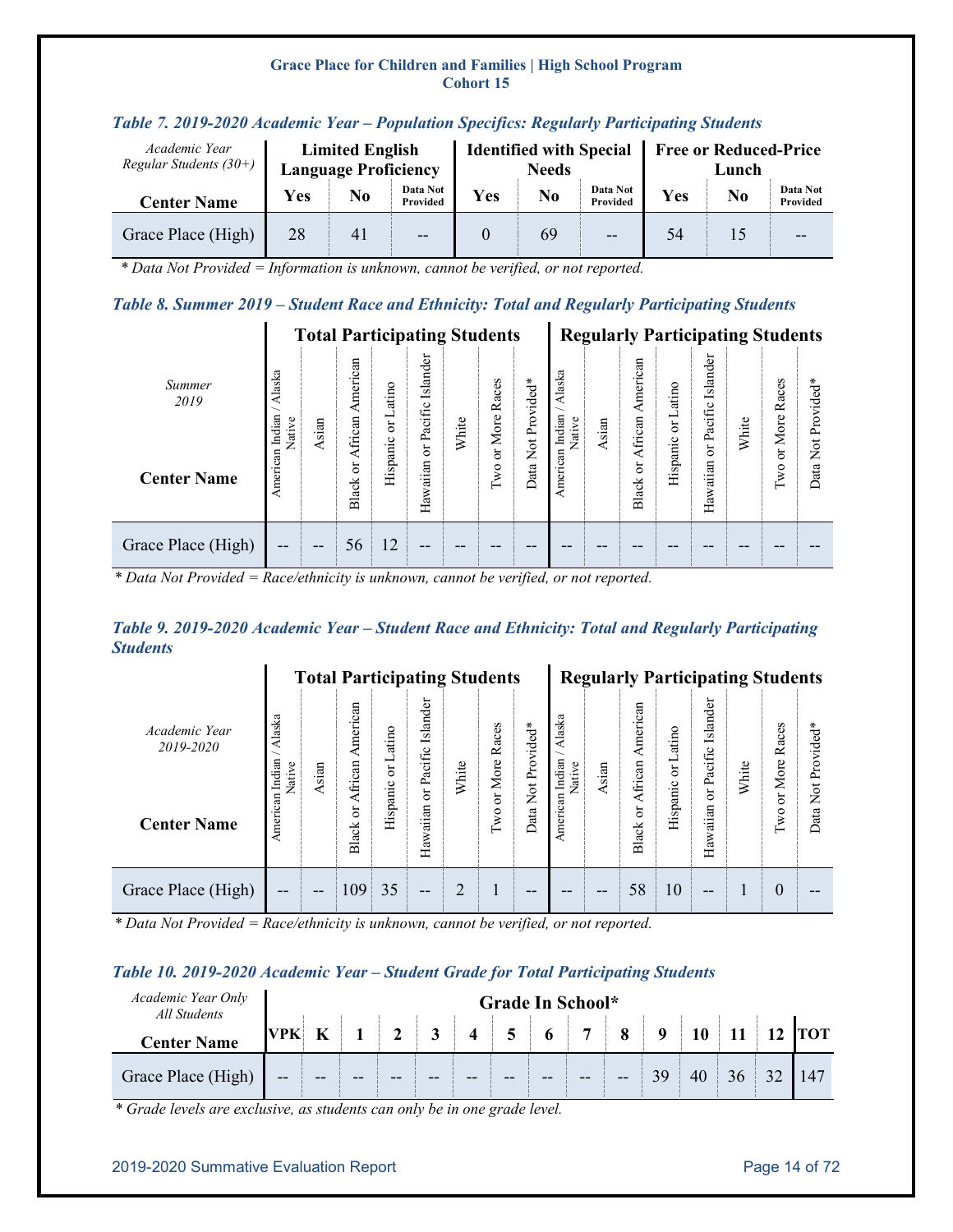| Academic Year Only<br>Regular Students $(30+)$ |       |  |   |                         |                 |                | Grade In School* |   |  |  |            |
|------------------------------------------------|-------|--|---|-------------------------|-----------------|----------------|------------------|---|--|--|------------|
| <b>Center Name</b>                             | VPK   |  | 3 | $\overline{\mathbf{4}}$ | $5\phantom{.0}$ | 6 <sup>1</sup> | $\overline{7}$   | 8 |  |  | <b>TOT</b> |
| Grace Place (High)                             | $- -$ |  |   |                         |                 |                |                  |   |  |  |            |

### <span id="page-14-0"></span>*Table 11. 2019-2020 Academic Year – Student Grade for Regularly Participating Students*

*\* Grade levels are exclusive, as students can only be in one grade level.*

**<<< ---- End of Section ---- >>>**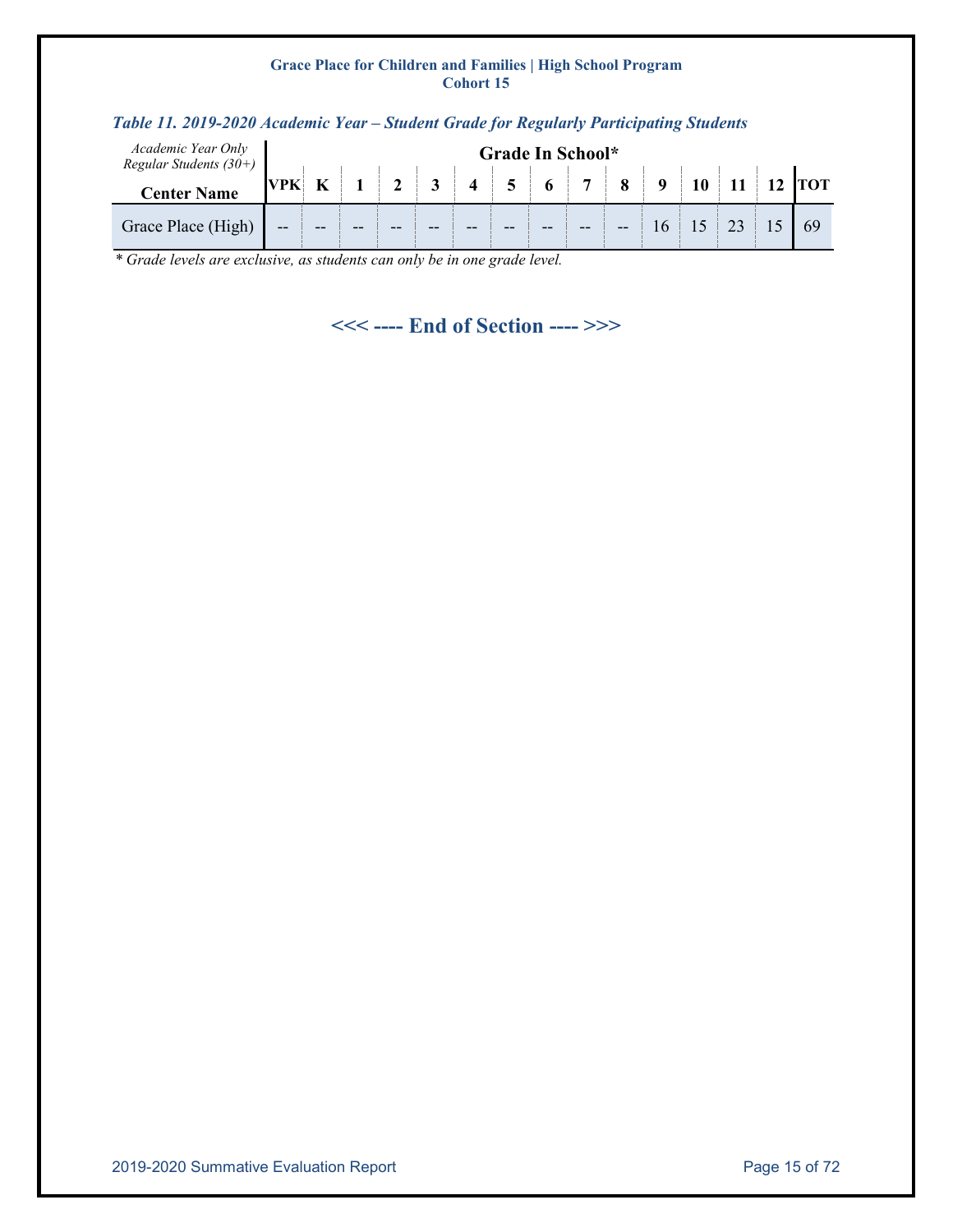## <span id="page-15-0"></span>**3.0 PROGRAM OPERATIONS**

*Provide a brief narrative of the program's operation in the text box below. This narrative may:* 

- *include the typical and total time of operation for various reporting timeframes*
- *include a summary or enhance the information provided in the tables below*
- *address the types of activities chosen for programming*
- *describe how transitions between activities are planned and executed*

### *Summer 2019 Operations*

The National Summer Learning Association (www.summerlearning.org) recognizes the impact that high-quality, structured summer programs can have on students from highpoverty environments. Students attending programs such as the Grace Place (High) program gain access to healthy food, academic experiences, personal enrichment, and opportunities for physical activity. Without idle-time and lack of supervision, opportunities to participate in unsafe behaviors are limited. Summer programs not only improve life for students and families, but the local workforce stays strong when adult family members are afforded the opportunity to work summer hours rather than remain home to care for their children during the day. Recognizing the dangers of the "Summer Slide" and the need in the community for summer services, the Grace Place (High) program provided a comprehensive program during the Summer of 2019. The 21st CCLC program began providing services on July 01, 2019 and ended on July 25, 2019. This provided all participating students with 15 days of summer services focused on academic support and personal enrichment. With students not attending the regular school day, the 21st CCLC program was able to provide services for 4 days per week and 4 hours per day. As such, the program offered a total of approximately 16 hours per week of services and 60 hours (per student) across the entire summer. With a summer enrollment of 70 and an average daily attendance of 31, the Grace Place (High) program provided a total of 1,840 student service hours over the course of the Summer of 2019.

### *Academic Year Operations (Face-to-Face)*

As per the grant application, the Grace Place (High) program was approved to operate an out-of-school program for 96 days starting October 01, 2019 and ending May 14, 2020 (it is important to note that the program operated in August and September under an extension from the prior year of funding). Ultimately, the Grace Place (High) Program began providing 21st CCLC academic-year services on August 19, 2019. The program ended academic year operation on March 05, 2020, which was earlier than anticipated due to the global pandemic and school closures across Florida. All 21st CCLC programs had no alternative than to close when schools and community infrastructures were shuttered on March 15, 2020.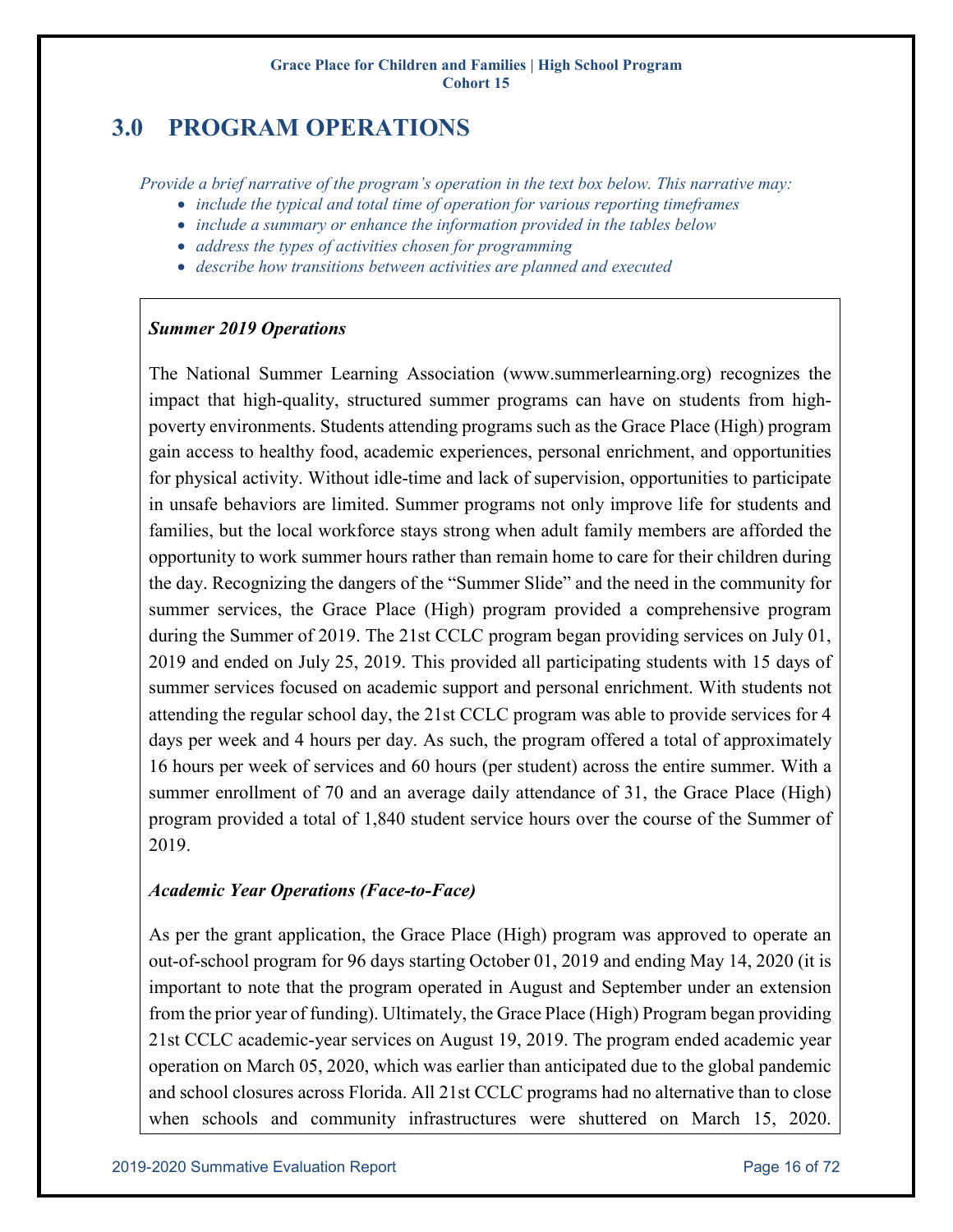Unfortunately, the global health pandemic was not resolved prior to the end of the academic year, such that the Grace Place (High) program did not restart in-person out-of-school services following the closure in March.

Regardless of the unanticipated closures, during the time when the program was operating face-to-face, the 21st CCLC program provided in-person afterschool services for a total of 80 days. During this time, the program typically operated 4 days per week and 3 hours per day afterschool. Ultimately, based on submitted data, the Grace Place (High) Program appeared to operate the in-person (face-to-face) 21st CCLC program as proposed in the approved grant application.

*In-Person Program Characteristics*: During the course of the 2019-2020 academic year, the Grace Place (High) program developed and implemented a comprehensive and structured out-of-school program with the overall goal of improving student academic achievement (as required by federal law). Within this overarching goal, the program intended to: (1) improve academic achievement in English Language Arts (ELA), mathematics, and science; (2) improve fitness and healthy lifestyle choices; (3) decrease school absences; (4) increase high school graduation rate and (5) increase adult literacy and parenting skills. Having started services early in the academic year, the 21st CCLC program was able to design and fully implement an entire compliment of activities and services. The program developed projectbased learning plans and lesson plans to support most activities, all of which are available for review and many of which were already submitted to the FLDOE by the program as part of the deliverable process.

More specifically, the program provided a breadth of academic activities to support student achievement, including: (1) project-based learning for all students for approximately 60 minutes per day to address student needs in English language arts, mathematics, and science; (2) homework assistance for all students for approximately 30 minutes per day to provide small group and individualized support; and (3) opportunities for industry certifications through the local high school. The program also provided a number of personal enrichment activities for 21st CCLC students, including: (1) Daily physical activity opportunities, for all students, focusing on non-exclusionary activities, such as soccer, yoga and field games, allowing everyone to participate, regardless of skill; (2) "7 Healthy Habits" curriculum to support students as they progress towards self-efficacy; and (3) service learning projects throughout the summer for all students to develop community commitment and leadership skills. Further, the program provided adult family member events supporting parents through topics including health and wellness, community resources, college and career readiness. The program appropriately allowed student activities to "breathe" and "live" – allowing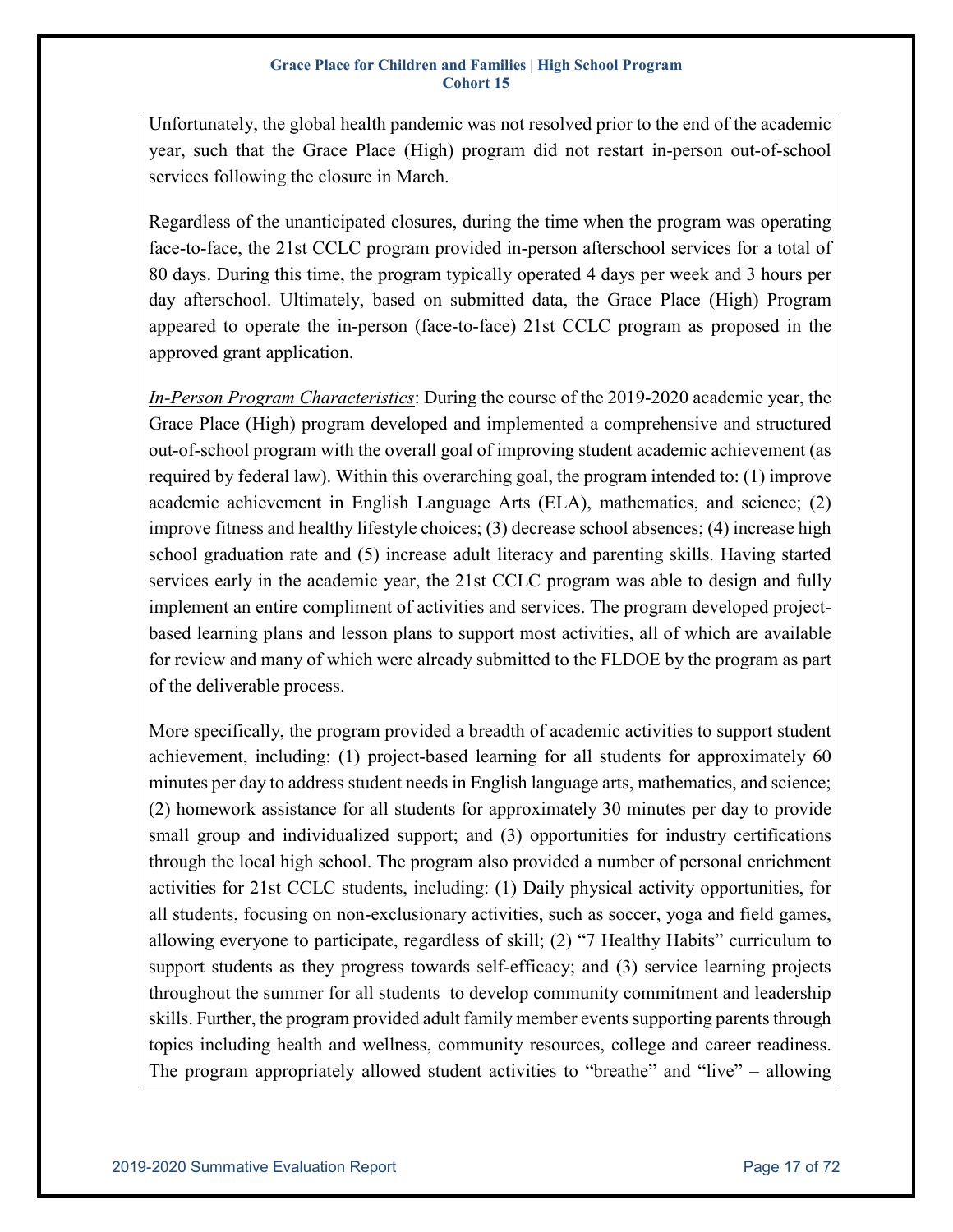plans to change based on student voice, student choice, and student interest (as is the best practices for project-based, problem-based, and theme-based learning initiatives).

### *Academic Year Operations (Virtual)*

Due to a global pandemic and emergency health crisis, the FLDOE and the Florida Governor announced that all schools would be closed starting March 15, 2020. This resulted in all 21st CCLC programs closing and ceasing all operations after Friday, March 13, 2020. As school districts across Florida were implementing newly developed online and virtual learning options to continue student education, some Florida 21st CCLC programs were also developing strategies to provide much-needed supplemental services to students outside of the virtual school-day. The Grace Place (High) program was one of those that developed and implemented a virtual afterschool program during the final quarter of the 2019-2020 academic year. There were certainly challenges in obtaining sufficient commitment from teachers, staff, families, and students – while also facing constant uncertainty "if" and "when" schools might reopen for students. Such uncertainty delayed the implementation of the virtual afterschool programming, with the Grace Place (High) program beginning online programming on March 23, 2020 and ending on May 14, 2020. Overall, the program provided a total of 33 days of virtual programming to eligible 21st CCLC students. Operating an average of 3 hours per day and 4 days per week, as per reported data, the program provided a total of approximately 99 hours of virtual programming over the course of the last months of the academic year.

*Virtual Program Characteristics*: With such unexpected changes to program operations, as well as entirely untested methods to engage every student through virtual programming and enrichments, the Grace Place (High) program took the necessary time to develop and implement a unique Virtual Afterschool Program. Grace Place for Children and Families was able to offer a wide range of supports for students and families through the Grace Place (High) 21st CCLC grant project. The Collier County School District was also able to offer a wide range of services, such as technology, special support, and meals. However, it was a challenge getting Grace Place families to access these resources and understand how to utilize what was being provided. With limited staffing, the 21st CCLC program was able to provide tracked outreach and follow-up, which included: (1) initial and ongoing phone, email, text contact; (2) weekly communication using ClassDojo; (3) ongoing reminders through the Remind App; (4) resources and updates provided through the Grace Place website; and (5) online collaboration and supports through Google Classroom. In addition to outreach, the 21st CCLC program provided academic learning activities and supports for ELA/literacy, mathematics, and science - including targeted supports for students with CCPS Canvas assignments and intensive supports for students struggling with CCPS online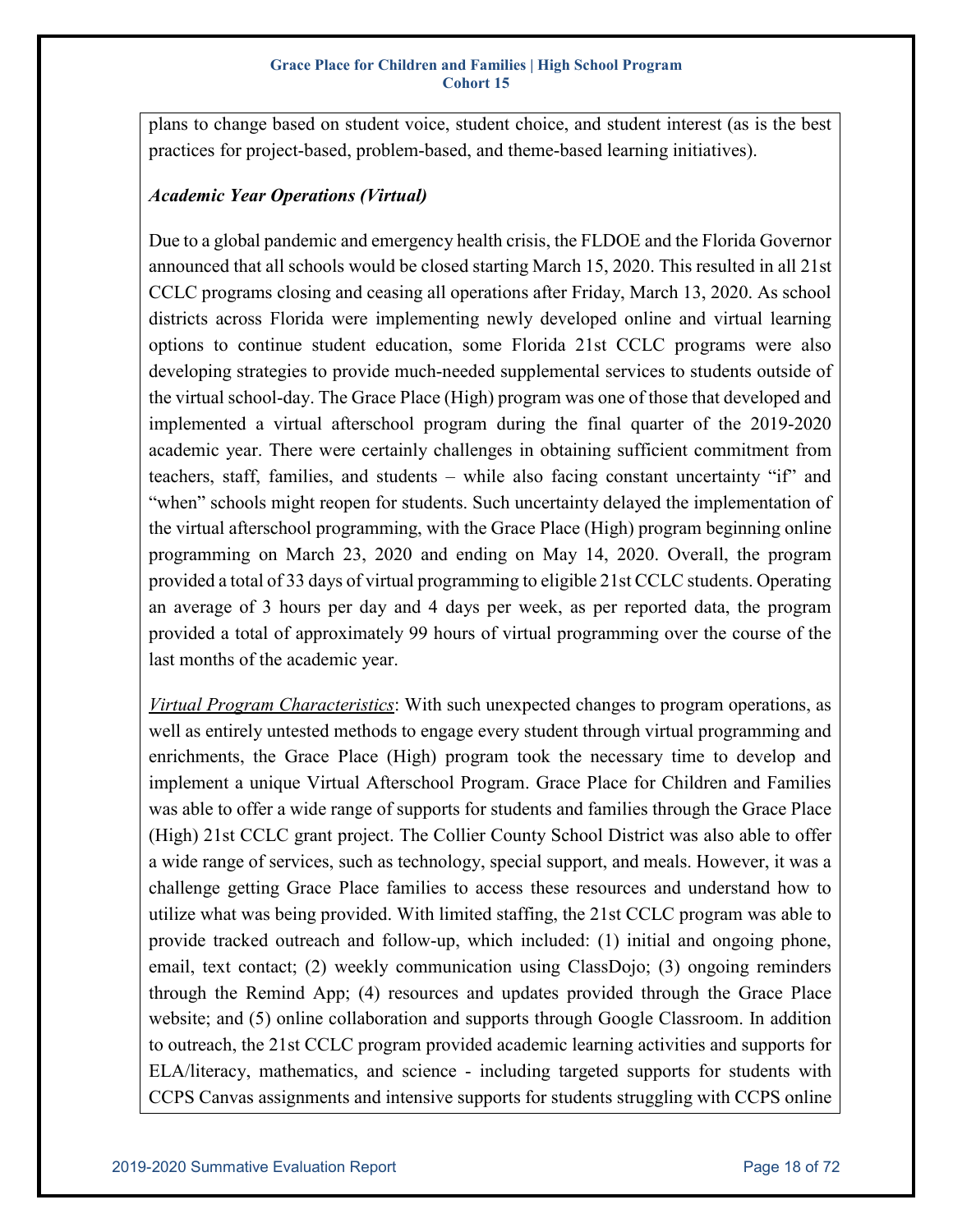learning portal. The Grace Place (High) program accomplished this through daily Go to Meetings, online chat, email, and text conversations.

The 21st CCLC program also provided online Digital Learning Resources and Specialized Support for (1) 7 Habits Lessons for character education (weekly concept, daily activity, application and reflection); (2) math and science project-based learning lessons; (3) wellness activities and fitness activities; (3) Leader in Me online curriculum with student incentives and recognitions (funded through other sources); and (4) College and Career Readiness activities for middle school students. The program utilized several platforms for virtual afterschool learning: Grace Place Website, YouTube, Class Dojo, and Facebook. All activities were archived and were accessible continuously through the Grace Place website, including links to the various online platforms that housed resources and/or activities (e.g., YouTube, NASA Online, Franklin Covey's 7 Habits, Smithsonian, Ted Talks, etc.). Students received packets and materials to support virtual afterschool learning. Staff also participated in workshops through Department of Children and Families and Youth 4 Youth (Y4Y). The program also offered a myriad of services for families, including food pantry access, COVID information, hardship gift cards (provided through donations), links to CCPS support, and referrals to other community organizations. The 21st CCLC program collected and tracked attendance data through engagement in these online platforms and is ready to enter any necessary data on EZReports. The 21st CCLC program also collected and documented any student and family contact outside the scheduled activities. The Grace Place (High) program reported the primary obstacles to implementing the virtual afterschool program were that (1) many staff were unsure about how to approach virtual afterschool programming and (2) many students had a steep learning curve and issues with being independent. The program was able to overcome these obstacles through patience, retraining, and constant feedback and encouragement to both staff and students. Ultimately, Grace Place for Children and Families implemented a comprehensive 21st CCLC virtual afterschool program for targeted middle school students.

In addition to submitting project-plans and lesson plans for review by the FLDOE, the program was visited by the external evaluator during the course of the program year. During these visits, program lesson plans and project-based learning plans were reviewed with the program director program staff members, while student activities were directly observed during on-site visits. Teachers and students were interviewed and provided verbal descriptions and explanations of their projects and activities, as well as hands-on examples of most projects and theme-based activities (when available). During every visit, it was apparent that the project-based learning plans and theme-based program units were carefully developed by teachers or adopted from research-based curricula. Overall, program staff members were provided opportunities to make modifications to the activities based on their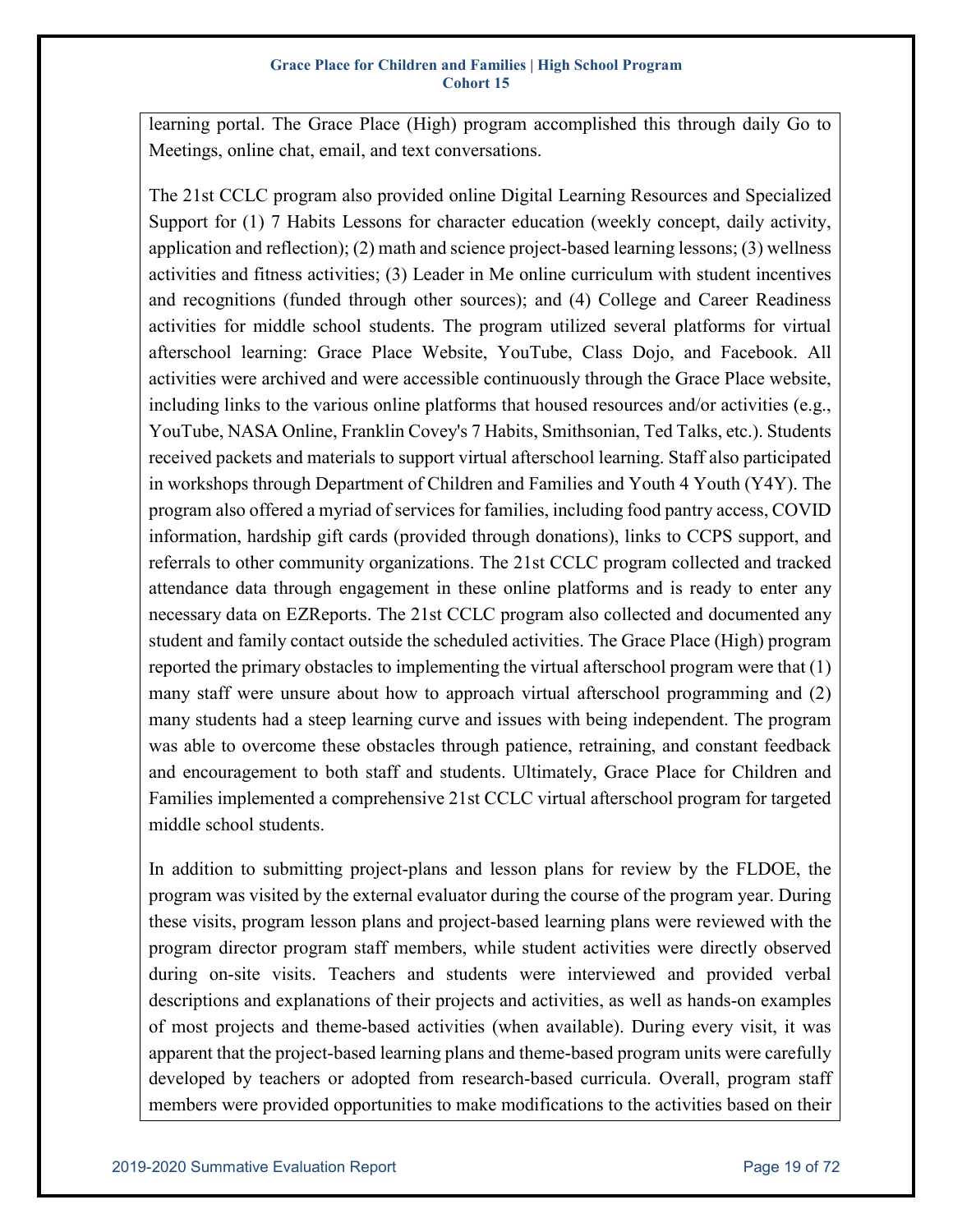personal interests and student feedback. Any such changes were reviewed and approved by the program director prior to implementation. Not all activities were project-based or themebased, such as some personal enrichment activities. However, all activities provided appeared to meet the expectations of the FLDOE and the approved activities within the grant application.

*Complete the table below as indicated in the headers.*

### <span id="page-19-0"></span>*Table 12. Summer 2019 Operation*

| <b>Center Name</b> | Typical number<br>Total number<br>of days per<br>of <u>weeks</u> |                              | Typical number of hours per day<br>THIS center was open |                                   |                                     |  |  |
|--------------------|------------------------------------------------------------------|------------------------------|---------------------------------------------------------|-----------------------------------|-------------------------------------|--|--|
|                    | THIS center<br>was open                                          | week THIS<br>center was open | <b>WEEKDAYS</b>                                         | <b>WEEKDAY</b><br><b>EVENINGS</b> | <b>WEEKENDS/</b><br><b>HOLIDAYS</b> |  |  |
| Grace Place (High) |                                                                  |                              |                                                         |                                   | --                                  |  |  |

### <span id="page-19-1"></span>*Table 13. 2019-2020 Academic Year Operation*

|                    |                                             |                                                          |                         | $Ty$ right $\#$ hours per day<br>THIS center was open |                 |                    |                  | Total # days           | THIS center was open |                     |
|--------------------|---------------------------------------------|----------------------------------------------------------|-------------------------|-------------------------------------------------------|-----------------|--------------------|------------------|------------------------|----------------------|---------------------|
| <b>Center Name</b> | Total #<br>weeks THIS<br>center was<br>open | Typical #<br>days per<br>week THIS<br>center was<br>open | School<br><b>Before</b> | School<br>uring<br>≏                                  | School<br>After | Holiday<br>Weekend | School<br>Before | ರ<br>Sch<br>uring<br>≏ | School<br>After      | /Holiday<br>Weekend |
| Grace Place (High) | 29                                          | 4                                                        |                         |                                                       |                 |                    |                  |                        | 113                  |                     |

### **<<< ---- End of Section ---- >>>**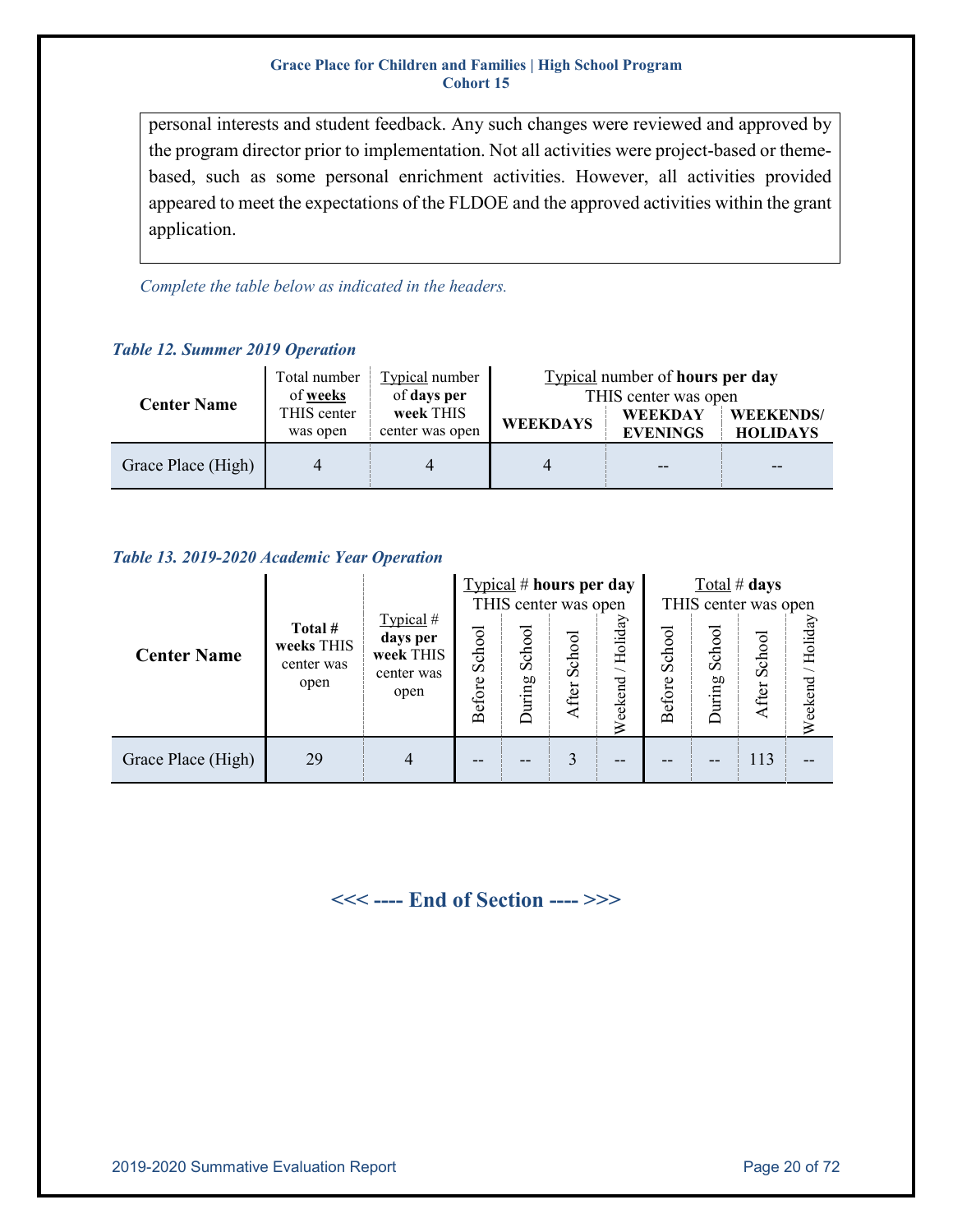## <span id="page-20-0"></span>**4.0 STAFF CHARACTERISTICS**

*Provide a brief narrative of the composition of staff at each center in the text box below. This narrative may include, but is not limited to:* 

- *staff demographics,*
- *ratio of students to staff, staff quality (training and certifications) and*
- *turnover*

Regardless of the adequacy and depth of proactive planning and regardless of the quantity of operations and services, implementing and maintaining high-quality out-of-school programming depends upon consistently effective program management and staffing. Indeed, a high-quality program relies heavily upon well-qualified and experienced core program staff and service providers. Overall, the Grace Place (High) program attracted experienced staff members to provide both core academic enrichment and personal development activities to actively participating 21st CCLC students. The Grace Place (High) program developed a staffing plan and received necessary funding under the 21st CCLC grant to fully staff a comprehensive, structured, and student-focused 21st CCLC program.

General Staffing Plan: While the Grace Place (High) program was forced to close earlier than expected due to the global health pandemic, the regular-program staffing model was fully implemented prior to such closures. The staffing plan includes both certified teachers, non-certified instructors, and contracted staffing from partnering agencies working with these students and communities. Each classroom is staffed by a college student or school day support staff (Lead Program Assistant) and a certified teacher, thus reducing stress on the teachers and ensuring a more interactive environment for the students. Most groups have an adult volunteer who support the other staff and assists in mentoring the students. In addition to these staff and supports, the program receives staffing support from the David Lawrence Center (2 staff, 2 hours weekly), the United Arts Council (1 staff, 2 hours weekly), and Drug Free Collier (2 staff, 1 hour weekly). As shown by submitted data, the 21st CCLC program reported employing a total of 9 staff members during the Summer of 2019, 11 staff members during the Fall of 2019, and 14 staff members during the Spring of 2019. In total, the program employed 18 staff members across the entire 2019-2020 reporting year.

Use of Certified Teachers: As required by the FLDOE, academic-based 21st CCLC activities were provided and/or supervised by certified teacher (e.g., reading, writing, mathematics, and science). Personal enrichment activities were provided by certified teachers, qualified non-certified instructions, and/or a combination of staff members. While the program was not necessarily required to have certified teachers provide all aspects of the lesson plans, best-practices for afterschool programs suggest an importance to having certified teachers directly provide the academic activities to maximize impact and effectiveness. As noted, of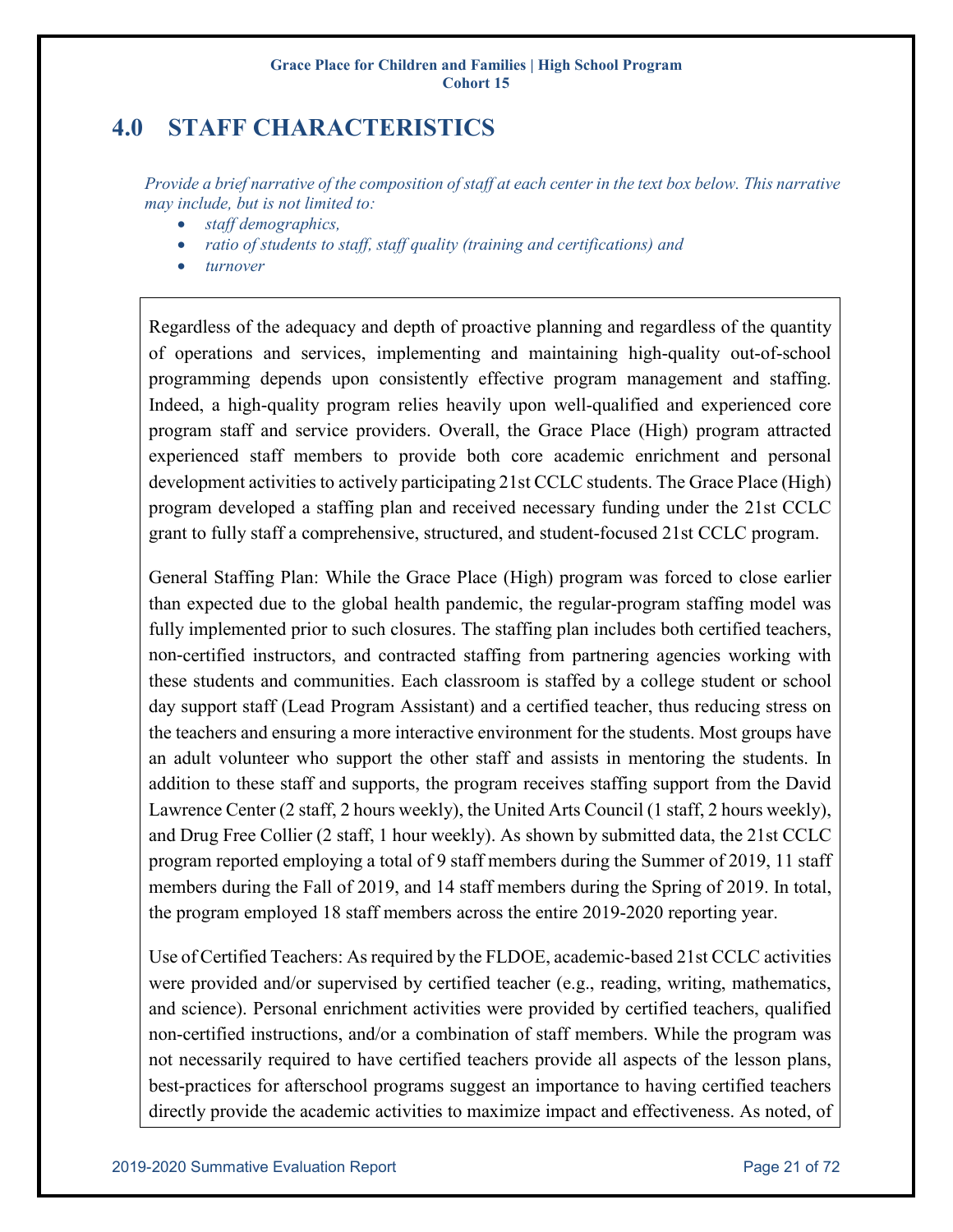all 18 staff members, the program reported utilizing 6 certified teachers for use primarily during the English Language Arts, mathematics, science, and homework assistance components of the 21st CCLC program. The program may have utilized other certified teachers, but the reporting system only allows one category to be selected for each staff (e.g., an "administrator" can also be a "certified teacher", but if they did not provide academic remediation they would not be considered herein as a "certified teacher"). Overall, the Grace Place (High) program reports having utilized certified teachers as proposed in the approved grant application, as approved budget narrative, and as required by the (FLDOE).

### <span id="page-21-0"></span>*4.1 Staff Demographics*

*Report the data elements outlined in the table below. Provide a brief narrative describing the data. (A bulleted summary is acceptable.) Note: This data must be reported for each center. Table 14 must be replicated if your program has more than one center.* 

| <b>Grace Place for Children and Families</b>  |                | <b>Summer</b><br>2019 | 2019-2020      | <b>Academic Year</b> |
|-----------------------------------------------|----------------|-----------------------|----------------|----------------------|
| <b>Staff Type*</b>                            | Paid $1$       | <b>Volunteer</b>      | Paid           | <b>Volunteer</b>     |
| <b>Center Administrators and Coordinators</b> |                |                       |                |                      |
| College Students                              |                |                       |                |                      |
| <b>Community Members</b>                      |                |                       |                | 4                    |
| <b>High School Students</b>                   |                |                       |                |                      |
| Parents                                       |                |                       |                |                      |
| School Day Teachers (former & substitute)     | 4              |                       | 5              |                      |
| Other Non-teaching School Day Staff           | $\overline{2}$ |                       | $\overline{2}$ |                      |
| Sub-contracted Staff                          |                |                       | 4              |                      |
| $Other**$                                     |                |                       |                |                      |

### <span id="page-21-1"></span>*Table 14a. Regular Staff by Paid and Volunteer Status*

<sup>1</sup> For all staff categories, only staff paid with 21<sup>st</sup> CCLC funds are reported herein.

*\* These categories represent the regular responsibilities of program staff during the regular school day.* 

*\*\* This category is for staff members that do not fit in specific categories provided.*

### <span id="page-21-2"></span>*4.1 Staff Demographics Narrative*

The Grace Place (High) program recruited and retained staff members from a range of backgrounds and demographic groups. It certainly enhances the overall 21st CCLC model to include some level of diversity among staff members - whether that be cultural, personal, or professional characteristics and backgrounds. The Grace Place (High) program collected several demographics to better understand and demonstrate who is staffing the program and working with students. The 21st CCLC program is encouraged to ensure all demographic staffing data are entered into the EZReports system, including pay status, gender, and highest educational degree. The program is encouraged to maintain these records on an ongoing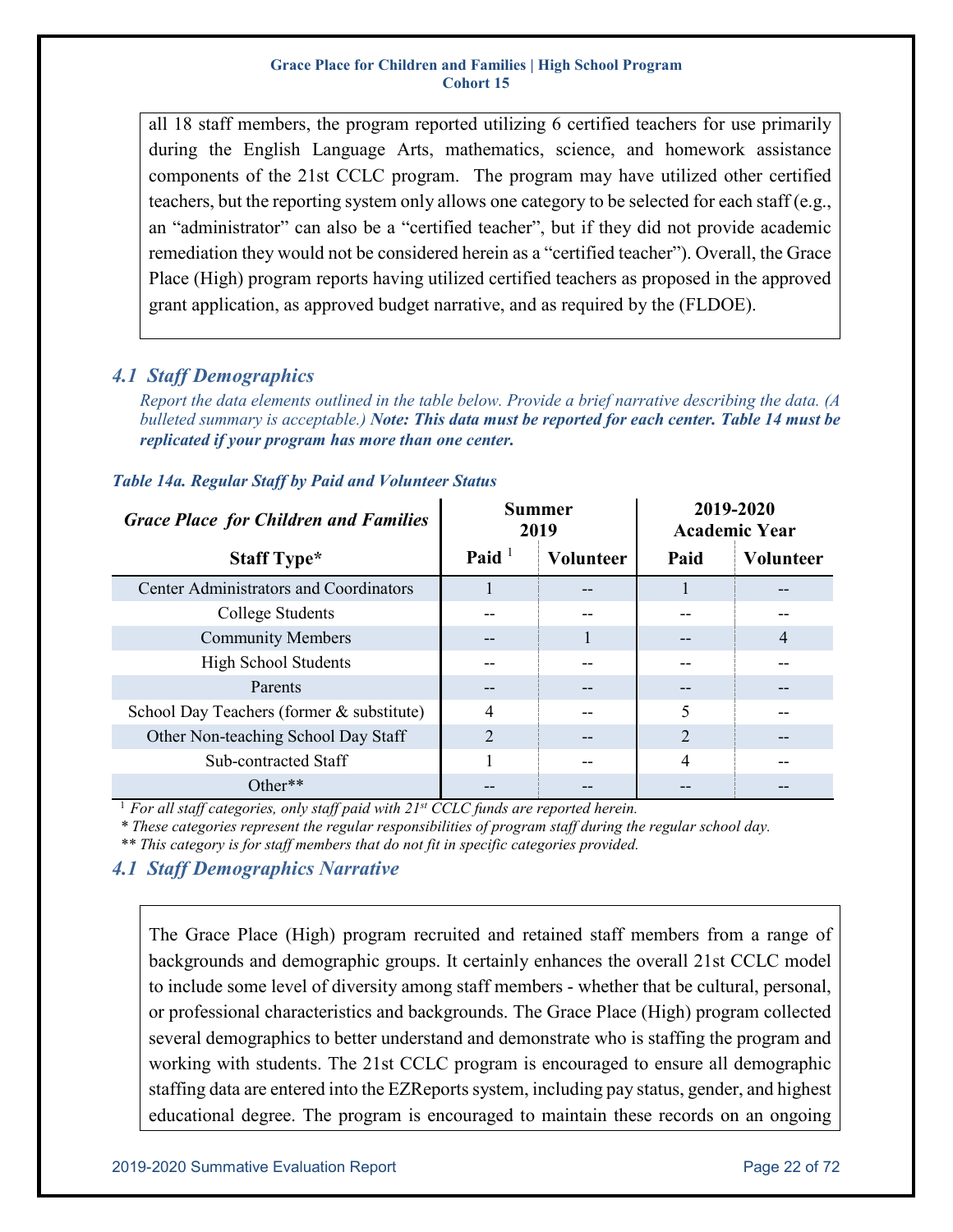basis, such that changes in program administrators and site coordinators do not impact the accurate reporting of staffing data. Certainly, maintaining an ongoing and living list of staff members will help alleviate the 'lost data' caused by any unexpected leadership changes. The following provides a general briefing as to the most pertinent characteristics of staff members from data collected and provided by the 21st CCLC program.

- Staff Members Supporting Program
	- o 18 -- Total Staff Members
- Compensation Methods
	- o 13 -- Staff Members Paid by 21st CCLC
	- o 5 -- Staff Members Volunteering to Support 21st CCLC
- Staff Gender
	- $\circ$  9 -- Paid Female Staff
	- o 4 -- Paid Male Staff
	- o 2 -- Volunteer Female Staff
	- o 3 -- Volunteer Male Staff
- Staff Educational Levels (Highest Level Only)
	- o 1 -- Master's Degree
	- o 12 -- Bachelor's Degree
	- o 5 -- High School Diploma / GED / HS Student
- Staff Member "Regular Day" Assignment (No Duplication)
	- o 1 -- Administrators or Site Coordinators
	- o 5 -- Community Member
	- o 6 -- School Day Teachers (e.g., Certified, Substitute, Etc.)
	- o 2 -- Other Non-Teaching School Day Staff
	- o 4 -- Sub-Contracted Staff Member

### <span id="page-22-0"></span>*4.2 Students-to-Staff Ratio*

*Provide a narrative describing the ratio of students to staff at each center in the text box below. Explain how the ratio affects programming and instruction.*

The Grace Place (High) program appears well-staffed and capable of maintaining the proposed ratio of students-to-teachers in both academic and personal enrichment activities. Within the afterschool and summer services, the 21st CCLC program ensured the studentto-staff ratio was at or below an 8:1 ratio for academic activities and 10:1 ratio for personal enrichment activities. Certainly, when the student-to-staff ratio is kept low in out-of-school programs, the students benefit from extra attention and instruction, while staff members are better able meet the needs of all students in their care. It is important to note that the table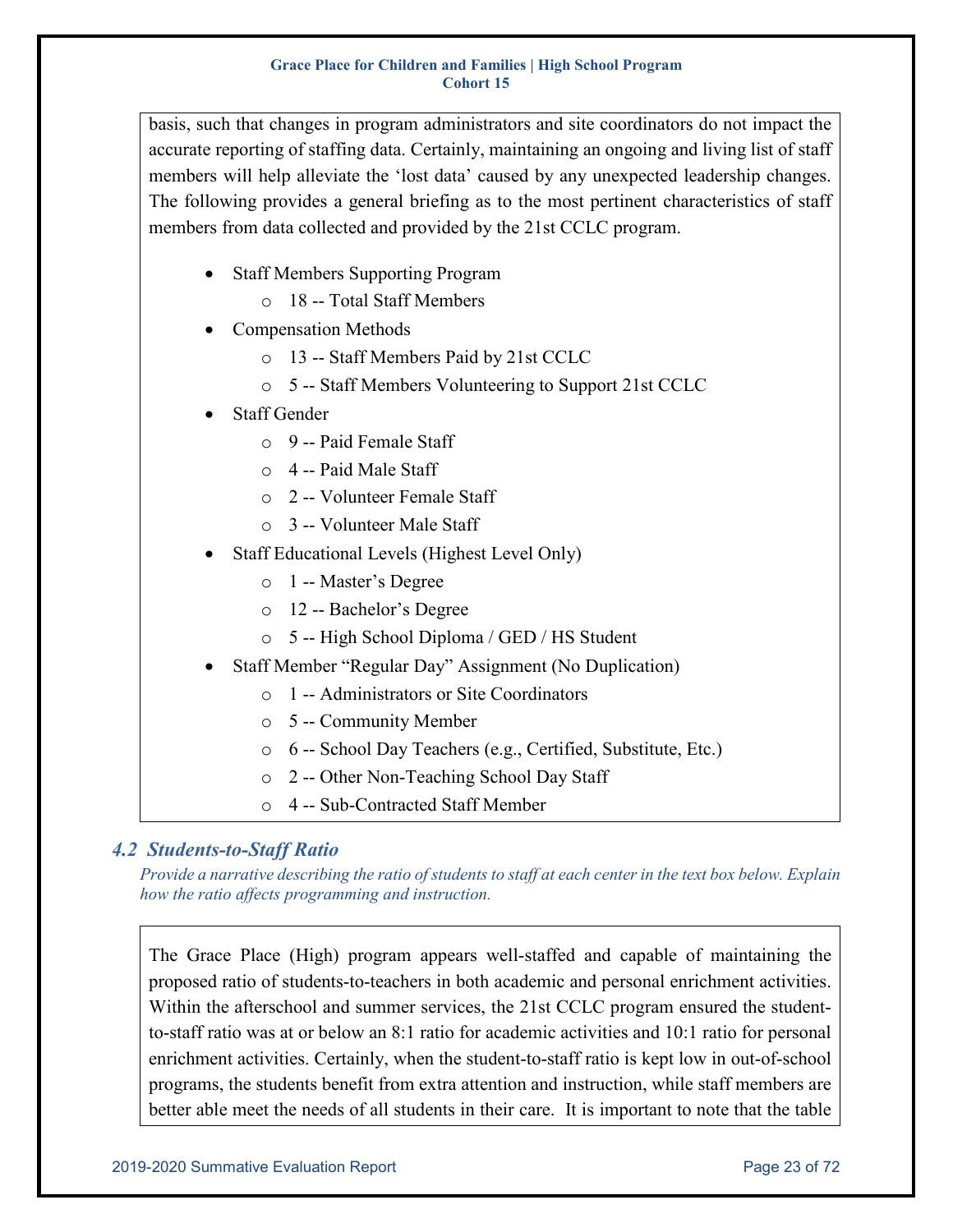presented earlier in this section does not necessarily suggest that these are the number of staff members working each day of programming, but indicates only the total number of staff members that worked in the Grace Place (High) Program during the entire operational year (Summer 2019 and 2019-2020 Academic Year). When necessary and prudent, staff members can share a single position and would appear as two staff within the staffing table, as required for reporting requirements.

### <span id="page-23-0"></span>*4.3 Staff Training*

*Provide a narrative description of the professional development and training provided to staff at each center in the text box below. Explain how this training affects the delivery of services for the program.*

In designing and implementing a quality educational program it is vital to ensure all stakeholders (e.g., program staff, students, teachers, parents, and community partners) are equipped with the skills they need to help achieve and support program objectives. Overall, the Grace Place (High) teachers and staff appear to be adequately qualified to provide the specific activities within the approved 21st CCLC program. As per the program, all staff members were trained in the federal and state 21st CCLC initiative prior to or shortly after beginning their work with 21st CCLC students and families. In addition, all staff members are provided training in the specific model proposed by the Grace Place (High) 21st CCLC Program, including programmatic objectives and allowable activities (as per the approved grant). In addition to structured trainings, the program provided in-vivo trainings for 21st CCLC staff members (e.g., demonstrations, walk-throughs, guided implementation, etc.). The program also supported other training and professional development opportunities for all staff members through regular meetings and outside training opportunity (e.g., FASA Learning Academy). Staff meetings helped review 21st CCLC policies and expectations, progress towards approved objectives, and continuous improvement of program activities. Indeed, program leadership report offering all 21st CCLC staff with professional trainings and providing technical assistance to ensure an optimal education program with measurable effects on students' academic performance and social behaviors.

Trainings are selected through informal surveying of all staff members to gather their interests and needs for professional development. However, most training tends to be governed by regulations and requirements of the grant (e.g., DCF trainings where required, CPR/First Aid, etc.). This year, trainings were focused on the 7 Habits to ensure program staff members were providing this keystone element of the program correctly and effectively. Ultimately, to support student services, the Grace Place (High) program provided staff development through the following structured professional development opportunities: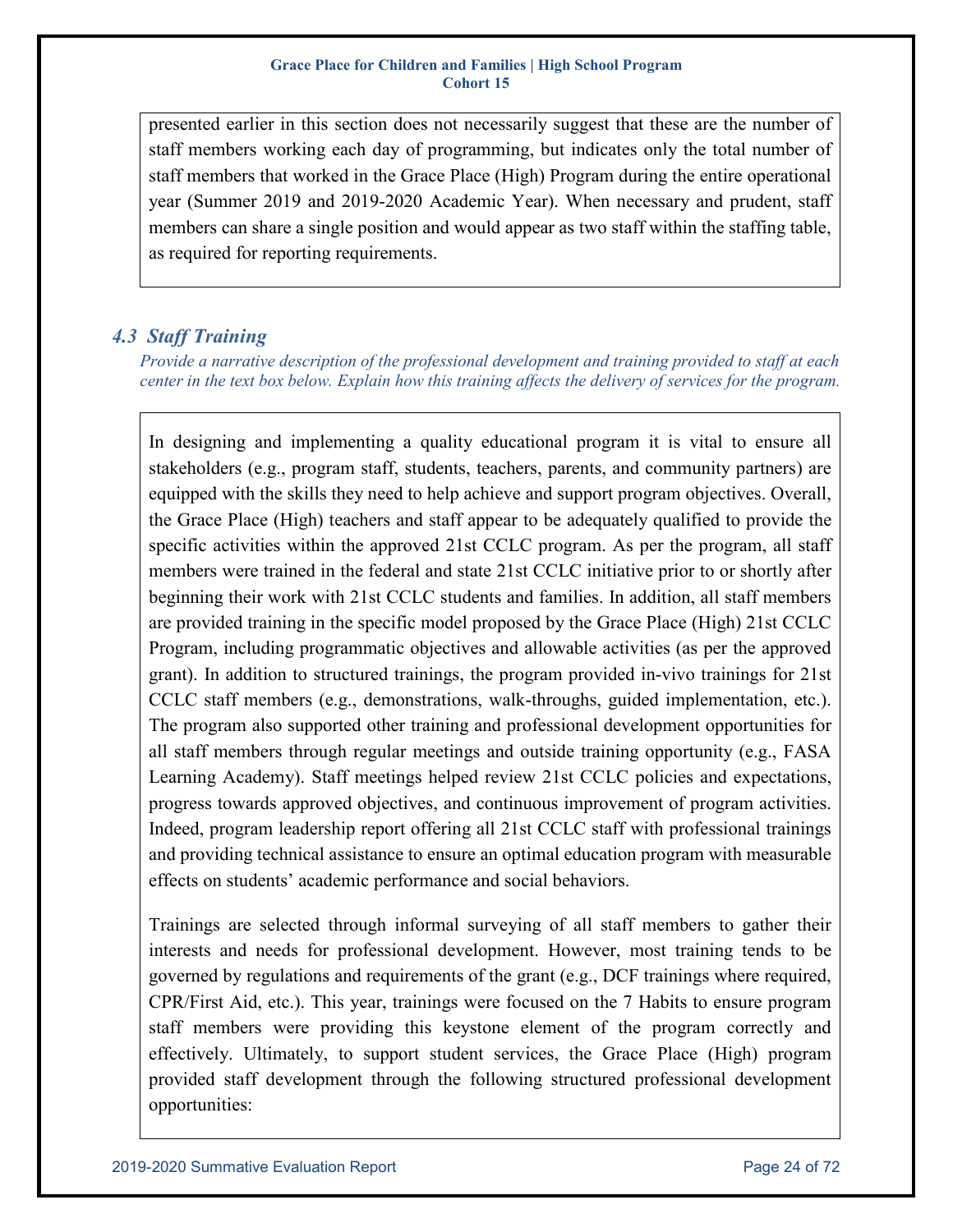September 2019 21st CCLC Training / Kick-off Attending: Director and Asst. Coordinator

November 2019 21st CCLC training / Educational Strategies and Student Engagement Institute Attending: Director

January 2020 7 Habits of Highly Effective People Attending: Teachers, Group Leaders, Coordinator, Asst Coordinator

January 2020 7 Habits Leadership Coaching Days Virtual Trainings Attending: All Key Staff

February 2020 7 Habits Symposium Attending: Director

Ongoing (As Needed for Certification) CPR Training / First Aid Training / Crowd Management Training Attending: All Key Staff

### <span id="page-24-0"></span>*4.4 Staff Turnover*

*Provide a narrative addressing the data and information on staff turnover at each center in the text box below. Explain the circumstances leading to turnover and the program's efforts to mitigate turnover.*

The Grace Place (High) program also provided data on staff turnover during the course of the 2019-2020 program year. As demonstrated by submitted data, the program had some turnover during the course of the program year, with 3 staff members leaving the program and being replaced by another staff member in the same position. In each instance, the departing staff member provided sufficient notice that they were replaced with a trained staff member before their actual date of departure. Had this not occurred, the program also has volunteers and back-up staff members that could have taken the classes until a new staff member was hired. Although not desired, the site coordinator is capable of supervising a class for a short period of time to maintain ratios.

Turnover is not necessarily an indicator of program quality problems, as there are a number of non-performance reasons for staff members to depart the program (e.g., moving to new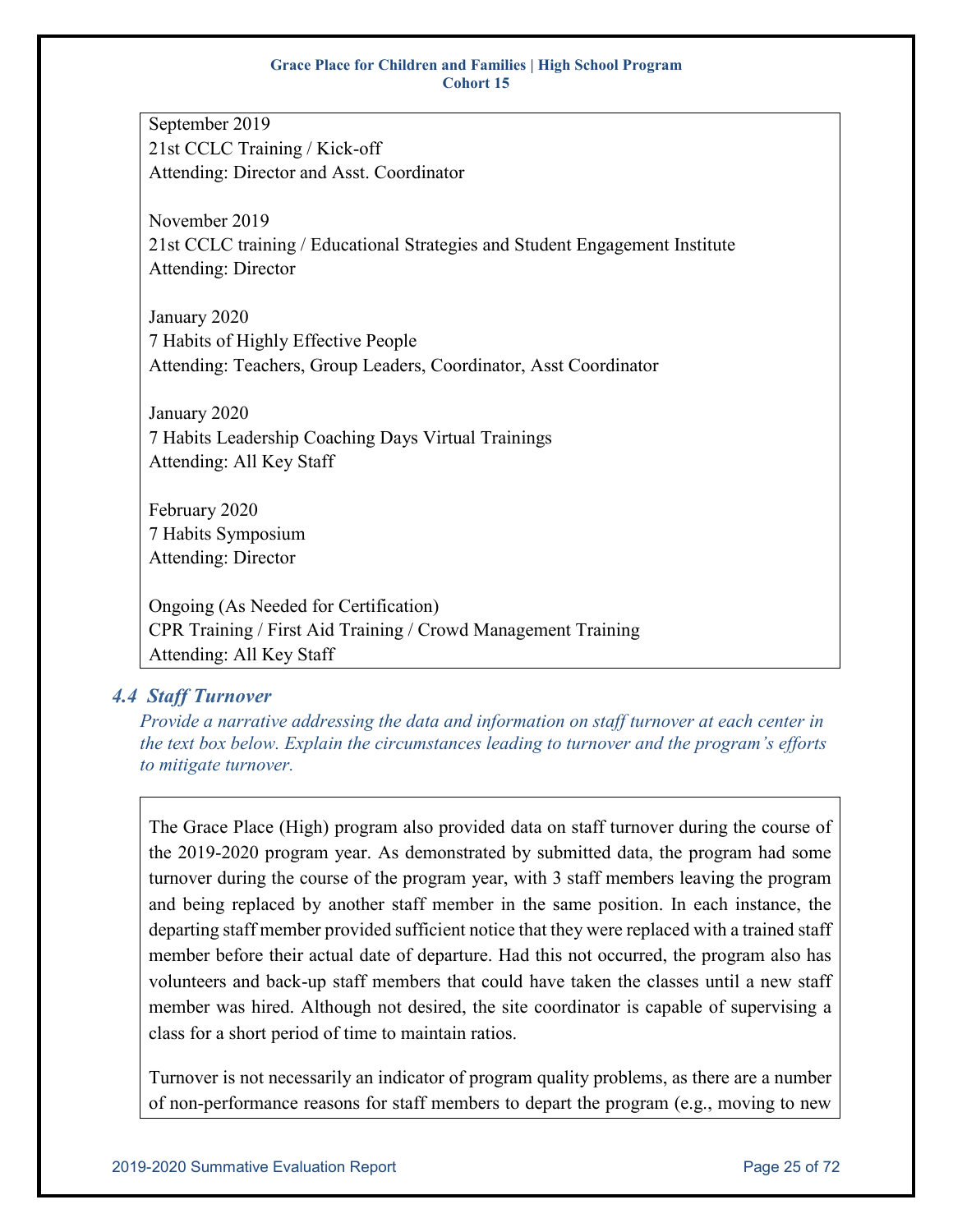area, finishing their college degree, finding a new full-time job, being promoted, etc.). There are also performance-based reasons for staff turnover, such as the program firing a staff member due to poor performance or a staff member resigning under duress. However, due to confidentiality laws and restrictions about discussing personnel issues publicly, the program cannot provide specifics about why these staff members left the program. Regardless of the reasons for the staff turnover, the Grace Place (High) program is encouraged to internally explore why staff left the program and ensure the program is being implemented in such a way as to promote satisfaction and engagement of all staff members, as well as the students. It is noted that the program employed several methods to reduce turnover, such as (1) providing helpful professional development and training for all staff members to help them understand expectations and feel more competent to do the job assigned; (2) employing more school day support staff to help reduce the workload for teachers; (3) focusing on hiring staff members that are more reliable and invested in the students and the program; and (4) providing flexibility with job sharing and back-up staff for when regular staff need time off. These methods seem consistent with research on reducing turnover and improving job satisfaction, such that it can be assumed these methods were helpful in reducing turnover. Without specific feedback from staff members that these are not desired, the program should continue applying these techniques for reducing turnover and improving satisfaction among staff members.

**<<< ---- End of Section ---- >>>**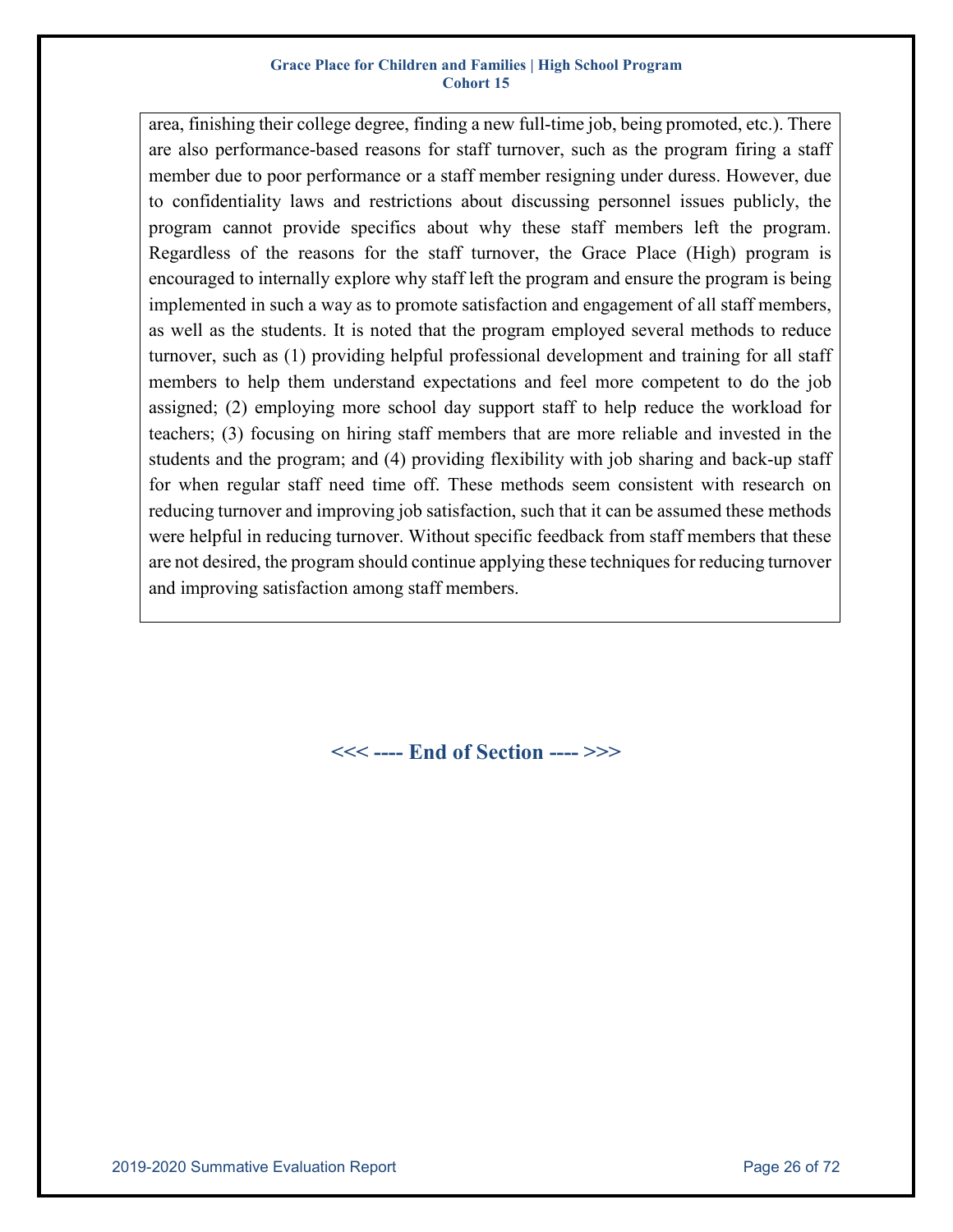## <span id="page-26-0"></span>**5.0 OUTCOMES**

*This section should outline each program objective, how those objectives are measured, data analysis methods, progress toward meeting the objectives, and findings, implications, and recommendations, considering the impact of the program on the populations served.*

The Grace Place (High) program developed individual program-wide objectives based on an assessment of student, parent, family, and community needs in the year prior to the competitive grant submission in 2016-2017. In order to help ensure appropriate and challenging objectives were developed, the FLDOE provided programs guidance in developing strong goals and objectives prior to the first day of student services (programs are not permitted to change their objectives for the duration of the five-year grant award). Each of the annual objectives, as approved by the FLDOE, was designed to be measurable, quantitative, challenging (yet achievable), and assessed throughout the project year (continuous assessment). In essence, objective-focused implementation of the 21st CCLC program helps ensure a strong, consistent, and measurable impact on the students and families served. It is noted that these objectives are exactly as approved by the FLDOE using the Objective Assessment and Data Collection Tool (OADCT). Ultimately, the Grace Place (High) program submitted high school objectives with the intent to: (1) improve academic achievement in English Language Arts (ELA), mathematics, and science; (2) improve fitness and healthy lifestyle choices; (3) decrease school absences; (4) increase high school graduation rate and (5) increase adult literacy and parenting skills.

All objectives were assessed with similar activities. First, all programs were visited by the evaluator at least once during the course of the summer and academic year. This visit included a thorough review of program operations, data collection methods, and data integrity (including a check to matched entered data with hard-copy assessments). Site visits also provided a more subjective evaluation of program activities to inform both formative and summative recommendations for improvement. Second, in addition to site visits, data were reviewed throughout the year, including a thorough review of all data at mid-year (for mid-year reporting). Data were also reviewed at the end of the year, though no new performance data was added since March 15, 2020 (the due date for mid-year reporting and the date all programs due to the global health pandemic). During these evaluation events, data were reviewed for completeness, accuracy, and validity. At two points in the year, data were analyzed to determine progress towards the established objectives - first at mid-year and then at the end of the academic year (though the end-of-year analysis used the same data as mid-year due to no new performance data). Outcomes are reported both for all students (attending at least one day) and for regularly participating students (students attending 30 days or more). While the mid-year outcome data are being used for the summative evaluation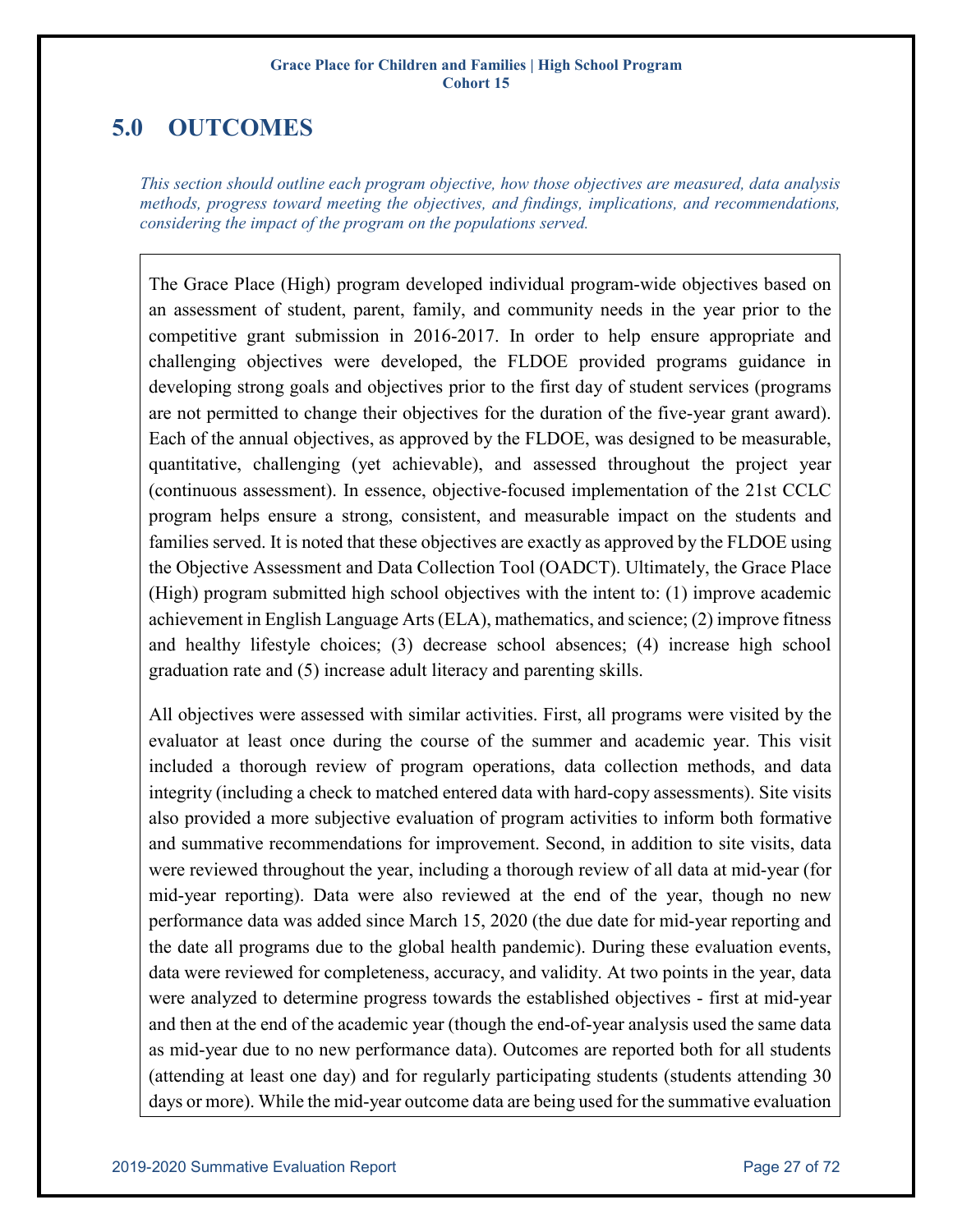(due to program closures of on-site operations), the FLDOE generally requests that end-ofyear analysis be based on regularly participating students (as noted in the text of each objective). As such, data are analyzed both ways, though the program should put greater emphasis on findings related to regularly participating students, as they most likely received sufficient dosage to drive continuous improvement.

### <span id="page-27-0"></span>*5.1 Objectives, Activities, Data Collection Methodology and Outcomes*

*List the approved program objectives and the associated activities implemented to reinforce the content area along with the type of assessments used to measure the objective. Report the data elements outlined in the table below and provide a narrative describing the data presented. Be sure to include all approved objectives. For additional program objectives, add additional tables as needed. Include the following information:*

- *Measures and Data Collected: Provide a narrative description identifying in detail ALL specific measures and data sources used for the assessment of each objective (measures such as grades do not require detailed descriptions, though less standard measures and data sources require detailed descriptions). Indicate and define all variables examined using these measures and data sources.*
- *Data Timeline: Provide a detailed narrative of the data collection timeline for each of the measures and data sources identified. The narrative should reflect the data chain of custody from the moment the assessment score are collected to when the data is provided to the FDOE.*
- *Data Quality: Provide a narrative summary of the overall quality of data obtained for each program objective. If there are issues with data quality (e.g., a specific program center did not provide data, planned computer‐based assessment system did not save data, etc.), provide a detailed plan for how to address quality issues in subsequent years.*
- *Continuous Assessment: Provide a detailed narrative account of how the data was used for continuous (formative) assessment of progress toward each objective. Include an account of when and how the data was analyzed for formative assessment and how findings were used to guide refinements to services.*
- *Student Inclusion: Provide a narrative indicating whether all students for whom each objective is relevant were assessed. If students were excluded, detail which students were excluded and the reason for the exclusion. Reasons for excluding groups of students statistically (e.g., statistical outliers) must include the exclusion decisions and statistical results supporting the exclusion.*
- *Programmatic Changes and Rationale: Describe and provide a rationale for any planned adjustments to 21<sup>st</sup> CCLC programming for the next grant year.*
- *Data Collection Changes and Rationale: Describe and provide a rationale for any planned adjustments to the data collection or evaluation plan for the next grant year.*

*The 2019-2020 school year was impacted by COVID-19. These objectives will be evaluated based on the comparison between the two available data points. The End-of- Year evaluation deliverable has been waived. If the program was able to collect post-assessment data, it should be addressed here.*

*Programs are NOT permitted to change their objectives without specific written approval from the 21st CCLC Program Office.*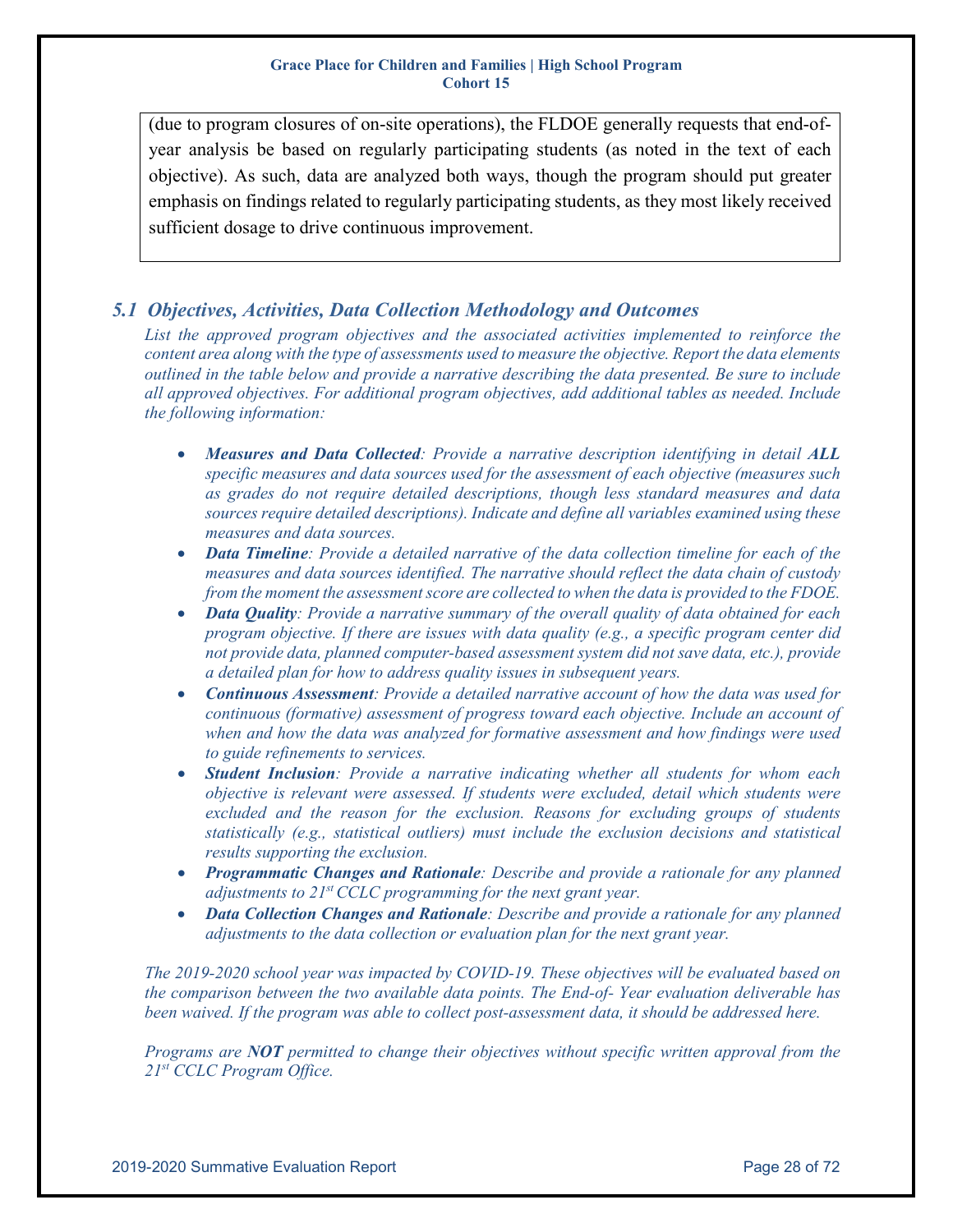### <span id="page-28-0"></span>*Table 15a. Objectives, Activities, Data Collection Methodology, and Outcomes (Objective 1)*

 $\mathbf{r}$ 

| <b>Objective 1:</b>                   | 55% of regularly participating students will improve to a<br>satisfactory English Language Arts grade or above, or<br>maintain a high grade across the program year.                                                                                                                                                                                                                                                                                                                                                                                                                                                                                                                               |
|---------------------------------------|----------------------------------------------------------------------------------------------------------------------------------------------------------------------------------------------------------------------------------------------------------------------------------------------------------------------------------------------------------------------------------------------------------------------------------------------------------------------------------------------------------------------------------------------------------------------------------------------------------------------------------------------------------------------------------------------------|
| <b>Description of Activities:</b>     | Students were offered 30 minutes of homework time, daily,<br>supervised by a certified teacher. This academic support time<br>allowed for students to: receive extra help on daily<br>assignments, reinforce prior learning by participating in<br>supplemental academic enrichment activities, and benefit from<br>direction instruction in topics in which they are struggling.<br>English language arts instruction was primarily supported<br>through integration into hands-on, project-based learning<br>activities.                                                                                                                                                                         |
| <b>Description of Assessment:</b>     | <b>Report Card Grades in English Language Arts</b>                                                                                                                                                                                                                                                                                                                                                                                                                                                                                                                                                                                                                                                 |
| <b>Measure and Data</b><br>Collected: | This objective is measured using report card grades provided<br>by regular day teachers based on student performance in their<br>course work for this academic subject. Students are graded on<br>the standard A-F grading scale. When students are enrolled in<br>multiple classes under the same academic category, the<br>highest-level 'regular' course is selected for consideration<br>throughout the year (rather than remedial courses, pull out<br>courses, or subject support courses).                                                                                                                                                                                                  |
| <b>Data Timeline:</b>                 | All academic data is collected directly from the School District<br>using the StopWatch system (an online dashboard that houses<br>all student data and is made available under a formal data<br>sharing agreement). When students are enrolled, site<br>coordinators obtain their district student ID. The ID is placed<br>on the master student database and added to the StopWatch<br>system (to tell the system they are in our program). The<br>program director then downloads all academic data and<br>demographics from StopWatch and merges the file with the<br>master student database (which houses all assessment data). In-<br>kind staff then create the uploads for the EZReports. |
| Data Quality:                         | Data quality is excellent. The program has direct access to<br>district data using the StopWatch dashboard developed by the<br>School District of Collier County. Data are pulled directly from<br>that system, such that the data are complete and accurate. There<br>are no data quality issues with the data provided.                                                                                                                                                                                                                                                                                                                                                                          |
| <b>Continuous Assessment:</b>         | <b>Standard of Success</b> Maintain or improve to an A/B grade or<br>improve to a C from a D or F (or grading scale equivalent).                                                                                                                                                                                                                                                                                                                                                                                                                                                                                                                                                                   |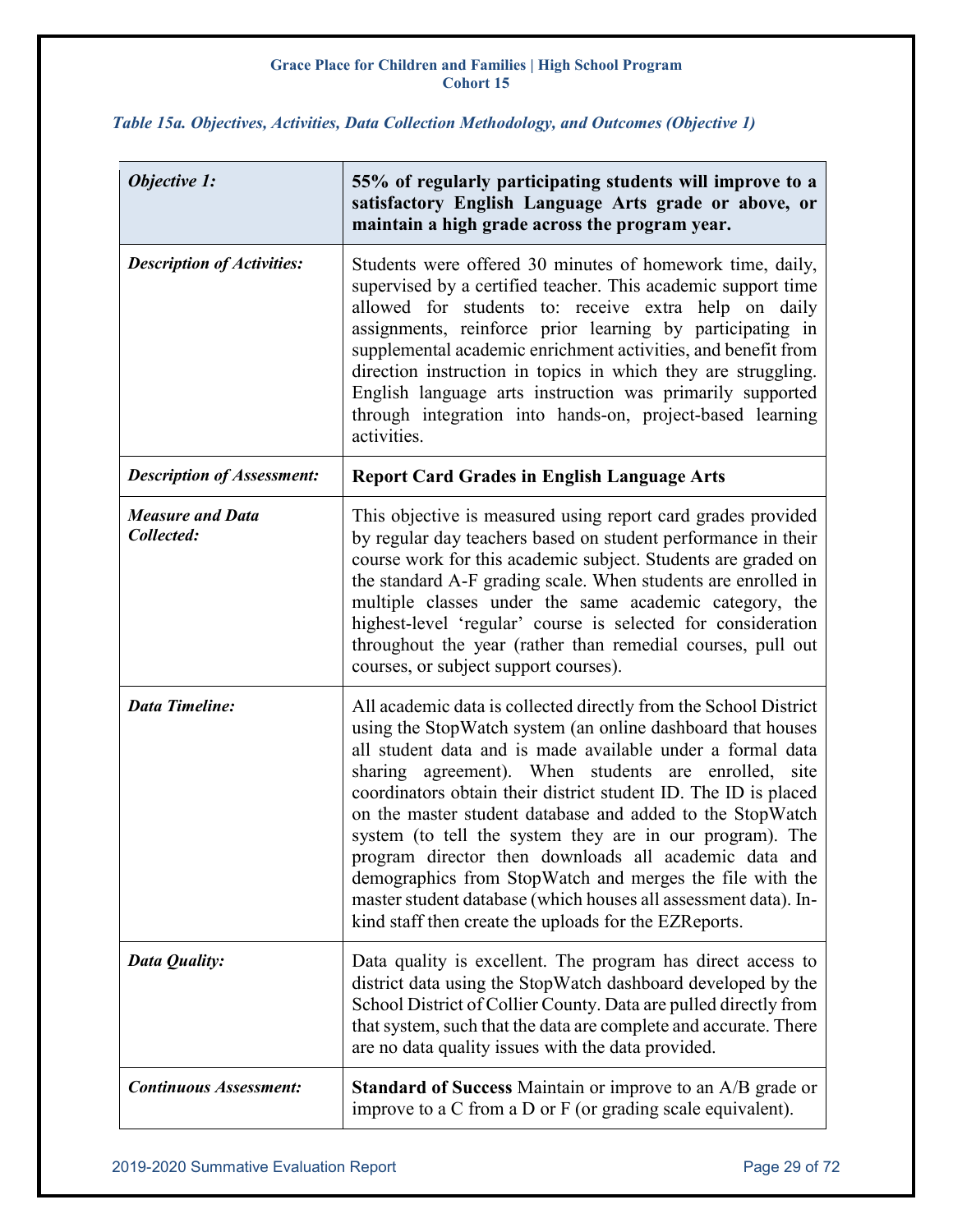|                           |                                                                                                                                                                                                  | Analysis and Interpretation: Grade analyses are based on<br>simple "improvement" and/or "maintenance" measurements,<br>such that each student is compared to their own baseline data<br>for most of the associated metrics. Such within-subjects<br>analysis is achieved by calculating whether each student<br>increased, maintained, or declined in course grades from<br>Quarter 1 to Quarter 2. Data are then aggregated to reveal the<br>percent of all students with data that demonstrated<br>improvement and maintenance based on success criteria.                                                                                                                                                                                                                                                                                                                                                                                                                                                                                                                                                                                                                                                                     |            |  |  |
|---------------------------|--------------------------------------------------------------------------------------------------------------------------------------------------------------------------------------------------|---------------------------------------------------------------------------------------------------------------------------------------------------------------------------------------------------------------------------------------------------------------------------------------------------------------------------------------------------------------------------------------------------------------------------------------------------------------------------------------------------------------------------------------------------------------------------------------------------------------------------------------------------------------------------------------------------------------------------------------------------------------------------------------------------------------------------------------------------------------------------------------------------------------------------------------------------------------------------------------------------------------------------------------------------------------------------------------------------------------------------------------------------------------------------------------------------------------------------------|------------|--|--|
|                           |                                                                                                                                                                                                  | Continuous Assessment and Use of Data: Grace Place for<br>Children and Families operates using a community-model<br>approach, where they integrate with the community and are<br>themselves a small community. Within this small community,<br>Grace Place has created several mechanisms for consultation<br>and discussion about how to improve the program based on<br>data collected regarding student progress. Because the program<br>can collect district data in "real time" (rather than having to<br>request data), the teachers and staff can keep up to date with<br>student performance in school. The dashboard provides data<br>and also give early warnings about student challenges based on<br>grades, assessments and other district data. The program uses<br>these data to ensure students with the greatest challenges or<br>lowest performance are given extra attention or extra activities<br>that will help them push through and conquer their challenges.<br>Weekly (sometimes daily) meetings with Grace Place<br>administrators, program director, site coordinators, and other<br>stakeholders include discussions of small changes that will<br>help move the children towards their potential. |            |  |  |
| <b>Student Inclusion:</b> | All students on whom data were provided are included in the<br>analysis. No students were excluded from the analysis and<br>none were excluded from having data collected for this<br>objective. |                                                                                                                                                                                                                                                                                                                                                                                                                                                                                                                                                                                                                                                                                                                                                                                                                                                                                                                                                                                                                                                                                                                                                                                                                                 |            |  |  |
| <b>Benchmark</b>          | <b>Number of Students</b><br><b>Assessed</b>                                                                                                                                                     | <b>Number of Students</b><br><b>Achieving Benchmark</b>                                                                                                                                                                                                                                                                                                                                                                                                                                                                                                                                                                                                                                                                                                                                                                                                                                                                                                                                                                                                                                                                                                                                                                         | Percentage |  |  |
| 55%                       | 142                                                                                                                                                                                              | 123                                                                                                                                                                                                                                                                                                                                                                                                                                                                                                                                                                                                                                                                                                                                                                                                                                                                                                                                                                                                                                                                                                                                                                                                                             | 86.6%      |  |  |

### *Narrative:*

Given unreliability of fourth quarter grades, particularly as the 21st CCLC program did not operate in-person during the last part of the year, the Florida Department of Education instructed programs to utilize mid-year data for the summative evaluation report. When looking at all students attending the program  $(1+ day)$ , 123 out of 142 high school students with comparison grades (86.6%) demonstrated improved knowledge based on their ELA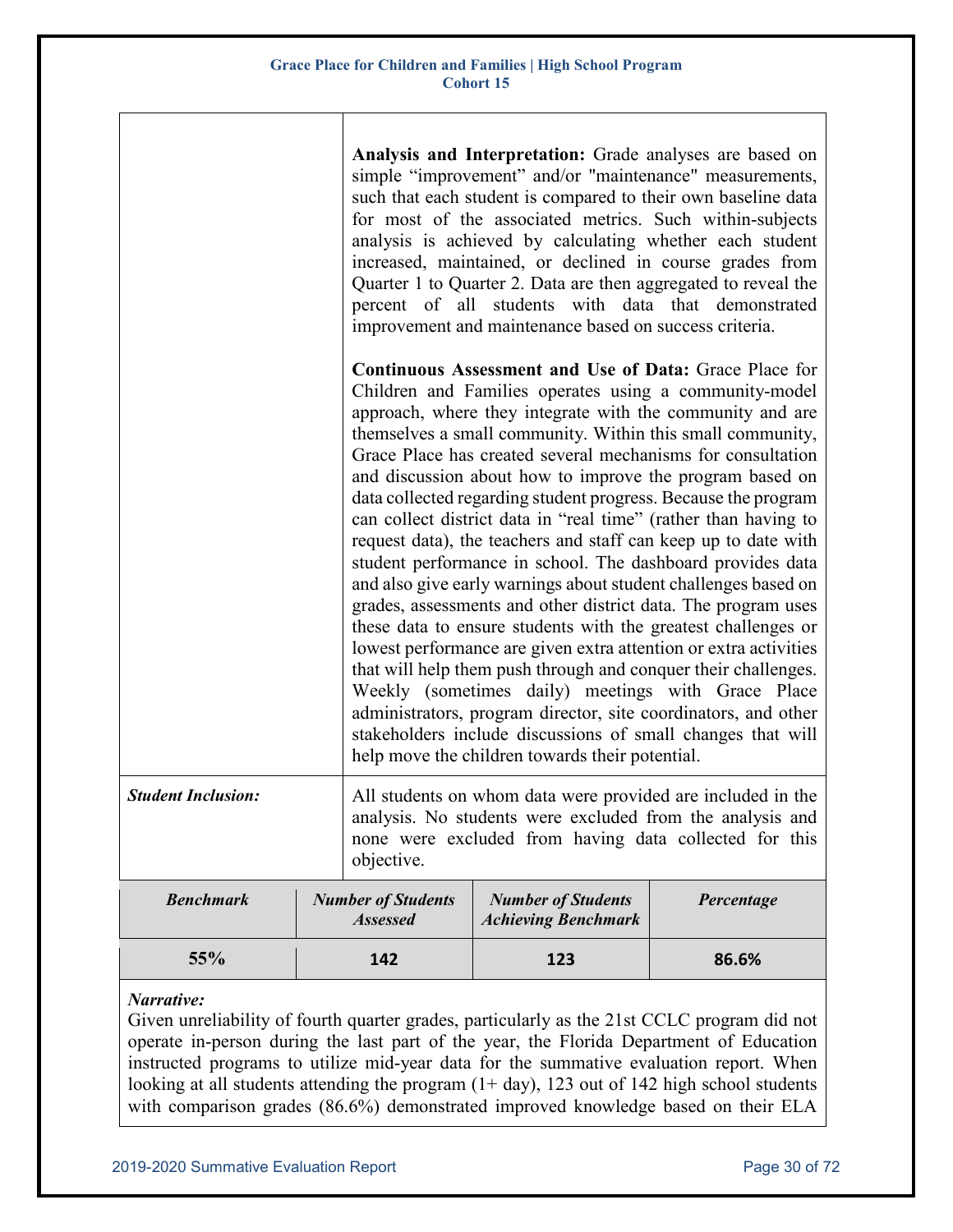grade performance from the first grading period to the second grading period of the 2019- 2020 academic year. Similarly, 56 out of 68 regularly participating high school students (30+ days) with comparison grades (82.4%) demonstrated improved knowledge based on their ELA grade performance from the first grading period to the second grading period of the 2019-2020 academic year. This is higher than the proposed benchmark of 55% of high school students demonstrating progress.

### *Proposed Programmatic Changes and Rationale:*

No changes needed. We are meeting this metric at mid-year and believe the current program will ensure we meet this at the end of the year.

### *Proposed Data Collection Changes and Rationale:*

No changes needed. We are provided access to all student academic and enrollment data directly from the Collier County School District using the StopWatch dashboard system - a system developed specifically for afterschool programs. We experienced no difficulty getting data on all enrolled students. We use the data from student academics to help inform our instruction by ensuring our teachers and staff know which students are struggling throughout the year and providing added supports to those with the greatest struggles. We have a large number of volunteers that are used to provide pull-outs for students we identify through StopWatch data as needing added supports.

| <b>Objective 2:</b>                   | 55% of regularly participating students will improve to a<br>satisfactory mathematics grade or above, or maintain a<br>high grade across the program year.                                                                                                                                                                                                                                                                                                                                        |
|---------------------------------------|---------------------------------------------------------------------------------------------------------------------------------------------------------------------------------------------------------------------------------------------------------------------------------------------------------------------------------------------------------------------------------------------------------------------------------------------------------------------------------------------------|
| <b>Description of Activities:</b>     | Students were offered 30 minutes of homework time, daily,<br>supervised but a certified teacher. This academic support time<br>allowed for students to: receive extra help on daily<br>assignments, reinforce prior learning by participating in<br>supplemental academic enrichment activities, and benefit from<br>direction instruction in topics in which they are struggling.<br>Mathematics instruction was an integral part of project-based<br>learning time.                             |
| <b>Description of Assessment:</b>     | <b>Report Card Grades in Mathematics</b>                                                                                                                                                                                                                                                                                                                                                                                                                                                          |
| <b>Measure and Data</b><br>Collected: | This objective is measured using report card grades provided<br>by regular day teachers based on student performance in their<br>course work for this academic subject. Students are graded on<br>the standard A-F grading scale. When students are enrolled in<br>multiple classes under the same academic category, the<br>highest-level 'regular' course is selected for consideration<br>throughout the year (rather than remedial courses, pull out<br>courses, or subject support courses). |

### <span id="page-30-0"></span>*Table 15b. Objectives, Activities, Data Collection Methodology, and Outcomes (Objective 2)*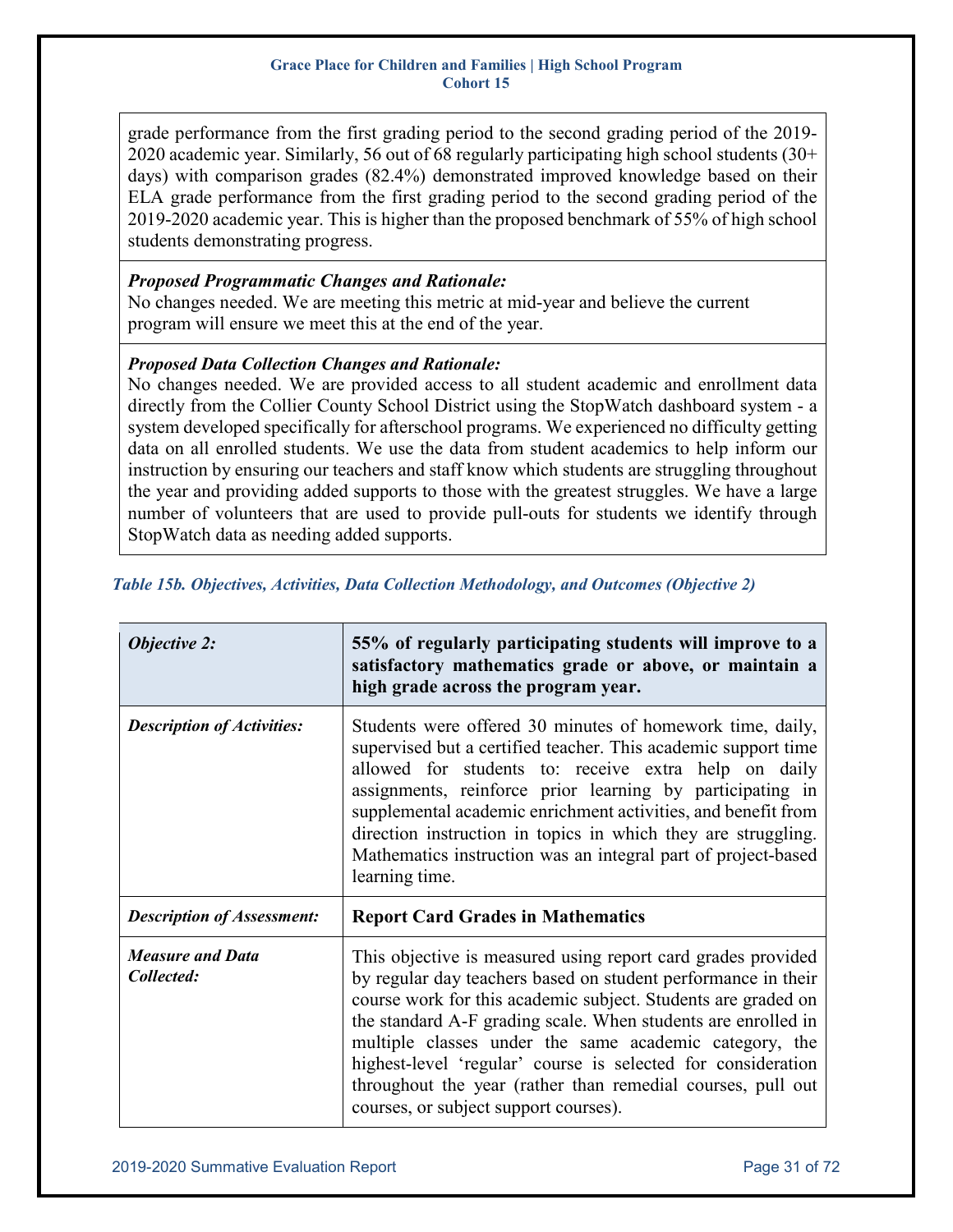| <b>Data Timeline:</b>         | All academic data is collected directly from the School District<br>using the StopWatch system (an online dashboard that houses<br>all student data and is made available under a formal data<br>sharing agreement). When students are enrolled, site<br>coordinators obtain their district student ID. The ID is placed<br>on the master student database and added to the StopWatch<br>system (to tell the system they are in our program). The<br>program director then downloads all academic data and<br>demographics from StopWatch and merges the file with the<br>master student database (which houses all assessment data). In-<br>kind staff then create the uploads for the EZReports.                                                                                                                                                                                                                                                                                                                                          |
|-------------------------------|---------------------------------------------------------------------------------------------------------------------------------------------------------------------------------------------------------------------------------------------------------------------------------------------------------------------------------------------------------------------------------------------------------------------------------------------------------------------------------------------------------------------------------------------------------------------------------------------------------------------------------------------------------------------------------------------------------------------------------------------------------------------------------------------------------------------------------------------------------------------------------------------------------------------------------------------------------------------------------------------------------------------------------------------|
| Data Quality:                 | Data quality is excellent. The program has direct access to<br>district data using the StopWatch dashboard developed by the<br>School District of Collier County. Data are pulled directly from<br>that system, such that the data are complete and accurate. There<br>are no data quality issues with the data provided.                                                                                                                                                                                                                                                                                                                                                                                                                                                                                                                                                                                                                                                                                                                   |
| <b>Continuous Assessment:</b> | <b>Standard of Success</b> Maintain or improve to an A/B grade or<br>improve to a C from a D or F (or grading scale equivalent).                                                                                                                                                                                                                                                                                                                                                                                                                                                                                                                                                                                                                                                                                                                                                                                                                                                                                                            |
|                               | Analysis and Interpretation: Grade analyses are based on<br>simple "improvement" and/or "maintenance" measurements,<br>such that each student is compared to their own baseline data<br>for most of the associated metrics. Such within-subjects<br>analysis is achieved by calculating whether each student<br>increased, maintained, or declined in course grades from<br>Quarter 1 to Quarter 2. Data are then aggregated to reveal the<br>percent of all students with data that demonstrated<br>improvement and maintenance based on success criteria.                                                                                                                                                                                                                                                                                                                                                                                                                                                                                 |
|                               | Continuous Assessment and Use of Data: Grace Place for<br>Children and Families operates using a community-model<br>approach, where they integrate with the community and are<br>themselves a small community. Within this small community,<br>Grace Place has created several mechanisms for consultation<br>and discussion about how to improve the program based on<br>data collected regarding student progress. Because the program<br>can collect district data in "real time" (rather than having to<br>request data), the teachers and staff can keep up to date with<br>student performance in school. The dashboard provides data<br>and also give early warnings about student challenges based on<br>grades, assessments and other district data. The program uses<br>these data to ensure students with the greatest challenges or<br>lowest performance are given extra attention or extra activities<br>that will help them push through and conquer their challenges.<br>Weekly (sometimes daily) meetings with Grace Place |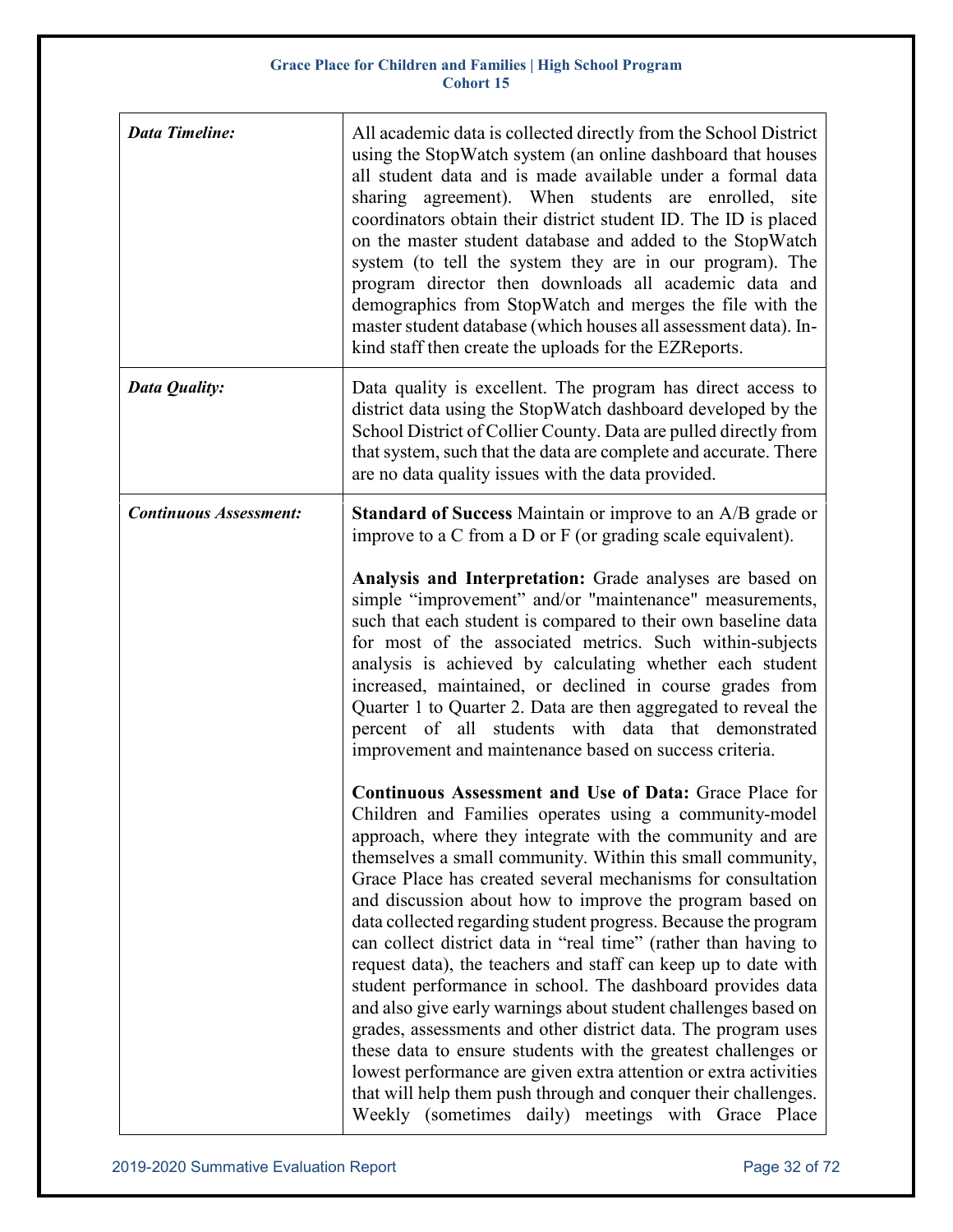|                           |  | administrators, program director, site coordinators, and other<br>stakeholders include discussions of small changes that will<br>help move the children towards their potential.                 |                                                         |            |  |  |
|---------------------------|--|--------------------------------------------------------------------------------------------------------------------------------------------------------------------------------------------------|---------------------------------------------------------|------------|--|--|
| <b>Student Inclusion:</b> |  | All students on whom data were provided are included in the<br>analysis. No students were excluded from the analysis and<br>none were excluded from having data collected for this<br>objective. |                                                         |            |  |  |
| <b>Benchmark</b>          |  | <b>Number of Students</b><br><b>Assessed</b>                                                                                                                                                     | <b>Number of Students</b><br><b>Achieving Benchmark</b> | Percentage |  |  |

**55% 142 101 71.1%**

### *Narrative:*

Given the unreliability of fourth quarter grades, particularly as the 21st CCLC program did not operate in-person during the last part of the year, the Florida Department of Education instructed programs to utilize mid-year data for the summative evaluation report. When looking at all students attending the program  $(1 + day)$ , 101 out of 142 high school students with comparison grades (71.1%) demonstrated improved knowledge based on their mathematics grade performance from the first grading period to the second grading period of the 2019-2020 academic year. Similarly, 47 out of 68 regularly participating high school students (30+ days) with comparison grades (69.1%) demonstrated improved knowledge based on their mathematics grade performance from the first grading period to the second grading period of the 2019-2020 academic year. This is higher than the proposed benchmark of 55% of high school students demonstrating progress.

### *Proposed Programmatic Changes and Rationale:*

No changes needed. We are meeting this metric at mid-year and believe the current program will ensure we meet this at the end of the year.

### *Proposed Data Collection Changes and Rationale:*

No changes needed. We are provided access to all student academic and enrollment data directly from the Collier County School District using the StopWatch dashboard system - a system developed specifically for afterschool programs. We experienced no difficulty getting data on all enrolled students. We use the data from student academics to help inform our instruction by ensuring our teachers and staff know which students are struggling throughout the year and providing added supports to those with the greatest struggles. We have a large number of volunteers that are used to provided pull-outs for students we identify through StopWatch data as needing added supports.

<span id="page-32-0"></span>*Table 15c. Objectives, Activities, Data Collection Methodology, and Outcomes (Objective 3)*

| <b>Objective 3:</b> | 65% of regularly participating students will improve to a |
|---------------------|-----------------------------------------------------------|
|                     | satisfactory science grade or above, or maintain a high   |
|                     | grade across the program year.                            |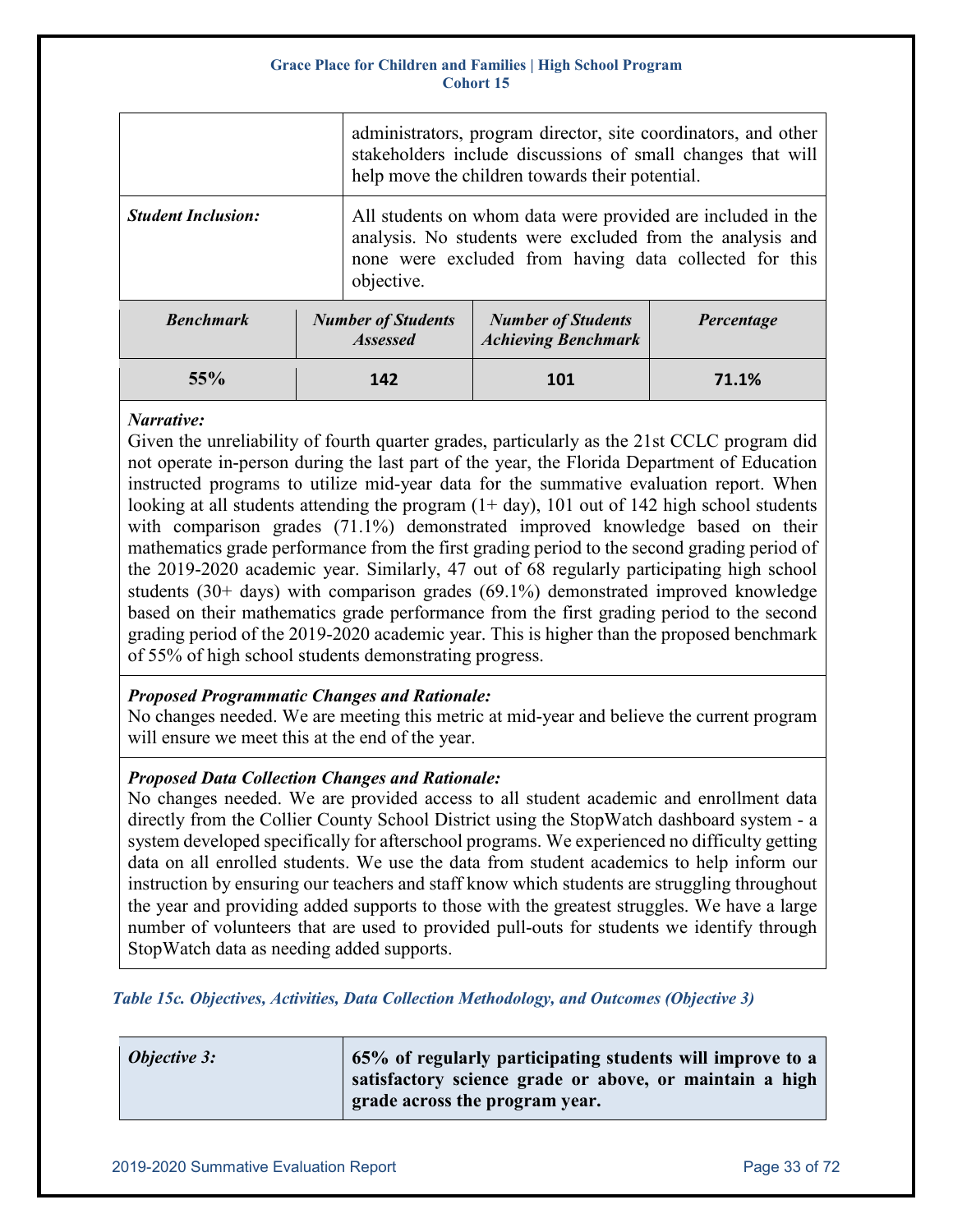| <b>Description of Activities:</b>     | Regular Programming: Project-based learning activities<br>rooted in science, technology, engineering, and math were<br>completed daily. Hands-on activities addressing engaging<br>topics, such as robotics, weather allowed students to solve real<br>world problems while collaborating with others. Opportunities<br>for industry certifications through the local high school were<br>also available to students participating in the program.<br>Virtual Programming: Science, technology, engineering, and<br>math related videos found on YouTube and NASA.gov<br>allowed students to continue receiving academic support.                                                                     |
|---------------------------------------|-------------------------------------------------------------------------------------------------------------------------------------------------------------------------------------------------------------------------------------------------------------------------------------------------------------------------------------------------------------------------------------------------------------------------------------------------------------------------------------------------------------------------------------------------------------------------------------------------------------------------------------------------------------------------------------------------------|
| <b>Description of Assessment:</b>     | <b>Report Card Grades in Science</b>                                                                                                                                                                                                                                                                                                                                                                                                                                                                                                                                                                                                                                                                  |
| <b>Measure and Data</b><br>Collected: | This objective is measured using report card grades provided<br>by regular day teachers based on student performance in their<br>course work for this academic subject. Students are graded on<br>the standard A-F grading scale. When students are enrolled in<br>multiple classes under the same academic category, the<br>highest-level 'regular' course is selected for consideration<br>throughout the year (rather than remedial courses, pull out<br>courses, or subject support courses).                                                                                                                                                                                                     |
| <b>Data Timeline:</b>                 | All academic data is collected directly from the School District<br>using the StopWatch system (an online dashboard that houses<br>all student data and is made available under a formal data<br>sharing agreement). When students are enrolled,<br>site<br>coordinators obtain their district student ID. The ID is placed<br>on the master student database and added to the StopWatch<br>system (to tell the system they are in our program). The<br>program director then downloads all academic data and<br>demographics from StopWatch and merges the file with the<br>master student database (which houses all assessment data). In-<br>kind staff then create the uploads for the EZReports. |
| Data Quality:                         | Data quality is excellent. The program has direct access to<br>district data using the StopWatch dashboard developed by the<br>School District of Collier County. Data are pulled directly from<br>that system, such that the data are complete and accurate. There<br>are no data quality issues with the data provided.                                                                                                                                                                                                                                                                                                                                                                             |
| <b>Continuous Assessment:</b>         | <b>Standard of Success</b> Maintain or improve to an A/B grade or<br>improve to a C from a D or F (or grading scale equivalent).                                                                                                                                                                                                                                                                                                                                                                                                                                                                                                                                                                      |
|                                       | Analysis and Interpretation: Grade analyses are based on<br>simple "improvement" and/or "maintenance" measurements,<br>such that each student is compared to their own baseline data<br>for most of the associated metrics. Such within-subjects                                                                                                                                                                                                                                                                                                                                                                                                                                                      |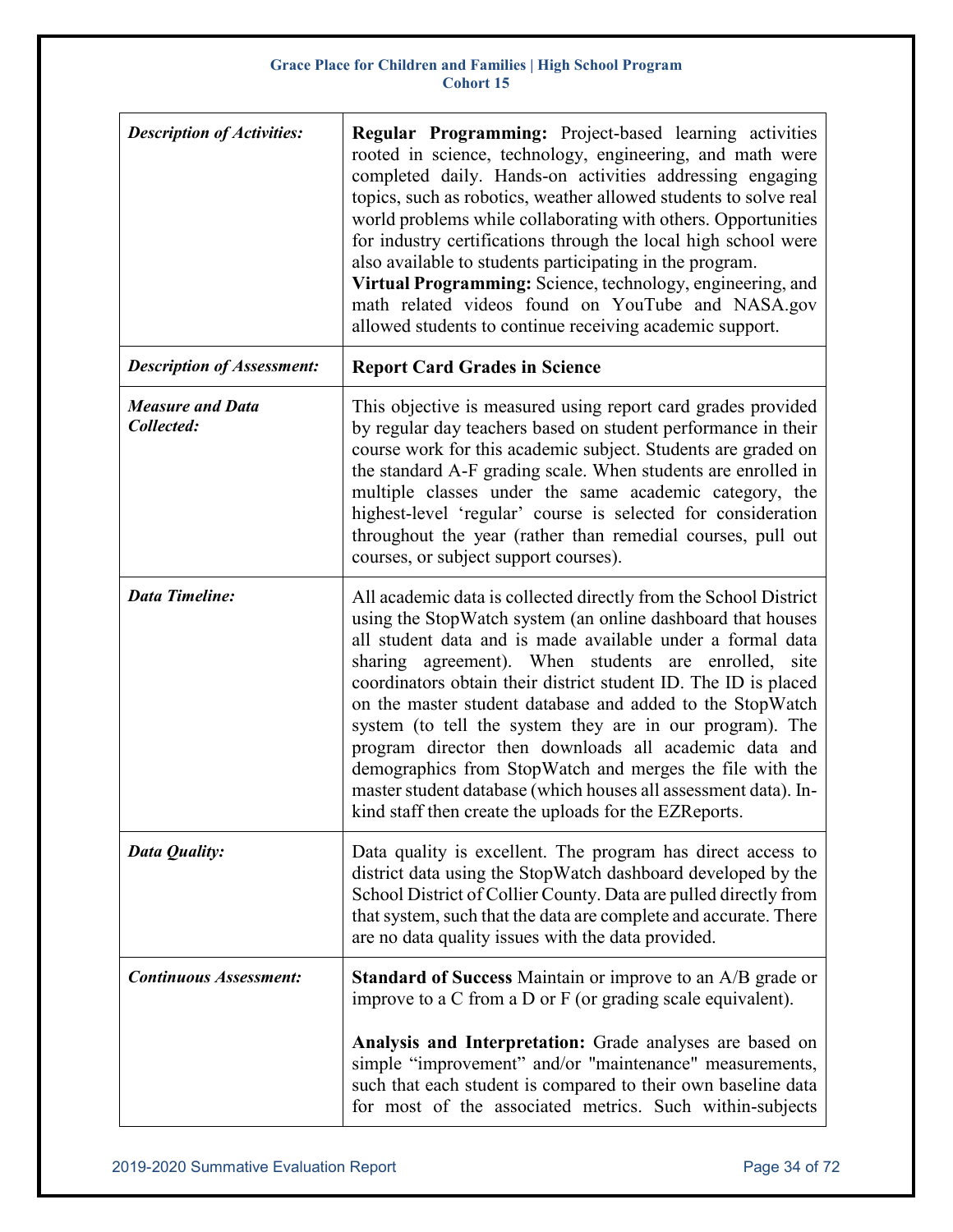|                           |                                                                                                                                                                                                                                                                                                                                                                                                                                                                                                                                                                                                                                                                                                                                                                                                                                                                                                                                                                                                                                                                                                                                                                                                                                        | analysis is achieved by calculating whether each student<br>increased, maintained, or declined in course grades from<br>Quarter 1 to Quarter 2. Data are then aggregated to reveal the<br>percent of all students with data that demonstrated<br>improvement and maintenance based on success criteria. |            |  |  |  |
|---------------------------|----------------------------------------------------------------------------------------------------------------------------------------------------------------------------------------------------------------------------------------------------------------------------------------------------------------------------------------------------------------------------------------------------------------------------------------------------------------------------------------------------------------------------------------------------------------------------------------------------------------------------------------------------------------------------------------------------------------------------------------------------------------------------------------------------------------------------------------------------------------------------------------------------------------------------------------------------------------------------------------------------------------------------------------------------------------------------------------------------------------------------------------------------------------------------------------------------------------------------------------|---------------------------------------------------------------------------------------------------------------------------------------------------------------------------------------------------------------------------------------------------------------------------------------------------------|------------|--|--|--|
|                           | <b>Continuous Assessment and Use of Data: Grace Place for</b><br>Children and Families operates using a community-model<br>approach, where they integrate with the community and are<br>themselves a small community. Within this small community,<br>Grace Place has created several mechanisms for consultation<br>and discussion about how to improve the program based on<br>data collected regarding student progress. Because the program<br>can collect district data in "real time" (rather than having to<br>request data), the teachers and staff can keep up to date with<br>student performance in school. The dashboard provides data<br>and also give early warnings about student challenges based on<br>grades, assessments and other district data. The program uses<br>these data to ensure students with the greatest challenges or<br>lowest performance are given extra attention or extra activities<br>that will help them push through and conquer their challenges.<br>Weekly (sometimes daily) meetings with Grace Place<br>administrators, program director, site coordinators, and other<br>stakeholders include discussions of small changes that will<br>help move the children towards their potential. |                                                                                                                                                                                                                                                                                                         |            |  |  |  |
| <b>Student Inclusion:</b> | objective.                                                                                                                                                                                                                                                                                                                                                                                                                                                                                                                                                                                                                                                                                                                                                                                                                                                                                                                                                                                                                                                                                                                                                                                                                             | All students on whom data were provided are included in the<br>analysis. No students were excluded from the analysis and<br>none were excluded from having data collected for this                                                                                                                      |            |  |  |  |
| <b>Benchmark</b>          | <b>Number of Students</b><br><b>Assessed</b>                                                                                                                                                                                                                                                                                                                                                                                                                                                                                                                                                                                                                                                                                                                                                                                                                                                                                                                                                                                                                                                                                                                                                                                           | <b>Number of Students</b><br><b>Achieving Benchmark</b>                                                                                                                                                                                                                                                 | Percentage |  |  |  |
| 65%                       | 143                                                                                                                                                                                                                                                                                                                                                                                                                                                                                                                                                                                                                                                                                                                                                                                                                                                                                                                                                                                                                                                                                                                                                                                                                                    | 107                                                                                                                                                                                                                                                                                                     | 74.8%      |  |  |  |

### *Narrative:*

Given the unreliability of fourth quarter grades, particularly as the 21st CCLC program did not operate in-person during the last part of the year, the Florida Department of Education instructed programs to utilize mid-year data for the summative evaluation report. When looking at all students attending the program  $(1 + day)$ , 107 out of 143 high school students with comparison grades (74.8%) demonstrated improved knowledge based on their science grade performance from the first grading period to the second grading period of the 2019- 2020 academic year. Similarly, 52 out of 69 regularly participating high school students (30+ days) with comparison grades (75.4%) demonstrated improved knowledge based on their science grade performance from the first grading period to the second grading period of the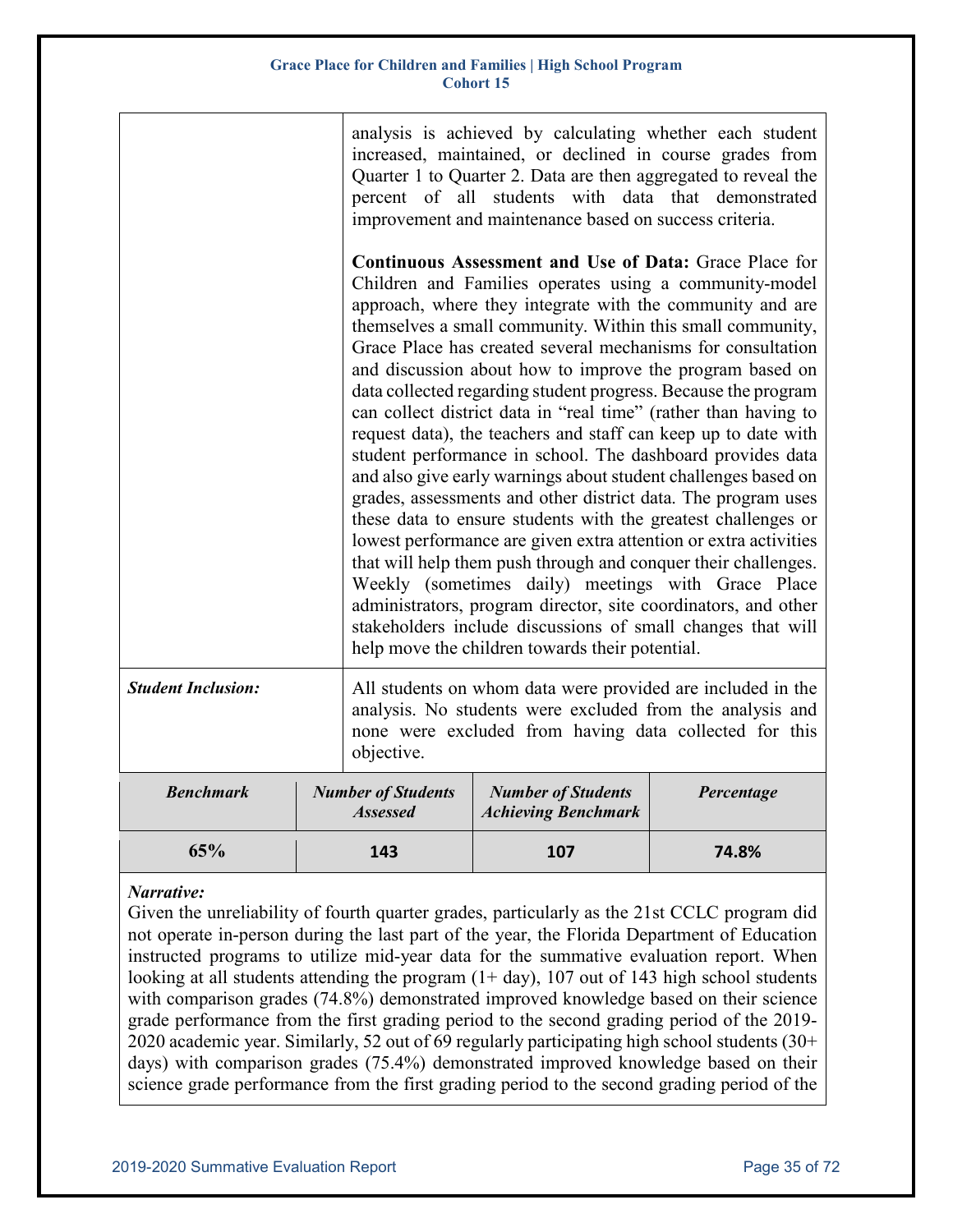2019-2020 academic year. This is higher than the proposed benchmark of 65% of high school students demonstrating progress.

### *Proposed Programmatic Changes and Rationale:*

No changes needed. We are meeting this metric at mid-year and believe the current program will ensure we meet this at the end of the year.

### *Proposed Data Collection Changes and Rationale:*

No changes needed. We are provided access to all student academic and enrollment data directly from the Collier County School District using the StopWatch dashboard system - a system developed specifically for afterschool programs. We experienced no difficulty getting data on all enrolled students. We use the data from student academics to help inform our instruction by ensuring our teachers and staff know which students are struggling throughout the year and providing added supports to those with the greatest struggles. We have a large number of volunteers that are used to provide pull-outs for students we identify through StopWatch data as needing added supports.

| <b>Objective 4:</b>                   | 60% of regularly participating students enrolled in<br>Algebra I will pass the Algebra I End-of-Course (EOC)<br>exam.                                                                                                                                                                                                                                                                                                                                                                                                                                                                                                                                                                                                                                |
|---------------------------------------|------------------------------------------------------------------------------------------------------------------------------------------------------------------------------------------------------------------------------------------------------------------------------------------------------------------------------------------------------------------------------------------------------------------------------------------------------------------------------------------------------------------------------------------------------------------------------------------------------------------------------------------------------------------------------------------------------------------------------------------------------|
| <b>Description of Activities:</b>     | Students were offered 30 minutes of homework time, daily,<br>supervised but a certified teacher. This academic support time<br>allowed for students to: receive extra help on daily<br>assignments, reinforce prior learning by participating in<br>supplemental academic enrichment activities, and benefit from<br>direction instruction in topics in which they are struggling.<br>Mathematics instruction was an integral part of project-based<br>learning time.                                                                                                                                                                                                                                                                                |
| <b>Description of Assessment:</b>     | <b>Algebra I End-of-Course Exam</b>                                                                                                                                                                                                                                                                                                                                                                                                                                                                                                                                                                                                                                                                                                                  |
| <b>Measure and Data</b><br>Collected: | <b>Mid-Year Data:</b> Student progress ratings are calculated from<br>student mid-year grades in Algebra I, with students earning<br>either "On-Track", "Making Progress", or "Needs<br>Improvement." This provides an estimation as to where<br>students are tracking for the end-of-year EOC assessment.<br>There is no baseline for this measure.<br><i>End-of-Year-Data:</i> Scores on the Algebra I EOC range are<br>then converted into 'levels' for the purpose of general<br>consumption and comparison across students. In general, a<br>Level 3 is considered passing, As such, for the purposes of this<br>objective, students achieving the objective must achieve a<br>Level 3 or higher on the Algebra I EOC at the end of the regular |

<span id="page-35-0"></span>*Table 15d. Objectives, Activities, Data Collection Methodology, and Outcomes (Objective 4)*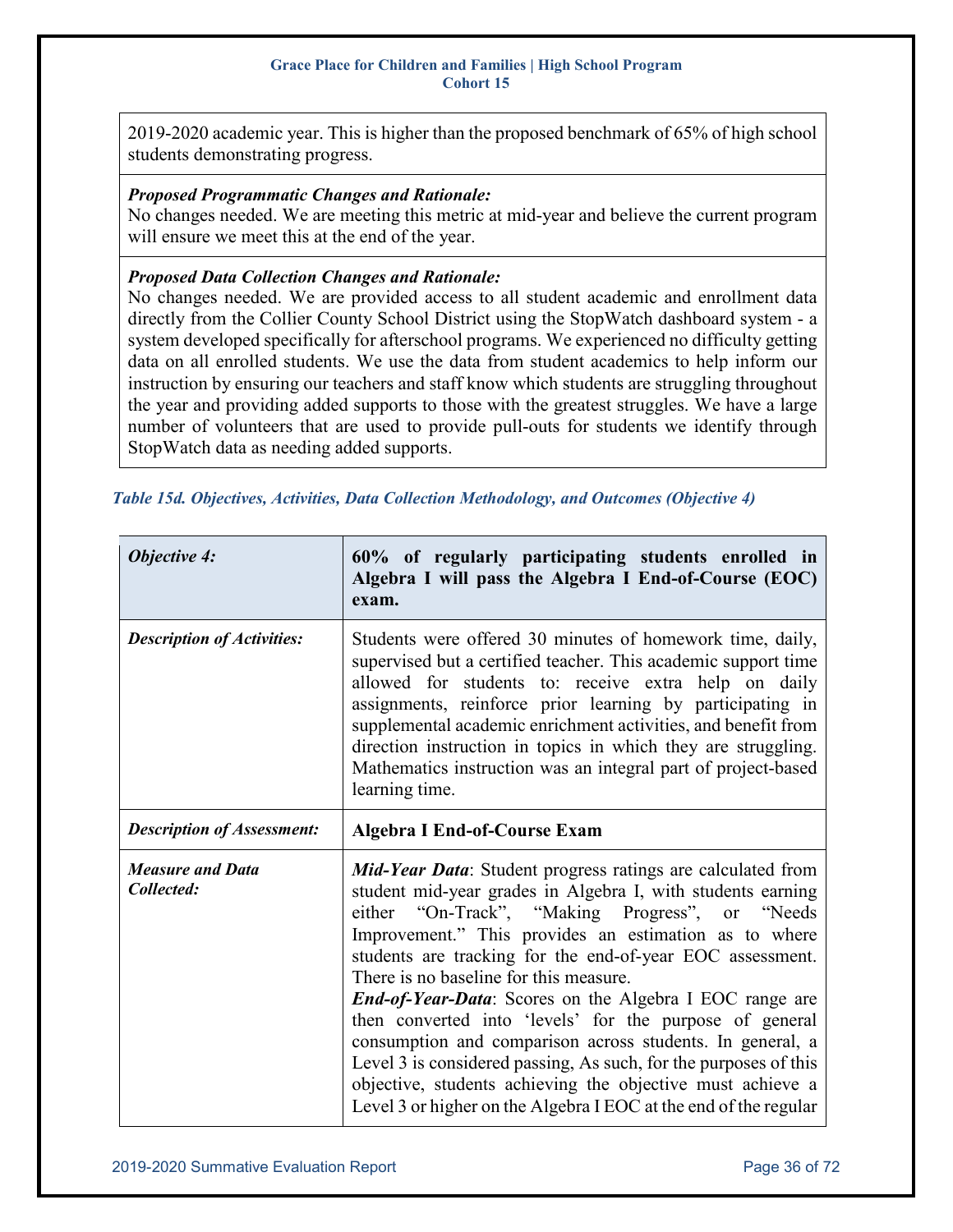|                               | academic year. At the end of the year, data will be collected as<br>to the Level (1 to 5) achieved by each student and aggregated<br>to assess progress towards this objective.                                                                                                                                                                                                                                                                                                                                                                                                                                                                                                                                                                                                                                                                                                                                                                                                                                                                                                                                                                                                                                                                                                                                                                                                                                                                                                                                                                              |
|-------------------------------|--------------------------------------------------------------------------------------------------------------------------------------------------------------------------------------------------------------------------------------------------------------------------------------------------------------------------------------------------------------------------------------------------------------------------------------------------------------------------------------------------------------------------------------------------------------------------------------------------------------------------------------------------------------------------------------------------------------------------------------------------------------------------------------------------------------------------------------------------------------------------------------------------------------------------------------------------------------------------------------------------------------------------------------------------------------------------------------------------------------------------------------------------------------------------------------------------------------------------------------------------------------------------------------------------------------------------------------------------------------------------------------------------------------------------------------------------------------------------------------------------------------------------------------------------------------|
| <b>Data Timeline:</b>         | All academic data is collected directly from the School District<br>using the StopWatch system (an online dashboard that houses<br>all student data and is made available under a formal data<br>sharing agreement). When students are enrolled, site<br>coordinators obtain their district student ID. The ID is placed<br>on the master student database and added to the StopWatch<br>system (to tell the system they are in our program). The<br>program director then downloads all academic data and<br>demographics from StopWatch and merges the file with the<br>master student database (which houses all assessment data). In-<br>kind staff then create the uploads for the EZReports.                                                                                                                                                                                                                                                                                                                                                                                                                                                                                                                                                                                                                                                                                                                                                                                                                                                           |
| Data Quality:                 | Data quality is excellent. The program has direct access to<br>district data using the StopWatch dashboard developed by the<br>School District of Collier County. Data are pulled directly from<br>that system, such that the data are complete and accurate. There<br>are no data quality issues with the data provided.                                                                                                                                                                                                                                                                                                                                                                                                                                                                                                                                                                                                                                                                                                                                                                                                                                                                                                                                                                                                                                                                                                                                                                                                                                    |
| <b>Continuous Assessment:</b> | Standard of Success: For Mid-Year progress monitoring,<br>students who are subjectively considered "on-track" or<br>"making progress" meet the mid-year standard of success. For<br>end-of-year (in a typical year): Attain an Achievement Level 2<br>higher on the Florida Standards Assessment<br>or<br>English/Language Arts.<br>Analysis and Interpretation: Students receiving an "A" or<br>"B" were considered "On Track"; students receiving a "C"<br>were considered "Making Progress", and students earning a<br>"D" or "F" were considered "Needs Improvement". This<br>objective would have been measured with the end-of-year state<br>assessment, but the FLDOE canceled all statewide assessments<br>following the global health pandemic and school closures.<br>Students "On Track" and "Making Progress" are considered to<br>have met this metric in the absence of standardized test data.<br>Continuous Assessment and Use of Data: Grace Place for<br>Children and Families operates using a community-model<br>approach, where they integrate with the community and are<br>themselves a small community. Within this small community,<br>Grace Place has created several mechanisms for consultation<br>and discussion about how to improve the program based on<br>data collected regarding student progress. Because the program<br>can collect district data in "real time" (rather than having to<br>request data), the teachers and staff can keep up to date with<br>student performance in school. The dashboard provides data |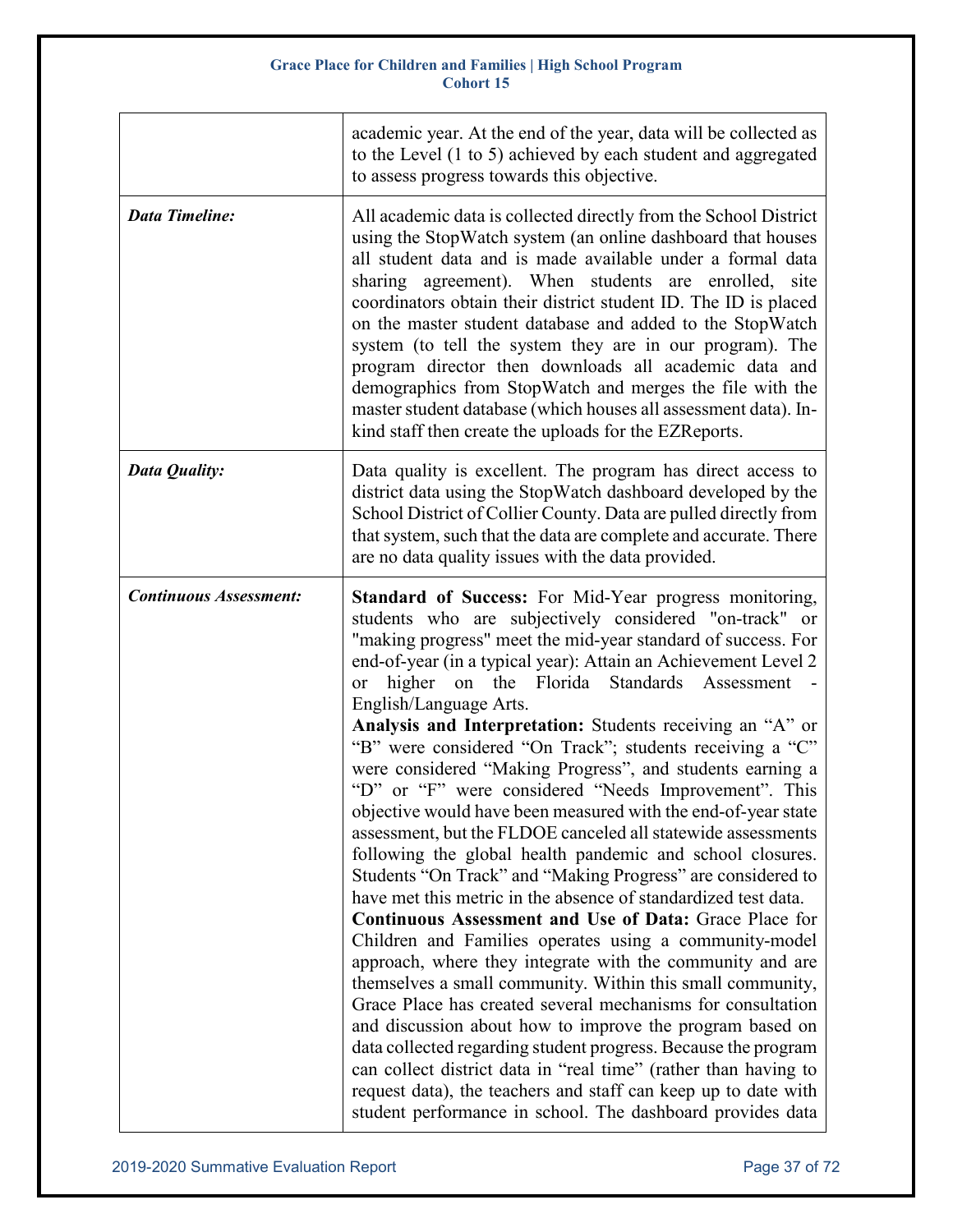|                           |                                              | and also give early warnings about student challenges based on<br>grades, assessments and other district data. The program uses<br>these data to ensure students with the greatest challenges or<br>lowest performance are given extra attention or extra activities<br>that will help them push through and conquer their challenges.<br>Weekly (sometimes daily) meetings with Grace Place<br>administrators, program director, site coordinators, and other<br>stakeholders include discussions of small changes that will<br>help move the children towards their potential. |                                                                                                                                                                                    |            |  |
|---------------------------|----------------------------------------------|----------------------------------------------------------------------------------------------------------------------------------------------------------------------------------------------------------------------------------------------------------------------------------------------------------------------------------------------------------------------------------------------------------------------------------------------------------------------------------------------------------------------------------------------------------------------------------|------------------------------------------------------------------------------------------------------------------------------------------------------------------------------------|------------|--|
| <b>Student Inclusion:</b> | objective.                                   |                                                                                                                                                                                                                                                                                                                                                                                                                                                                                                                                                                                  | All students on whom data were provided are included in the<br>analysis. No students were excluded from the analysis and<br>none were excluded from having data collected for this |            |  |
| <b>Benchmark</b>          | <b>Number of Students</b><br><b>Assessed</b> |                                                                                                                                                                                                                                                                                                                                                                                                                                                                                                                                                                                  | <b>Number of Students</b><br><b>Achieving Benchmark</b>                                                                                                                            | Percentage |  |
| 60%                       |                                              |                                                                                                                                                                                                                                                                                                                                                                                                                                                                                                                                                                                  |                                                                                                                                                                                    | 75%        |  |

### *Narrative:*

For the 2019-2020 program year, the Florida Governor and the Florida Department of Education waived all state standardized assessments – including the Algebra I End-of-Course Exams (EOCs). Because this objective was designed to be measured using the Algebra EOC, it was obviously not possible to assess progress towards this objective with end-of-year data. However, the program was able to use student grades to help demonstrate progress of this metric at mid-year using converted grades. As such, the mid-year data are presented within the summative evaluation, as per instructions from the Florida Department of Education. Based upon submitted data, 3 of 4 total high-school students attending at least one day with mid-year progress data were 'on-track' or 'making progress' towards earning a passing Algebra EOC score. In addition, based upon data for regularly participating high-school students (attending 30+ days), 1 of 2 regular participants with mid-year progress data were 'on-track' or 'making progress' towards earning a passing score on the Algebra EOC. Based on performance of regularly participating high-school students, results are lower than the proposed benchmark of 60% of students demonstrating progress.

# *Proposed Programmatic Changes and Rationale:*

No changes needed. We are meeting this metric at mid-year and believe the current program will ensure we meet this at the end of the year.

# *Proposed Data Collection Changes and Rationale:*

No changes needed. We are provided access to all student academic and enrollment data directly from the Collier County School District using the StopWatch dashboard system - a system developed specifically for afterschool programs. We experienced no difficulty getting data on all enrolled students. We use the data from student academics to help inform our instruction by ensuring our teachers and staff know which students are struggling throughout the year and providing added supports to those with the greatest struggles. We have a large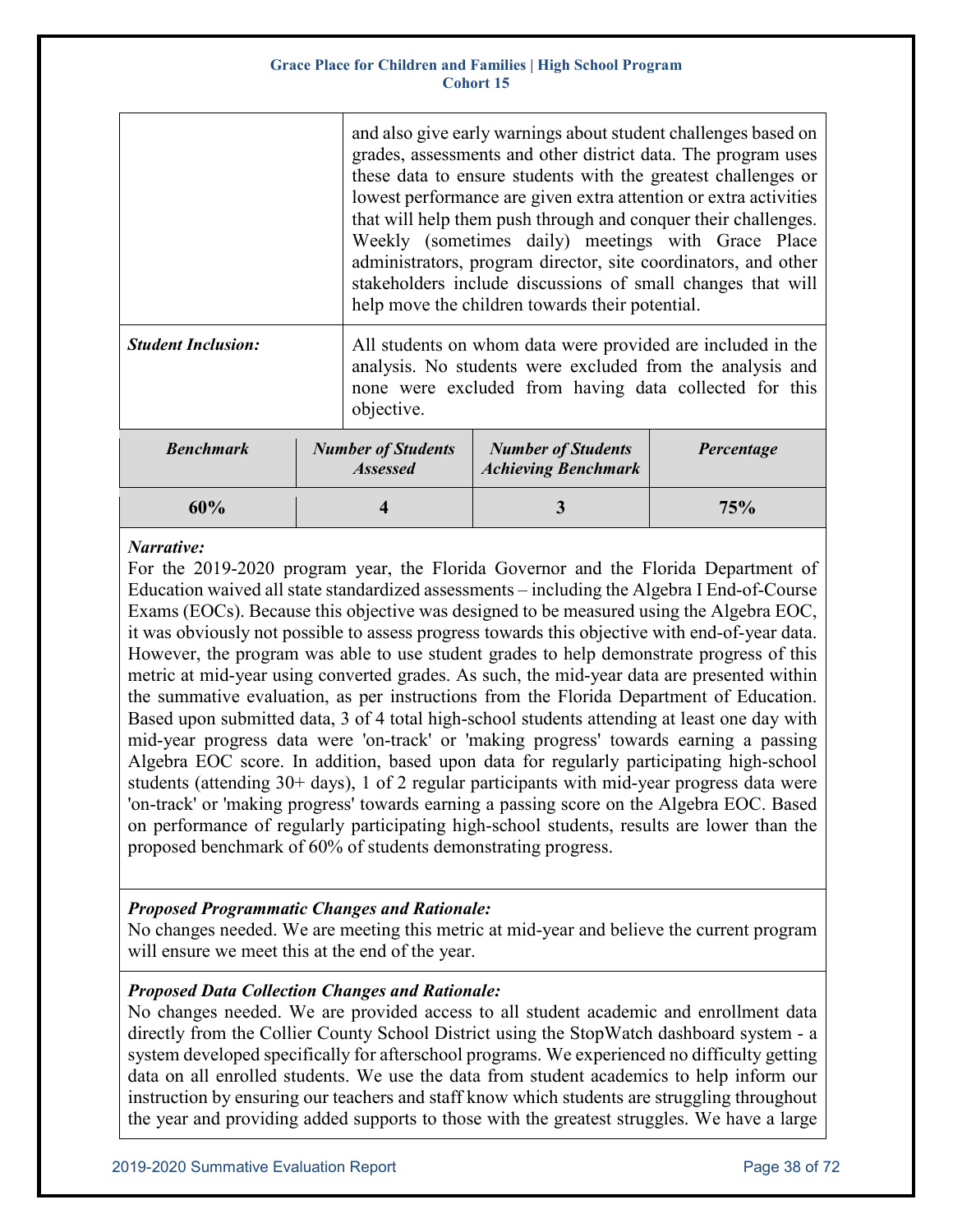number of volunteers that are used to provided pull-outs for students we identify through StopWatch data as needing added supports.

# *Table 15e. Objectives, Activities, Data Collection Methodology, and Outcomes (Objective 5)*

| <b>Objective 5:</b>                   | 75% of regularly participating students will graduate<br>within their 4-year cohort.                                                                                                                                                                                                                                                                                                                                                                                                                                                                                                                                                                                                               |
|---------------------------------------|----------------------------------------------------------------------------------------------------------------------------------------------------------------------------------------------------------------------------------------------------------------------------------------------------------------------------------------------------------------------------------------------------------------------------------------------------------------------------------------------------------------------------------------------------------------------------------------------------------------------------------------------------------------------------------------------------|
| <b>Description of Activities:</b>     | <b>Regular Programming:</b> The program continually offered<br>career and college readiness support. Students learned<br>strengthened study skills, time management strategies and<br>were afforded mentorship opportunities. Student led service-<br>learning projects promoted personal and social growth, as well<br>as career development and civic responsibility.<br>Virtual Programming: Students participated in a food drive,<br>helping to prepare food bags for local families.                                                                                                                                                                                                         |
| <b>Description of Assessment:</b>     | <b>High School Graduation</b>                                                                                                                                                                                                                                                                                                                                                                                                                                                                                                                                                                                                                                                                      |
| <b>Measure and Data</b><br>Collected: | Graduations represent the whether the student graduated with<br>standard diploma, received a certificate of completion, or did<br>not graduate from high school. Only standard diplomas are<br>considered "graduation."                                                                                                                                                                                                                                                                                                                                                                                                                                                                            |
| <b>Data Timeline:</b>                 | All academic data is collected directly from the School District<br>using the StopWatch system (an online dashboard that houses<br>all student data and is made available under a formal data<br>sharing agreement). When students are enrolled, site<br>coordinators obtain their district student ID. The ID is placed<br>on the master student database and added to the StopWatch<br>system (to tell the system they are in our program). The<br>program director then downloads all academic data and<br>demographics from StopWatch and merges the file with the<br>master student database (which houses all assessment data). In-<br>kind staff then create the uploads for the EZReports. |
| Data Quality:                         | Data quality is excellent. The program has direct access to<br>district data using the StopWatch dashboard developed by the<br>School District of Collier County. Data are pulled directly from<br>that system, such that the data are complete and accurate. There<br>are no data quality issues with the data provided. The program<br>did not collect final graduation data, as the success or failure<br>of students to graduate this year was out of the program's<br>influence after students stopped attending school live.                                                                                                                                                                 |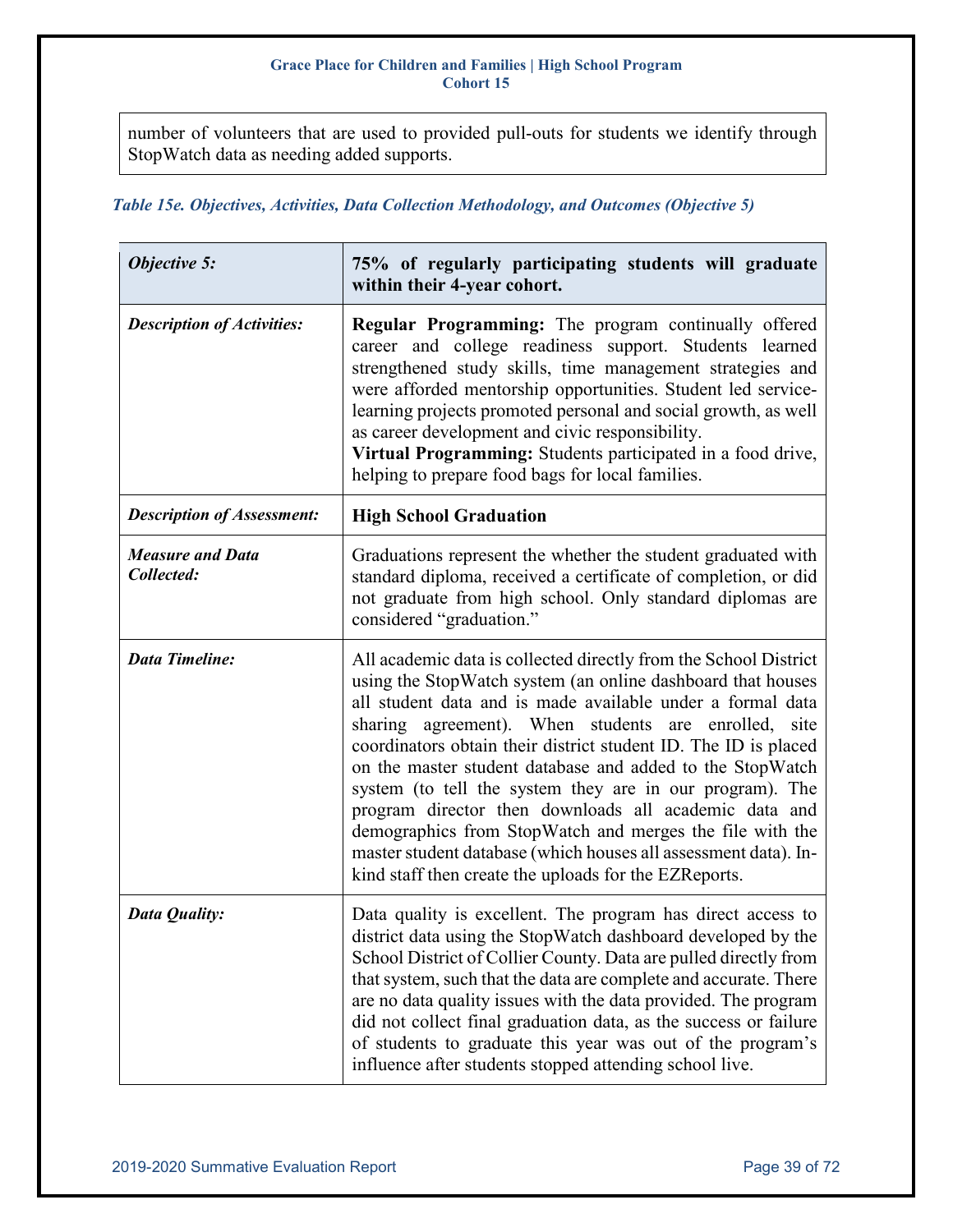| <b>Continuous Assessment:</b> |                                              | <b>Standard of Success:</b> Students are on track or making<br>progress to meet standard of success (graduation from school).                                                                                                                                                                                                                                                                                                                                                                                                                                                                                                                                                                                                                                                                                                                                                                                                                                                                                                                                                                                                                                                                                                          |            |  |  |
|-------------------------------|----------------------------------------------|----------------------------------------------------------------------------------------------------------------------------------------------------------------------------------------------------------------------------------------------------------------------------------------------------------------------------------------------------------------------------------------------------------------------------------------------------------------------------------------------------------------------------------------------------------------------------------------------------------------------------------------------------------------------------------------------------------------------------------------------------------------------------------------------------------------------------------------------------------------------------------------------------------------------------------------------------------------------------------------------------------------------------------------------------------------------------------------------------------------------------------------------------------------------------------------------------------------------------------------|------------|--|--|
|                               |                                              | Analysis and Interpretation: Students "On Track" and<br>"Making Progress" are considered to have met this metric in<br>the absence of graduation data.                                                                                                                                                                                                                                                                                                                                                                                                                                                                                                                                                                                                                                                                                                                                                                                                                                                                                                                                                                                                                                                                                 |            |  |  |
|                               |                                              | <b>Continuous Assessment and Use of Data: Grace Place for</b><br>Children and Families operates using a community-model<br>approach, where they integrate with the community and are<br>themselves a small community. Within this small community,<br>Grace Place has created several mechanisms for consultation<br>and discussion about how to improve the program based on<br>data collected regarding student progress. Because the program<br>can collect district data in "real time" (rather than having to<br>request data), the teachers and staff can keep up to date with<br>student performance in school. The dashboard provides data<br>and also give early warnings about student challenges based on<br>grades, assessments and other district data. The program uses<br>these data to ensure students with the greatest challenges or<br>lowest performance are given extra attention or extra activities<br>that will help them push through and conquer their challenges.<br>Weekly (sometimes daily) meetings with Grace Place<br>administrators, program director, site coordinators, and other<br>stakeholders include discussions of small changes that will<br>help move the children towards their potential. |            |  |  |
| <b>Student Inclusion:</b>     | objective.                                   | All students on whom data were provided are included in the<br>analysis. No students were excluded from the analysis and<br>none were excluded from having data collected for this                                                                                                                                                                                                                                                                                                                                                                                                                                                                                                                                                                                                                                                                                                                                                                                                                                                                                                                                                                                                                                                     |            |  |  |
| <b>Benchmark</b>              | <b>Number of Students</b><br><b>Assessed</b> | <b>Number of Students</b><br><b>Achieving Benchmark</b>                                                                                                                                                                                                                                                                                                                                                                                                                                                                                                                                                                                                                                                                                                                                                                                                                                                                                                                                                                                                                                                                                                                                                                                | Percentage |  |  |
| 75%                           | 27                                           | 24                                                                                                                                                                                                                                                                                                                                                                                                                                                                                                                                                                                                                                                                                                                                                                                                                                                                                                                                                                                                                                                                                                                                                                                                                                     | 88.8%      |  |  |

*Narrative:* 

The program was able to collect data on student progress towards graduation for analysis at mid-year. Based upon submitted data, 24 of 27 total high-school students attending at least one day with mid-year progress data were 'on-track' or 'making progress' towards earning a high school diploma. In addition, based upon data for regularly participating high-school students (attending 30+ days), 10 of 11 regular participants with mid-year progress data were 'on-track' or 'making progress' towards earning a high school diploma.

*Proposed Programmatic Changes and Rationale:*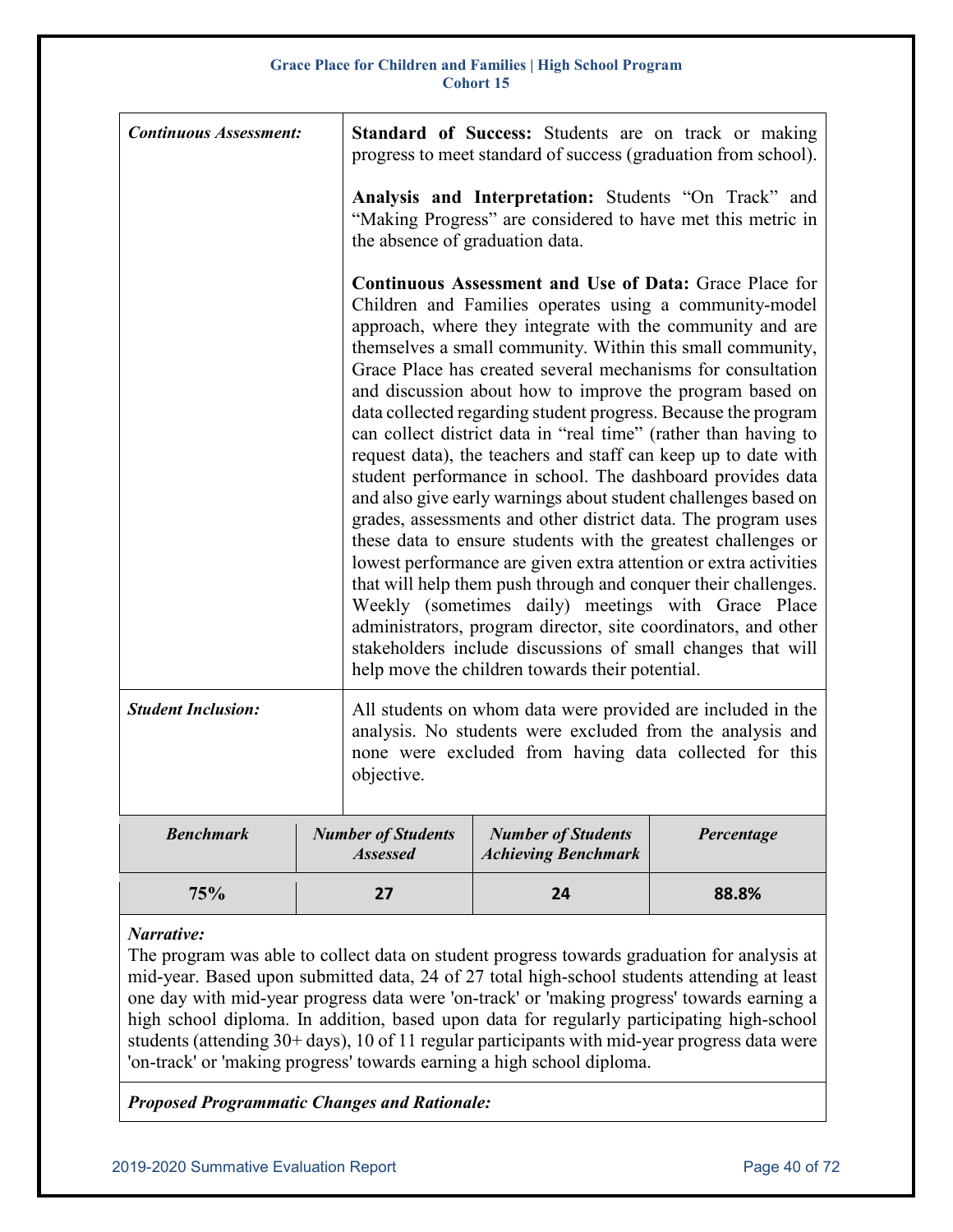No changes needed. We are meeting this metric at mid-year and believe the current program will ensure we meet this at the end of the year.

### *Proposed Data Collection Changes and Rationale:*

No changes needed. We are provided access to all student academic and enrollment data directly from the Collier County School District using the StopWatch dashboard system - a system developed specifically for afterschool programs. We experienced no difficulty getting data on all enrolled students. We use the data from student academics to help inform our instruction by ensuring our teachers and staff know which students are struggling throughout the year and providing added supports to those with the greatest struggles. We have a large number of volunteers that are used to provide pull-outs for students we identify through StopWatch data as needing added supports.

### *Table 15f. Objectives, Activities, Data Collection Methodology, and Outcomes (Objective 6)*

| Objective 6:                          | 75% of regularly participating students will maintain high<br>performance or improve their physical and personal<br>wellness as measured by pre-, mid-, post-assessment.                                                                                                                                                                                                                                                                                                                                                                                                                                                                                                                                                                                                                                                                                                                                                                                                                                  |  |  |  |
|---------------------------------------|-----------------------------------------------------------------------------------------------------------------------------------------------------------------------------------------------------------------------------------------------------------------------------------------------------------------------------------------------------------------------------------------------------------------------------------------------------------------------------------------------------------------------------------------------------------------------------------------------------------------------------------------------------------------------------------------------------------------------------------------------------------------------------------------------------------------------------------------------------------------------------------------------------------------------------------------------------------------------------------------------------------|--|--|--|
| <b>Description of Activities:</b>     | Regular Programming: Students were offered daily physical<br>activity opportunities, focusing on non-exclusionary activities,<br>such as soccer, basketball, dance, yoga, Zumba, other activities<br>based on student surveys.<br>Virtual Programming: Supplemental fitness materials found<br>on YouTube and posted to the Grace Place website allowed<br>students to stay activity and healthy at home.                                                                                                                                                                                                                                                                                                                                                                                                                                                                                                                                                                                                 |  |  |  |
| <b>Description of Assessment:</b>     | <b>Physical Fitness Combined Assessment</b>                                                                                                                                                                                                                                                                                                                                                                                                                                                                                                                                                                                                                                                                                                                                                                                                                                                                                                                                                               |  |  |  |
| <b>Measure and Data</b><br>Collected: | As per The Cooper Institute, the FitnessGram "has set the<br>standard of youth fitness measurement and data collection.<br>Research gives decision-makers at all levels the data needed to<br>improve fitness and fight childhood obesity." The Fitness Gram<br>measures are designed to help child build healthy habits and<br>demonstrate their needs regarding fitness and wellness. There<br>are five components of the FitnessGram: aerobic capacity;<br>body composition; flexibility; muscular strength; and muscular<br>endurance. The 21 <sup>st</sup> CCLC program focused on the aerobic<br>capacity and muscular strength components for all measures<br>used to assess this objective. Only tests with "counts" were<br>used so that they could be readily added as an overall score.<br>Scores could range from 0 to infinity (while there is certainly<br>a ceiling, most children would not be able to hit that ceiling).<br>With this system, higher scores indicate higher performance. |  |  |  |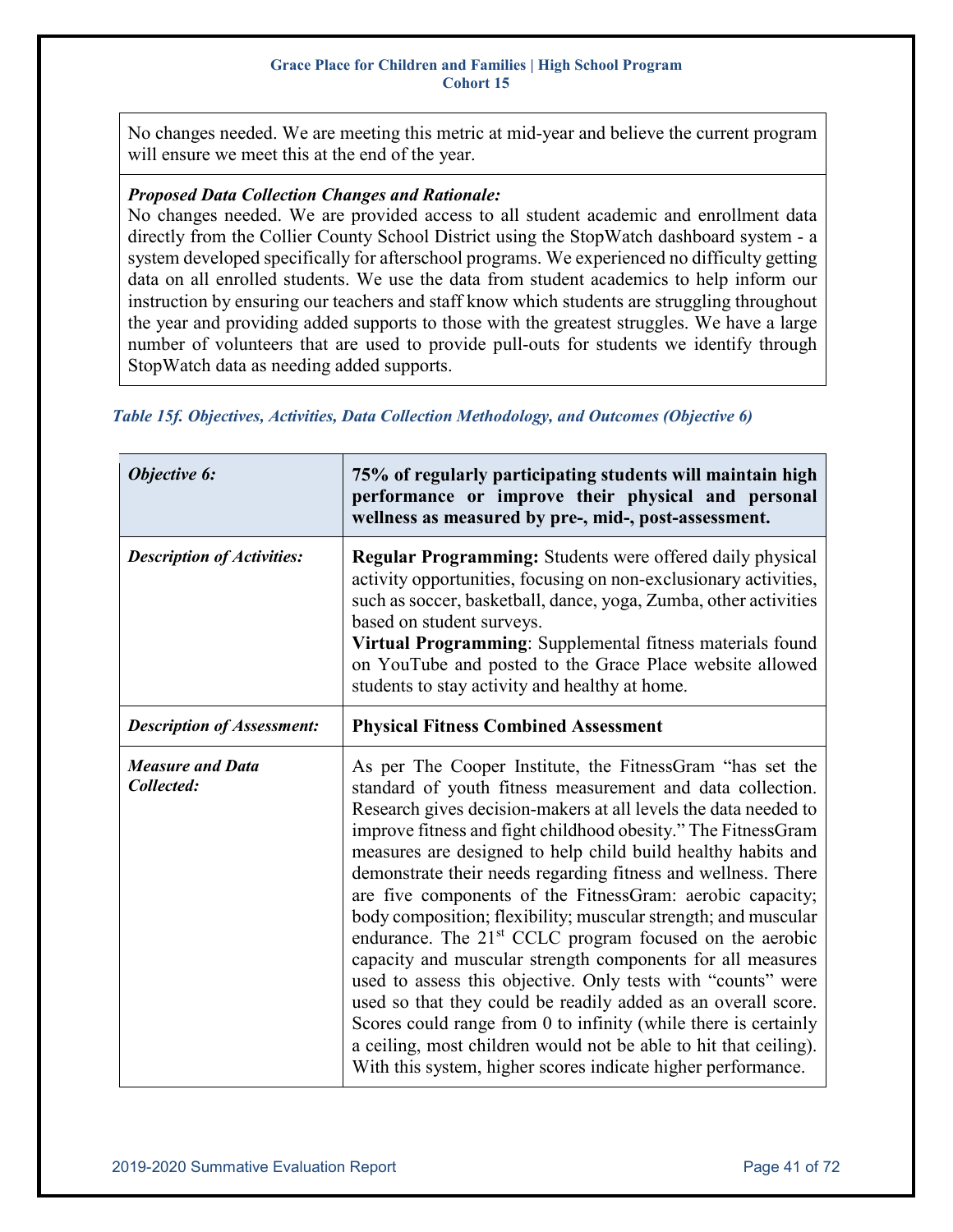| <b>Data Timeline:</b>         | All assessment data are collected during the course of normal<br>program operations. The assessments are administered and<br>collected by the site teachers and volunteers working with the<br>students. They are then provided to the site coordinator who,<br>in turn, provides them to the program director. The program<br>director works with in-kind Grace Place staff to help enter the<br>scores into the master database (which has the student ID and<br>connects to other data for each student). In kind staff then<br>create the uploads for EZReports when necessary.                                                                                                                                                                                                                                                                                                                                                                                                                                                                                                                                                                                                                                                                                                                                                                                                                                                                                                                                                                                                                                                                                                                         |
|-------------------------------|-------------------------------------------------------------------------------------------------------------------------------------------------------------------------------------------------------------------------------------------------------------------------------------------------------------------------------------------------------------------------------------------------------------------------------------------------------------------------------------------------------------------------------------------------------------------------------------------------------------------------------------------------------------------------------------------------------------------------------------------------------------------------------------------------------------------------------------------------------------------------------------------------------------------------------------------------------------------------------------------------------------------------------------------------------------------------------------------------------------------------------------------------------------------------------------------------------------------------------------------------------------------------------------------------------------------------------------------------------------------------------------------------------------------------------------------------------------------------------------------------------------------------------------------------------------------------------------------------------------------------------------------------------------------------------------------------------------|
| Data Quality:                 | Overall, the quality of the data that was provided is relatively<br>strong for a high school program. This is the only assessment that<br>requires the student to be present and willing to take during<br>program hours (all other metrics do not require the student to be<br>present on a specific day. There are some students that do not have<br>comparison data because they refused the assessment or did not<br>come consistently enough to be "caught" and measured.<br>However, the data that were completed appear accurate and there<br>are no concerns that would preclude the analysis of available data.                                                                                                                                                                                                                                                                                                                                                                                                                                                                                                                                                                                                                                                                                                                                                                                                                                                                                                                                                                                                                                                                                    |
| <b>Continuous Assessment:</b> | Standard of Success: For Mid-Year progress monitoring,<br>students who were absent 9 days or less are considered to have<br>met this metric.<br>Analysis and Interpretation: Analysis of comparative<br>assessment scores (pre-mid) is based on "improvement" and/or<br>"maintenance" measurements (as indicated in the standards of<br>success), such that each student is compared to their own<br>baseline data. Such within-subjects analysis is achieved by<br>calculating whether each student increased, maintained, or<br>declined in each of the grade-based metrics (as detailed in the<br>criterion' indicated immediately above). After<br>'success<br>individual calculations, aggregation indicates the percent of<br>these students meeting the criteria for success.<br>Continuous Assessment and Use of Data: Grace Place for<br>Children and Families operates using a community-model<br>approach, where they integrate with the community and are<br>themselves a small community. Within this small community,<br>Grace Place has created several mechanisms for consultation<br>and discussion about how to improve the program based on<br>data collected regarding student progress. Because the program<br>can collect district data in "real time" (rather than having to<br>request data), the teachers and staff can keep up to date with<br>student performance in school. The dashboard provides data<br>and also give early warnings about student challenges based on<br>grades, assessments and other district data. The program uses<br>these data to ensure students with the greatest challenges or<br>lowest performance are given extra attention or extra activities |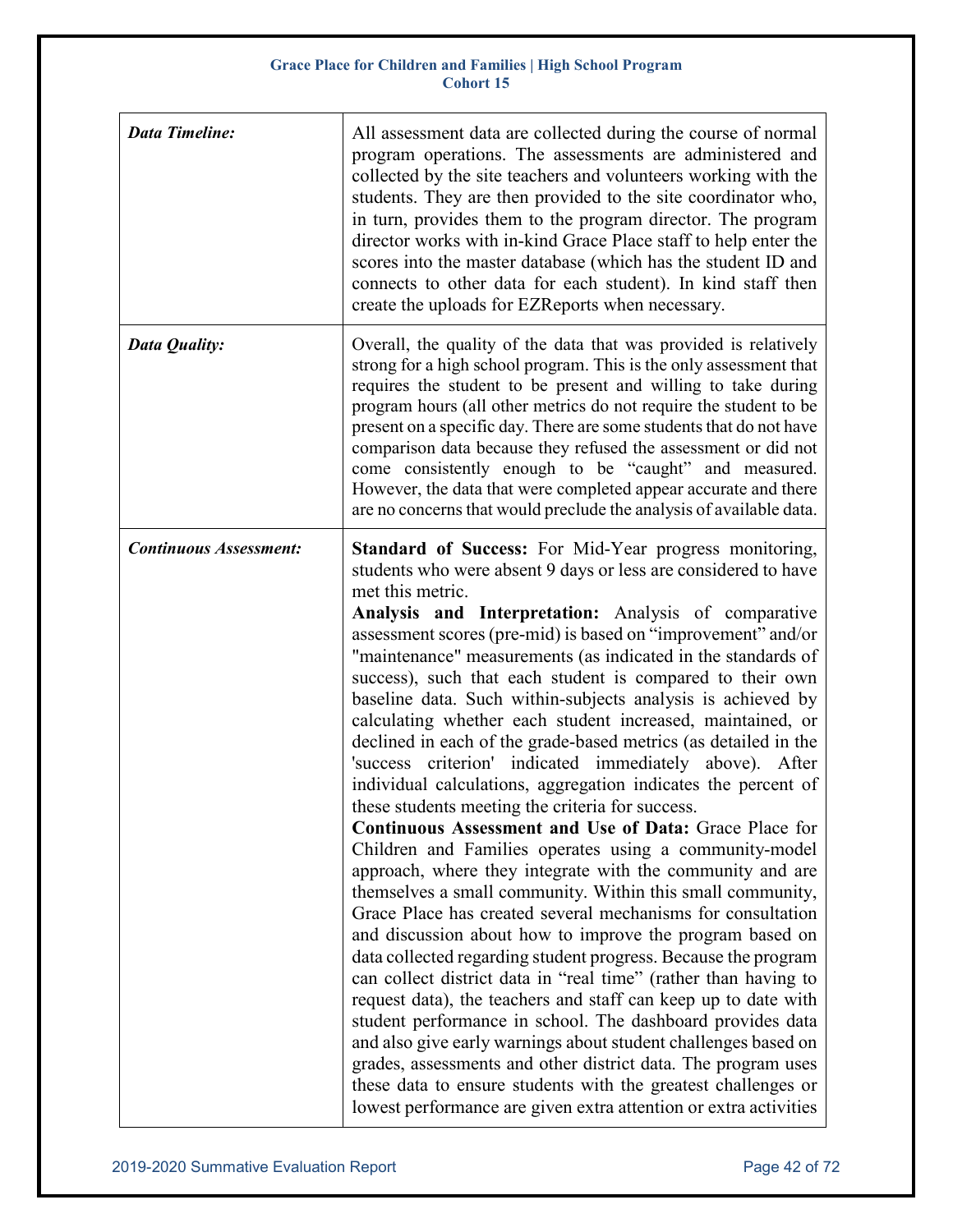|                           |                                              | that will help them push through and conquer their challenges.<br>Weekly (sometimes daily) meetings with Grace Place<br>administrators, program director, site coordinators, and other<br>stakeholders include discussions of small changes that will<br>help move the children towards their potential. |                                                         |            |  |
|---------------------------|----------------------------------------------|----------------------------------------------------------------------------------------------------------------------------------------------------------------------------------------------------------------------------------------------------------------------------------------------------------|---------------------------------------------------------|------------|--|
| <b>Student Inclusion:</b> |                                              | All students on whom data were provided are included in the<br>analysis. No students were excluded from the analysis and<br>none were excluded from having data collected for this<br>objective.                                                                                                         |                                                         |            |  |
| <b>Benchmark</b>          | <b>Number of Students</b><br><b>Assessed</b> |                                                                                                                                                                                                                                                                                                          | <b>Number of Students</b><br><b>Achieving Benchmark</b> | Percentage |  |
| 75%                       | 126                                          |                                                                                                                                                                                                                                                                                                          | 41                                                      | 32.5%      |  |

# *Narrative:*

The 21st CCLC Program collected performance-based pre-mid assessments in physical fitness from a total of 73 out of 73 regularly participating high school students during the course of the 2019-2020 program year. Due to the closure of all schools in Florida and subsequent closure of the 21st CCLC program to on-site programming, there were no posttests collected at the end of the year (as students did not return to in-person programming prior to the end of the academic year). Of these 73 regularly participating high school students (attending  $30+$  days), a total of 28 students  $(38.4%)$  demonstrated achievement of this performance-based objective during the course of the program year. If looking at all 158 students who attended at least one day during the academic year, the program collected premid comparison data on 126 students, with 41 of these students (32.5%) demonstrating achievement of this objective at the end of the year (based on mid-year data). Based on results from regularly participating students, the program did not meet the established benchmark for this objective.

# *Proposed Programmatic Changes and Rationale:*

We will engage our student advisory board to discuss what activities and interests would increase participation in the fitness and personal wellness activities provided afterschool. With this information we will design activities that both focus on the most desirable topics for fitness and wellness, while also following the high school curriculum and best practices for fitness. We will engage a high school coach to help us design a set of lessons and activities that can be applied by our regular staff and teachers without specific fitness training. We will continue to provide the activities for 30 minutes per day, with the new lessons and activities taking the place of prior, less impactful activities.

We are not meeting this benchmark. It is very difficult to engage high school students in any type of structured activity, as they tend to "vote with their feet" and will not stay for a program that they are not interested in (or they will just not engage in activities they don't like). We will work with the student advisory board to help establish a new set of topics and activities that will better interest the high school students. We are very careful to not make the program a "sport program" or a "free play" program for the high school students, but it might be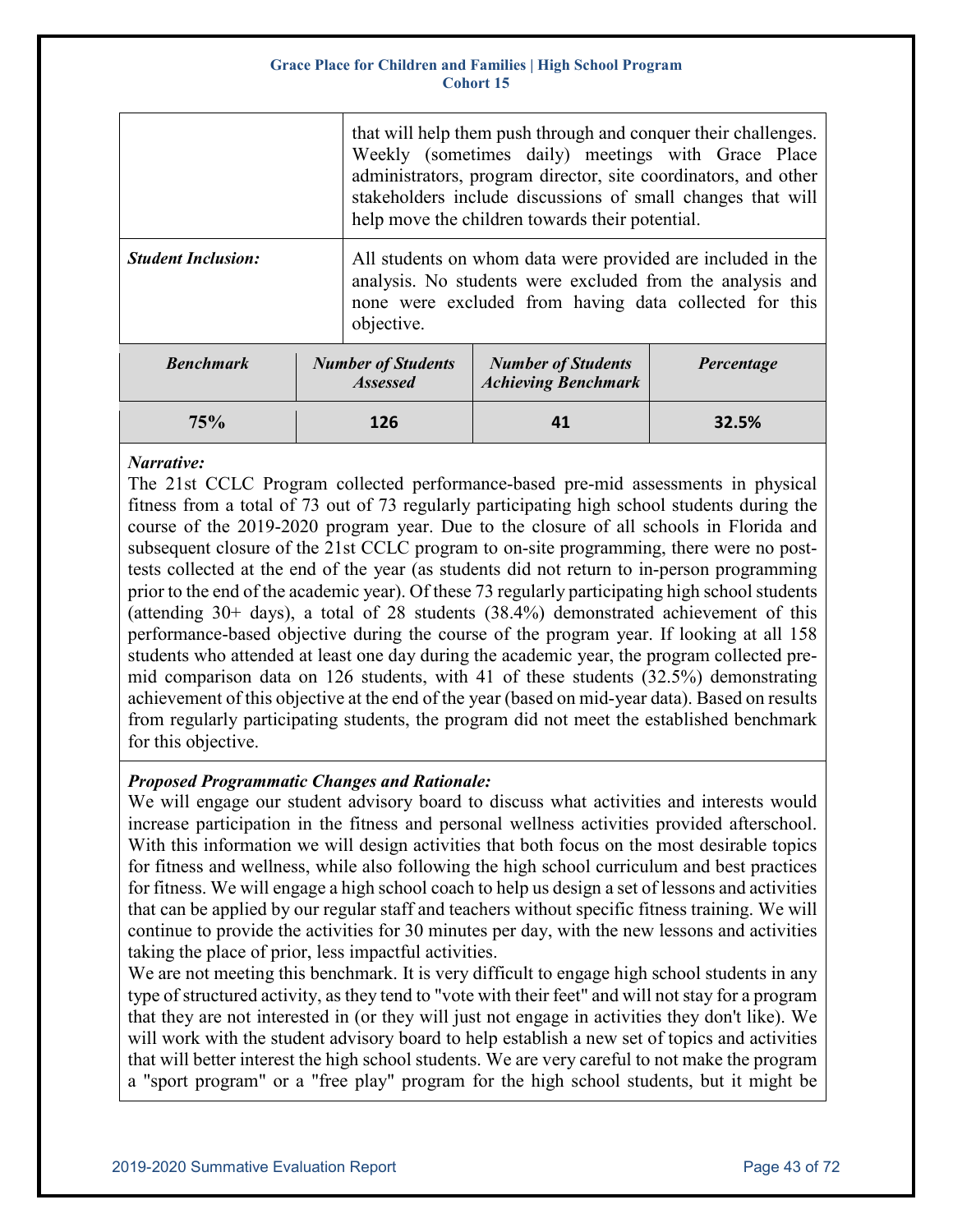necessary to bring more focused sport to the high schoolers (still aligned to curriculum and focused on education). We believe more targeted activities will = better engagement.

#### *Proposed Data Collection Changes and Rationale:*

No changes needed. We will continue to work towards collecting mid-assessment and postassessment on all high school students as they attend the program.

We have developed a timeline to ensure data are collected on all students within the established measurement dates, as presented on the codebook. Is it notoriously difficult to obtain data from high school students due to their often transient status and multiple afterschool options (including just going home if they want), but we have developed a rather strong system to ensure all data possible are collected - with only one pre-post assessment proposed for this population. We continue to collect mid-year data as students come to the program - and program staff are reminded daily to collect any missing data from any attending students.

| <b>Objective 7:</b>                   | 75% of regularly participating students will maintain high<br>performance or improve their absences as measured by<br>school/district records.                                                                                                                                                                                                                                                                                                                                                                                                                                                                                                                                                     |  |  |  |
|---------------------------------------|----------------------------------------------------------------------------------------------------------------------------------------------------------------------------------------------------------------------------------------------------------------------------------------------------------------------------------------------------------------------------------------------------------------------------------------------------------------------------------------------------------------------------------------------------------------------------------------------------------------------------------------------------------------------------------------------------|--|--|--|
| <b>Description of Activities:</b>     | The program chose to integrate "7 Habits of Highly Effective<br>Teens," into all programming. This research-based curriculum<br>support students as they progress towards self-efficacy.                                                                                                                                                                                                                                                                                                                                                                                                                                                                                                           |  |  |  |
| <b>Description of Assessment:</b>     | <b>School Absences</b>                                                                                                                                                                                                                                                                                                                                                                                                                                                                                                                                                                                                                                                                             |  |  |  |
| <b>Measure and Data</b><br>Collected: | School Absences represent the number of days the student was<br>absent from the regular school day.                                                                                                                                                                                                                                                                                                                                                                                                                                                                                                                                                                                                |  |  |  |
| <b>Data Timeline:</b>                 | All academic data is collected directly from the School District<br>using the StopWatch system (an online dashboard that houses<br>all student data and is made available under a formal data<br>sharing agreement). When students are enrolled, site<br>coordinators obtain their district student ID. The ID is placed<br>on the master student database and added to the StopWatch<br>system (to tell the system they are in our program). The<br>program director then downloads all academic data and<br>demographics from StopWatch and merges the file with the<br>master student database (which houses all assessment data). In-<br>kind staff then create the uploads for the EZReports. |  |  |  |
| Data Quality:                         | Data quality is excellent. The program has direct access to<br>district data using the StopWatch dashboard developed by the<br>School District of Collier County. Data are pulled directly from                                                                                                                                                                                                                                                                                                                                                                                                                                                                                                    |  |  |  |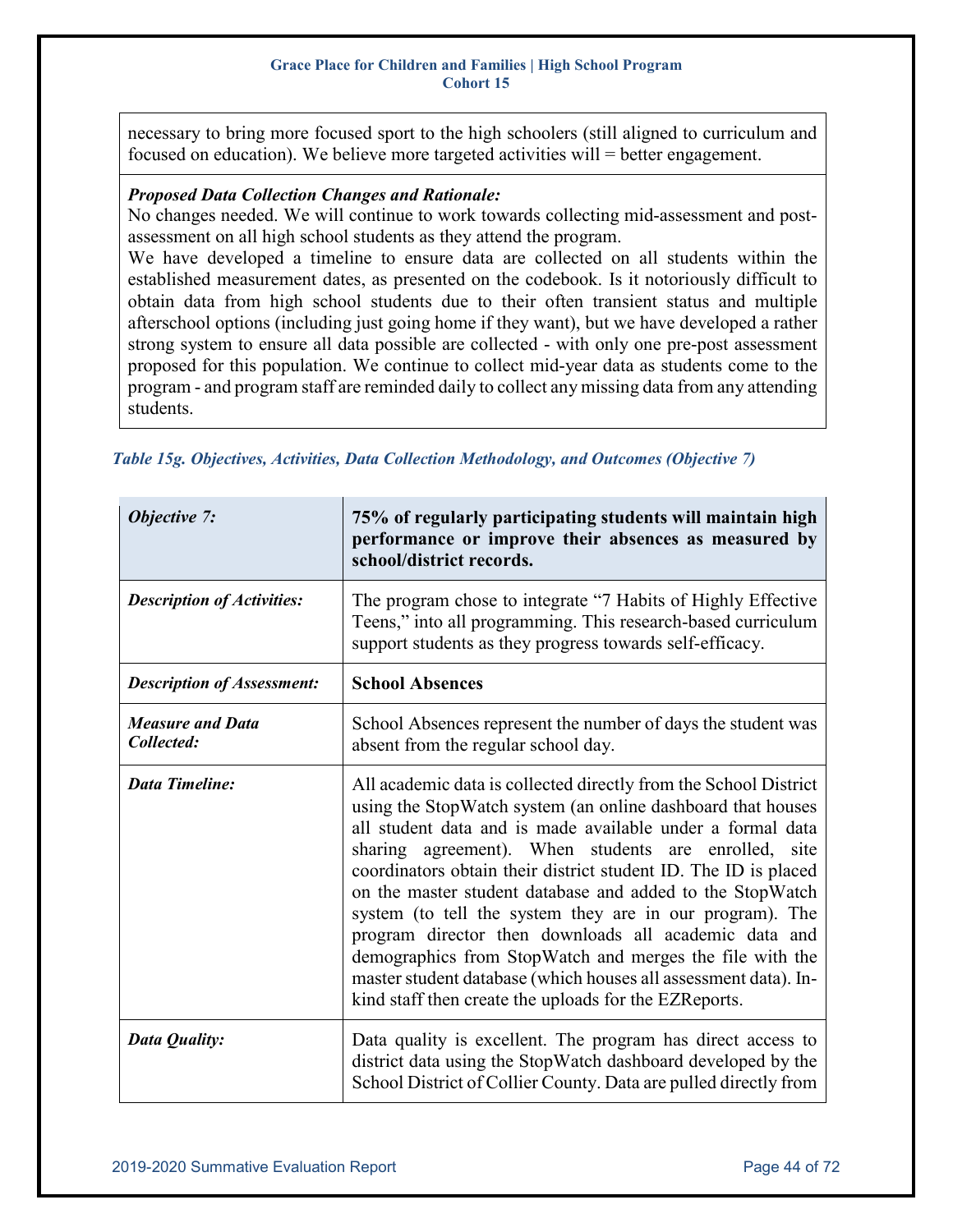|                               |  | that system, such that the data are complete and accurate. There<br>are no data quality issues with the data provided.                                                                                                                                                                                                                                                                                                                                                                                                                                                                                                                                                                                                                                                                                                                                                                                                                                                                                                                                                                                                                                                                                                          |                                                                                                                                                                                    |            |  |
|-------------------------------|--|---------------------------------------------------------------------------------------------------------------------------------------------------------------------------------------------------------------------------------------------------------------------------------------------------------------------------------------------------------------------------------------------------------------------------------------------------------------------------------------------------------------------------------------------------------------------------------------------------------------------------------------------------------------------------------------------------------------------------------------------------------------------------------------------------------------------------------------------------------------------------------------------------------------------------------------------------------------------------------------------------------------------------------------------------------------------------------------------------------------------------------------------------------------------------------------------------------------------------------|------------------------------------------------------------------------------------------------------------------------------------------------------------------------------------|------------|--|
| <b>Continuous Assessment:</b> |  | Standard of Success: For Mid-Year progress monitoring,<br>students who were absent 9 days or less are considered to have<br>met this metric.                                                                                                                                                                                                                                                                                                                                                                                                                                                                                                                                                                                                                                                                                                                                                                                                                                                                                                                                                                                                                                                                                    |                                                                                                                                                                                    |            |  |
|                               |  | Continuous Assessment and Use of Data: Grace Place for<br>Children and Families operates using a community-model<br>approach, where they integrate with the community and are<br>themselves a small community. Within this small community,<br>Grace Place has created several mechanisms for consultation<br>and discussion about how to improve the program based on<br>data collected regarding student progress. Because the program<br>can collect district data in "real time" (rather than having to<br>request data), the teachers and staff can keep up to date with<br>student performance in school. The dashboard provides data<br>and also give early warnings about student challenges based on<br>grades, assessments and other district data. The program uses<br>these data to ensure students with the greatest challenges or<br>lowest performance are given extra attention or extra activities<br>that will help them push through and conquer their challenges.<br>Weekly (sometimes daily) meetings with Grace Place<br>administrators, program director, site coordinators, and other<br>stakeholders include discussions of small changes that will<br>help move the children towards their potential. |                                                                                                                                                                                    |            |  |
| <b>Student Inclusion:</b>     |  | objective.                                                                                                                                                                                                                                                                                                                                                                                                                                                                                                                                                                                                                                                                                                                                                                                                                                                                                                                                                                                                                                                                                                                                                                                                                      | All students on whom data were provided are included in the<br>analysis. No students were excluded from the analysis and<br>none were excluded from having data collected for this |            |  |
| <b>Benchmark</b>              |  | <b>Number of Students</b><br><b>Assessed</b>                                                                                                                                                                                                                                                                                                                                                                                                                                                                                                                                                                                                                                                                                                                                                                                                                                                                                                                                                                                                                                                                                                                                                                                    | <b>Number of Students</b><br><b>Achieving Benchmark</b>                                                                                                                            | Percentage |  |
| 75%                           |  | 158                                                                                                                                                                                                                                                                                                                                                                                                                                                                                                                                                                                                                                                                                                                                                                                                                                                                                                                                                                                                                                                                                                                                                                                                                             | 156                                                                                                                                                                                | 98.7%      |  |

# *Narrative:*

Of the 73 regularly participating students, a total of 73 students had fewer than 10 school absences during the first half of the 2019-2020 program year. Across all 158 students with at least one day of program attendance, 156 had fewer than 10 days of attendance.

#### *Proposed Programmatic Changes and Rationale:*

No changes needed. We will continue to provide programming that encourages students to attend the regular school day, particularly mentoring and character education.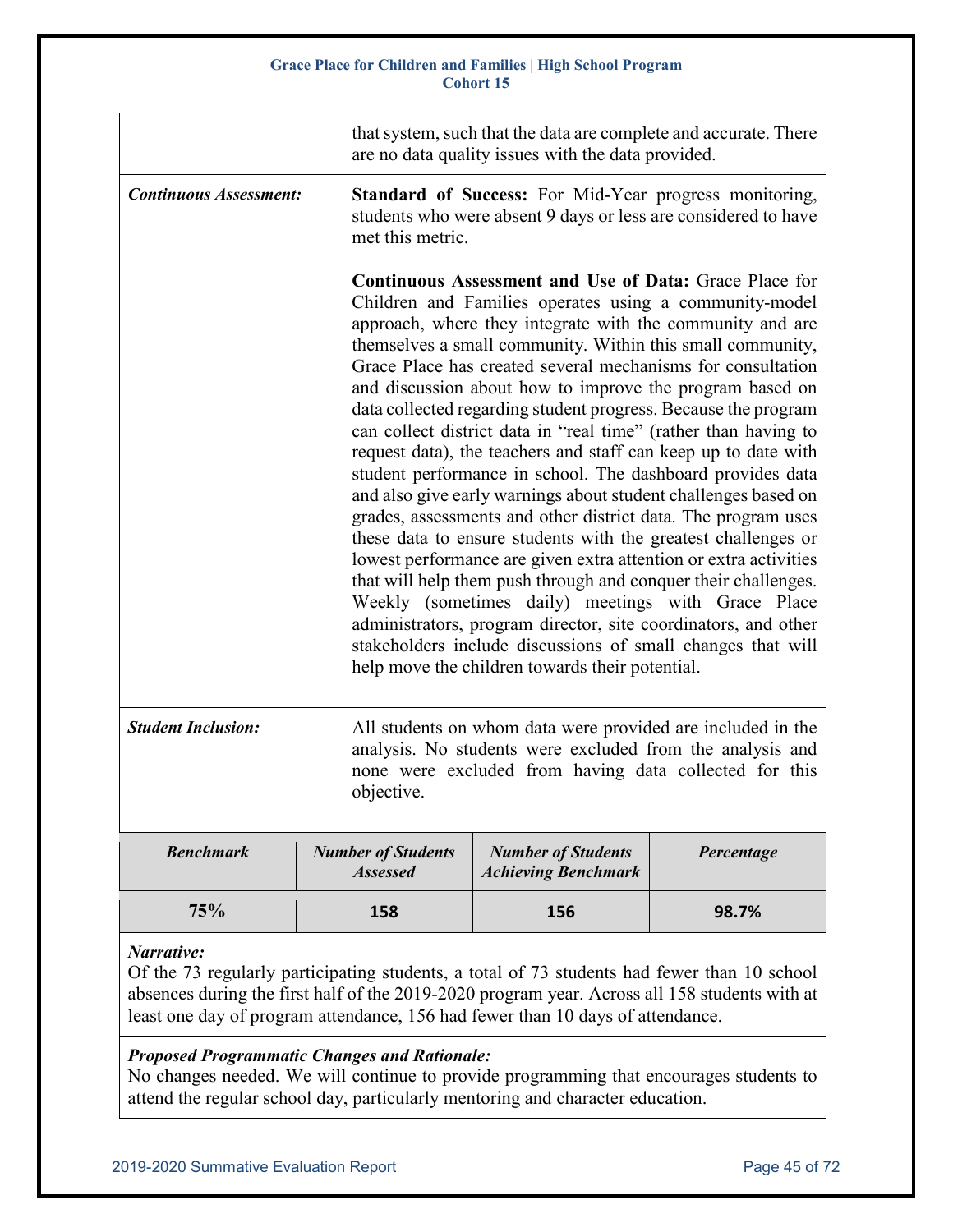# *Proposed Data Collection Changes and Rationale:*

No changes needed. We are provided access to all student academic and enrollment data directly from the Collier County School District using the StopWatch dashboard system - a system developed specifically for afterschool programs. We experienced no difficulty getting data on all enrolled students. We use the data from student academics to help inform our instruction by ensuring our teachers and staff know which students are struggling throughout the year and providing added supports to those with the greatest struggles. We have a large number of volunteers that are used to provided pull-outs for students we identify through StopWatch data as needing added supports.

|  |  |  | Table 15h. Objectives, Activities, Data Collection Methodology, and Outcomes (Objective 8) |  |
|--|--|--|--------------------------------------------------------------------------------------------|--|
|  |  |  |                                                                                            |  |

| <b>Objective 8:</b>                   | 50% of regularly participating family members will report<br>their literacy skills as measured by perceptual survey<br>(parent).                                                                                                                                                                                                                                                                                                                                                                                                                                                                                                                                                                                                                                                                                                                                                                                                                                                                                                                                                                                                                                                                                      |
|---------------------------------------|-----------------------------------------------------------------------------------------------------------------------------------------------------------------------------------------------------------------------------------------------------------------------------------------------------------------------------------------------------------------------------------------------------------------------------------------------------------------------------------------------------------------------------------------------------------------------------------------------------------------------------------------------------------------------------------------------------------------------------------------------------------------------------------------------------------------------------------------------------------------------------------------------------------------------------------------------------------------------------------------------------------------------------------------------------------------------------------------------------------------------------------------------------------------------------------------------------------------------|
| <b>Description of Activities:</b>     | <b>Regular Programming:</b> The program proposed to provide six<br>adult family literacy sessions. As per the program, adult family<br>member events were designed to provide support in topics<br>including conflict resolution, health and wellness bullying<br>prevention<br>Virtual Programming: While the global pandemic and<br>unexpected closures may have impacted the program's ability<br>to provide all proposed events, the program strived to engage<br>parents and adult family members in grant related services<br>through emails, and well check phone calls                                                                                                                                                                                                                                                                                                                                                                                                                                                                                                                                                                                                                                        |
| <b>Description of Assessment:</b>     | <b>Adult Literacy Performance Survey (ALPS)</b>                                                                                                                                                                                                                                                                                                                                                                                                                                                                                                                                                                                                                                                                                                                                                                                                                                                                                                                                                                                                                                                                                                                                                                       |
| <b>Measure and Data</b><br>Collected: | The Adult Literacy Performance Survey (ALPS) is a seven-<br>question inventory designed to be completed after an adult family<br>member literacy event. Success is measured by the number of<br>parents responding positively to the seven questions on the ALPS.<br>Created by the Center for Assessment, Strategic Planning,<br>Evaluation and Research (CASPER), the ALPS assesses self-<br>reported impact on knowledge and conative impacts on parenting<br>and educational involvement. Using a Likert-Type scale from 5<br>(Strongly Agree) to 1 (Strongly Disagree), the ALPS asks adult<br>family members to indicate whether the information provided in<br>the training: $(1)$ increased knowledge in the content area; $(2)$<br>taught them something new; (3) will be useful in helping their<br>family and children; (4) will change how they parent their<br>children; (5) provided resources to help their children succeed;<br>(6) will increase their involvement in their child's education; and<br>(7) helped them understand the importance of education.<br>Although not all questions are used for this metric, the program<br>is able to mine the responses to help guide future adult family |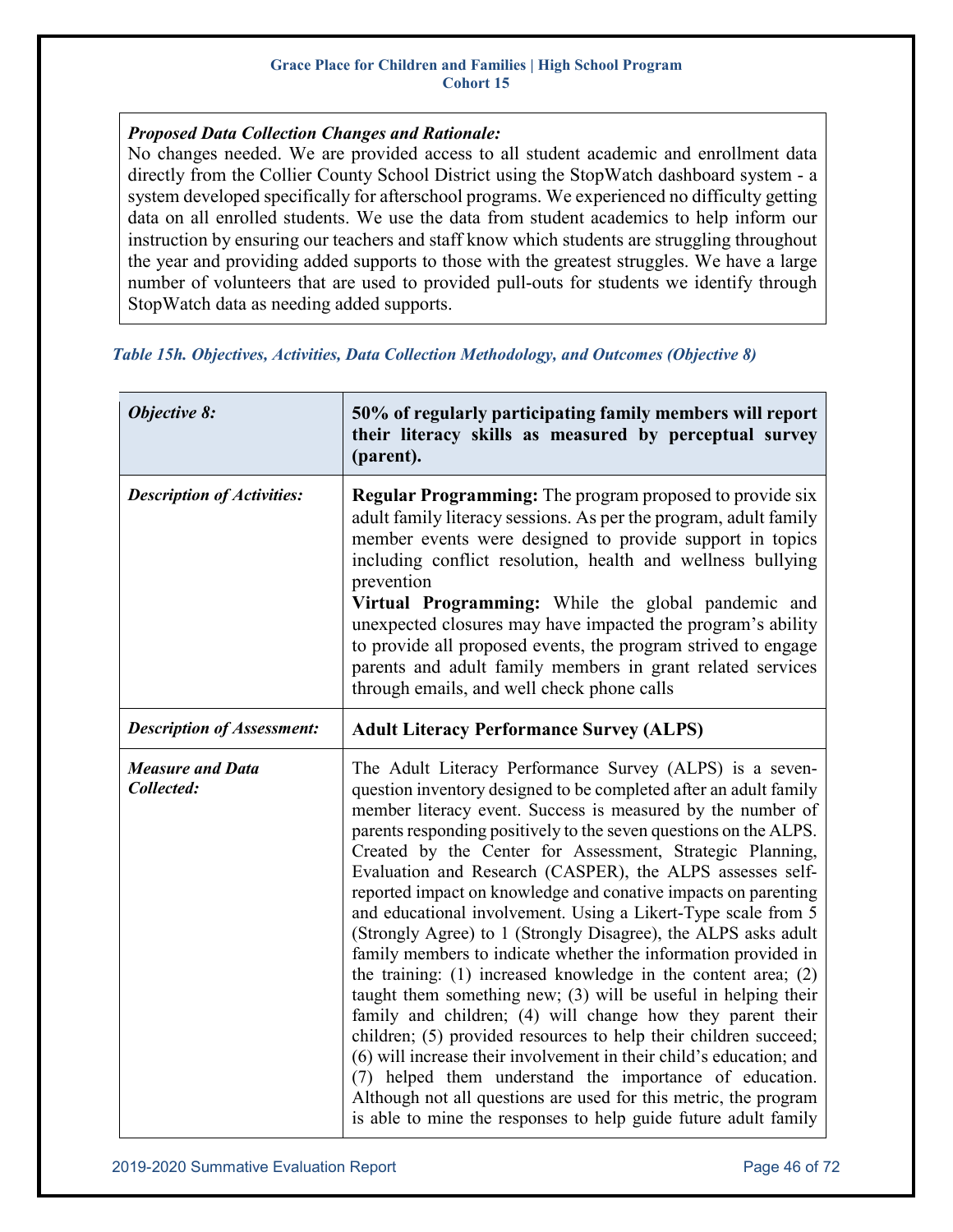|                               | member events. Only parents actively participating in the adult<br>family literacy events will be assessed with the ALPS.                                                                                                                                                                                                                                                                                                                                                                                                                                                                                                                                 |
|-------------------------------|-----------------------------------------------------------------------------------------------------------------------------------------------------------------------------------------------------------------------------------------------------------------------------------------------------------------------------------------------------------------------------------------------------------------------------------------------------------------------------------------------------------------------------------------------------------------------------------------------------------------------------------------------------------|
| <b>Data Timeline:</b>         | The survey is provided at the start of each family event, asking<br>parents to fill it out before leaving at the end of the event. The<br>parents are asked to complete the survey if they are<br>comfortable doing so, and they turn in the survey as they leave.<br>Providing it during the event has proven the most effective for<br>response rates. The completed surveys are given to the<br>program director, who works with in-kind Grace Place staff<br>and volunteers to enter the surveys into a special database<br>(designed for these surveys). That database is then uploaded in<br>its entirety to the EZReports by the program director. |
| <b>Data Quality:</b>          | The program collected accurate ALPS data from most adult<br>literacy events. The surveys were completed at the end of the<br>adult literacy event, and the program states that there were no<br>systematic issues or indications that specific groups of adults<br>did not complete the survey (which was provided in four<br>languages). Based on an analysis of data and response patters<br>(using color-based response analysis to identify patterns), there<br>appear to be no data quality issues, with most adults attending<br>the literacy events receiving the and completing the surveys.                                                      |
| <b>Continuous Assessment:</b> | Standard of Success: The number of participants measured                                                                                                                                                                                                                                                                                                                                                                                                                                                                                                                                                                                                  |
|                               | represents the number of surveys collected, while the number<br>meeting success criteria are the number indicating they 'agree'<br>(Score 4) or 'strongly agree' (Score 5) with the item from the<br>ALPS pertaining to whether the information provided at the<br>adult family member increased their knowledge (Question 1).<br>Analysis and Interpretation: This survey-based program                                                                                                                                                                                                                                                                  |
|                               | objective is assessed with the number of adults endorsing the<br>question(s) of interest as 'Agree' or 'Strongly Agree' (scores<br>of 4 or 5). Completed surveys meeting this objective will report<br>that the training or literacy event improved their literacy skills.                                                                                                                                                                                                                                                                                                                                                                                |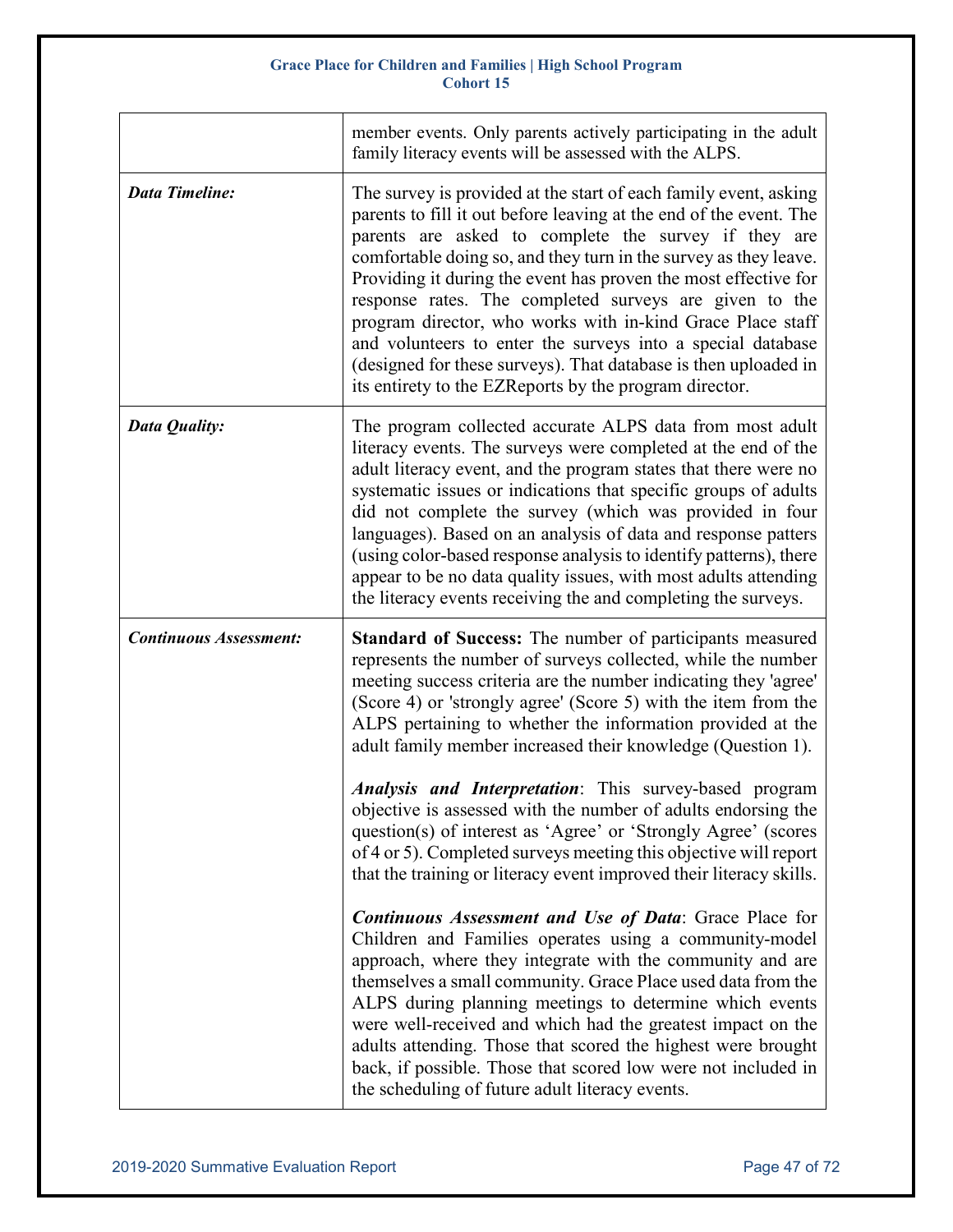| <b>Student Inclusion:</b> | No adults completing the surveys or attending the adult literacy<br>events were excluded from the analyses, with all adults on<br>whom data were submitted being included. Overall, all adult<br>family members providing data were included in the data<br>collection and analysis process. |                                                         |            |
|---------------------------|----------------------------------------------------------------------------------------------------------------------------------------------------------------------------------------------------------------------------------------------------------------------------------------------|---------------------------------------------------------|------------|
| <b>Benchmark</b>          | <b>Number of Students</b><br><b>Assessed</b>                                                                                                                                                                                                                                                 | <b>Number of Students</b><br><b>Achieving Benchmark</b> | Percentage |
|                           |                                                                                                                                                                                                                                                                                              |                                                         |            |

**50% 2 2 100%**

# *Narrative:*

According to data submitted by the program at the end of the operational year, the program was able to collect a total of 2 completed ALPS, which are anonymous and are not connected to individual students. A single adult could complete multiple surveys over the course of several events, though would not complete more than one per event. In looking at both ALPS completed during the 2018-2019 program year, all surveys indicated progress towards this metric. More specifically, data reported by the program indicated that 100% of adults felt the program increased their knowledge in the content area.

# *Proposed Programmatic Changes and Rationale:*

No changes needed. We will continue providing outstanding adult literacy events to support our students and the communities in which they live. While we met this metric under the ALPS, we realize that more effort needs to be taken to increase parent attendance and involvement. This is very difficult with high school students in this community. We will work with our PDS to determine some best practices used by other high school programs in impoverished areas.

# *Proposed Data Collection Changes and Rationale:*

No changes needed. We will continue collecting data using the ALPS survey. The method we have used has been successful in collecting surveys from nearly every adult attending (we cannot force them to complete them if they do not want). We have the survey in four languages (English, Spanish, Portuguese, and Haitian-Creole), so all adults should be able to complete without issue. We then use these surveys to see whether our programming was impactful and whether we need to change the focus of our parent events.

# *5.2 Stakeholder Surveys*

*Provide a brief narrative summary of the findings from the student, family member, and teacher end‐ of‐year stakeholder surveys as a program. This summary does not need to be broken out by center.*

# *Statewide Teacher Survey of Student Progress*

The Grace Place (High) program was able to obtain a limited number of completed 21st CCLC end-of-year teacher surveys. As with most programs in Florida, the 21st CCLC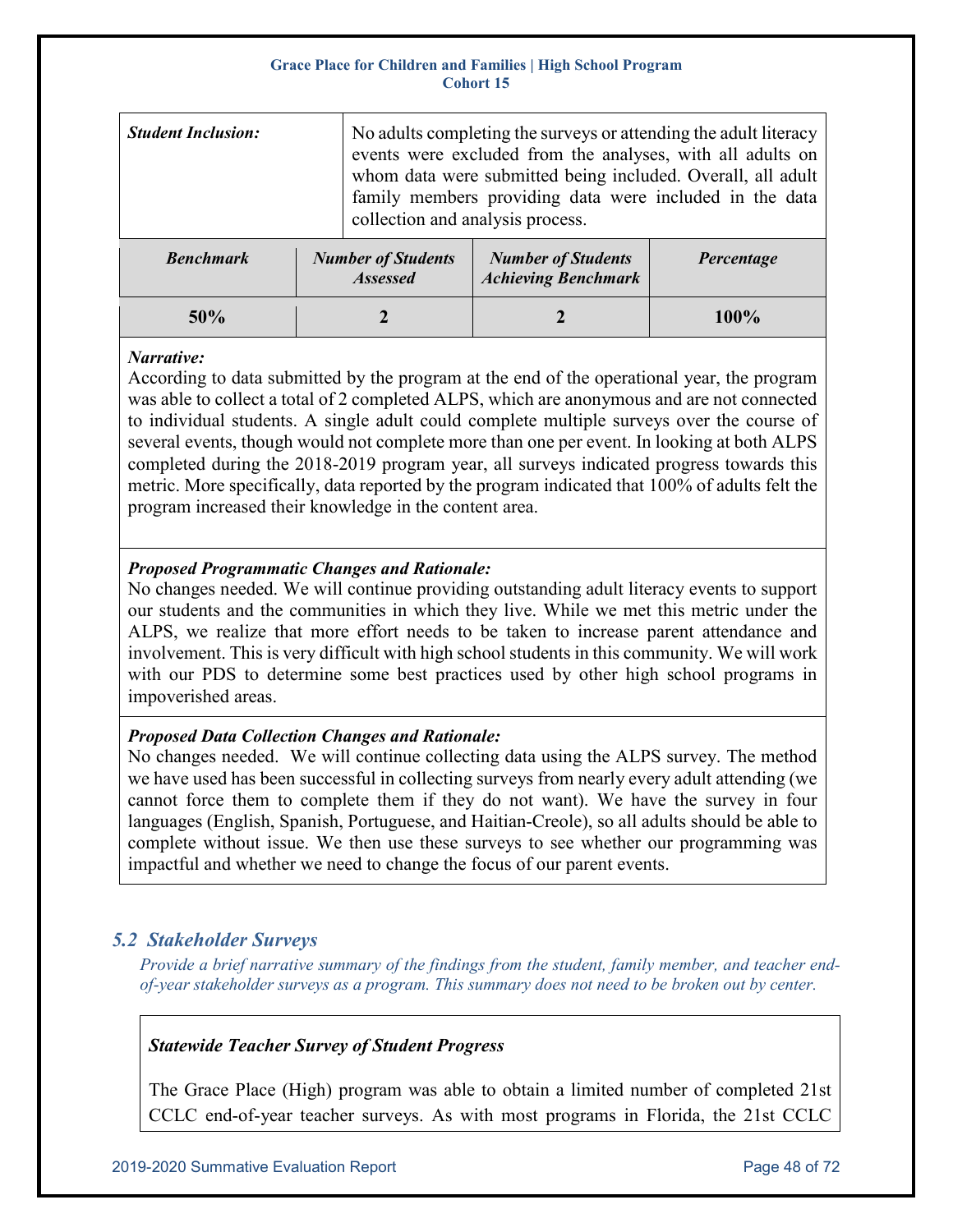program experienced some challenges in obtaining completed surveys from teachers, largely because the teachers were otherwise occupied trying to redevelop their entire teaching method to provide virtual instruction. The 21st CCLC program would have been able to engage teachers directly had they been teaching live classes, but they found it harder to reach out to teachers and provide reminders while the teachers were working from home. More specifically, the program was able to obtain 31 completed teacher surveys, which is equivalent to 19% of the 163 students regularly participating in the 21st CCLC program (attending at least 30 days of programming). In general, a 25% response rate is acceptable for drawing conclusions as to whether the surveys demonstrate change in students and/or families, and the Grace Place (High) Program approached this threshold, such that results can be considered relatively valid for interpretation. The following represent a general overview of findings from the 21st CCLC Teacher Survey:

- Of students needing to improve, teachers reported that 82.4% of 21st CCLC students demonstrated improvement in their effort towards completing assigned work; and 90.0% of regularly participating students demonstrated improvement in their overall academic performance.
- Teachers reported 80.0% of students in need of improvement demonstrated improvement in completing their homework to the teacher's satisfaction.
- Of students needing to improve, 85.7% of students paid more attention and participated more in class; 38.1% volunteered more in class; and 41.7% attended class more regularly - all indicators of increased motivation and dedication to the overall educational process.
- While in the classroom environment, teachers reported that 82.4% of students needing to improve were more attentive in class and 75.0% came to school more motivated to learn.
- Of students needing to improve behaviors, teachers reported that 58.3% improved their in-class behavior and 58.3% improved in getting along with other students (i.e., positive interactions).
- 73.7% of participating students in need of improvement demonstrated teacher-rated improvement in self-efficacy (i.e., belief they can do well in school).
- Of those families where teachers felt improvement was needed, regular-day teachers reported 26.3% of 21st CCLC student's parents were more interested and involved in their child's education.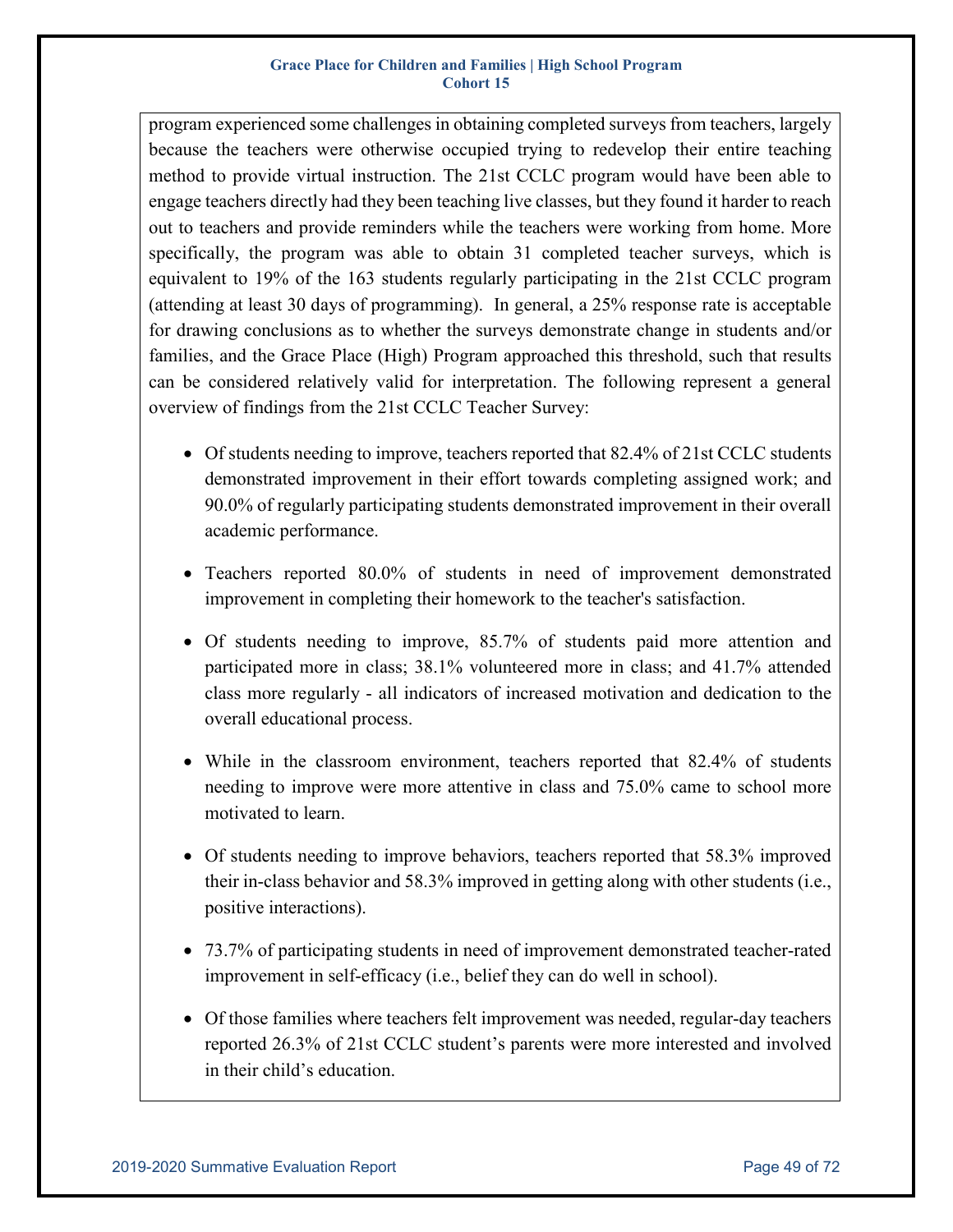# *Statewide Student Satisfaction Survey*

In addition to the teacher survey, the Grace Place (High) program collected data using the statewide student satisfaction and feedback survey. A total of 15 students completed the required statewide student satisfaction inventory. The 21st CCLC program experienced some difficulties in collecting student surveys at the end of the year, as the program had ended in-person operations due to the global pandemic. If still providing on-site services, the program would have collected the student satisfaction surveys during program hours to ensure completion and accuracy. Regardless, of the students completing the survey, 93.3% reported enjoying the activities in the program and 100.0% felt safe in the afterschool program. Overall, the program was relatively successful in producing satisfaction among regularly participating students based on the questions within the statewide student survey. However, the program is encouraged to explore why some students were not "definitely" satisfied with the 21st CCLC program and only "somewhat" or "not at all" satisfied. The following provides the overall findings from the student satisfaction survey provided by the FLDOE at the end of the 2019-2020 academic year.

- Academics
	- o 73.3% of students reported the 21st CCLC program definitely helped them with their homework.
	- o 73.3% of students reported the 21st CCLC program definitely helped them improve their course grades.
- Behavior
	- o 53.3% of students reported the 21st CCLC program definitely helped them get along better with others.
	- o 80.0% of students reported the 21st CCLC program definitely helped them learn to solve problems in positive ways.
	- o 93.3% of students reported the 21st CCLC program definitely helped them understand that following rules is important.
	- o 100.0% of students reported the 21st CCLC program definitely helped them understand violence is wrong.
	- o 92.3% of students reported the 21st CCLC program definitely helped them understand doing drugs is wrong.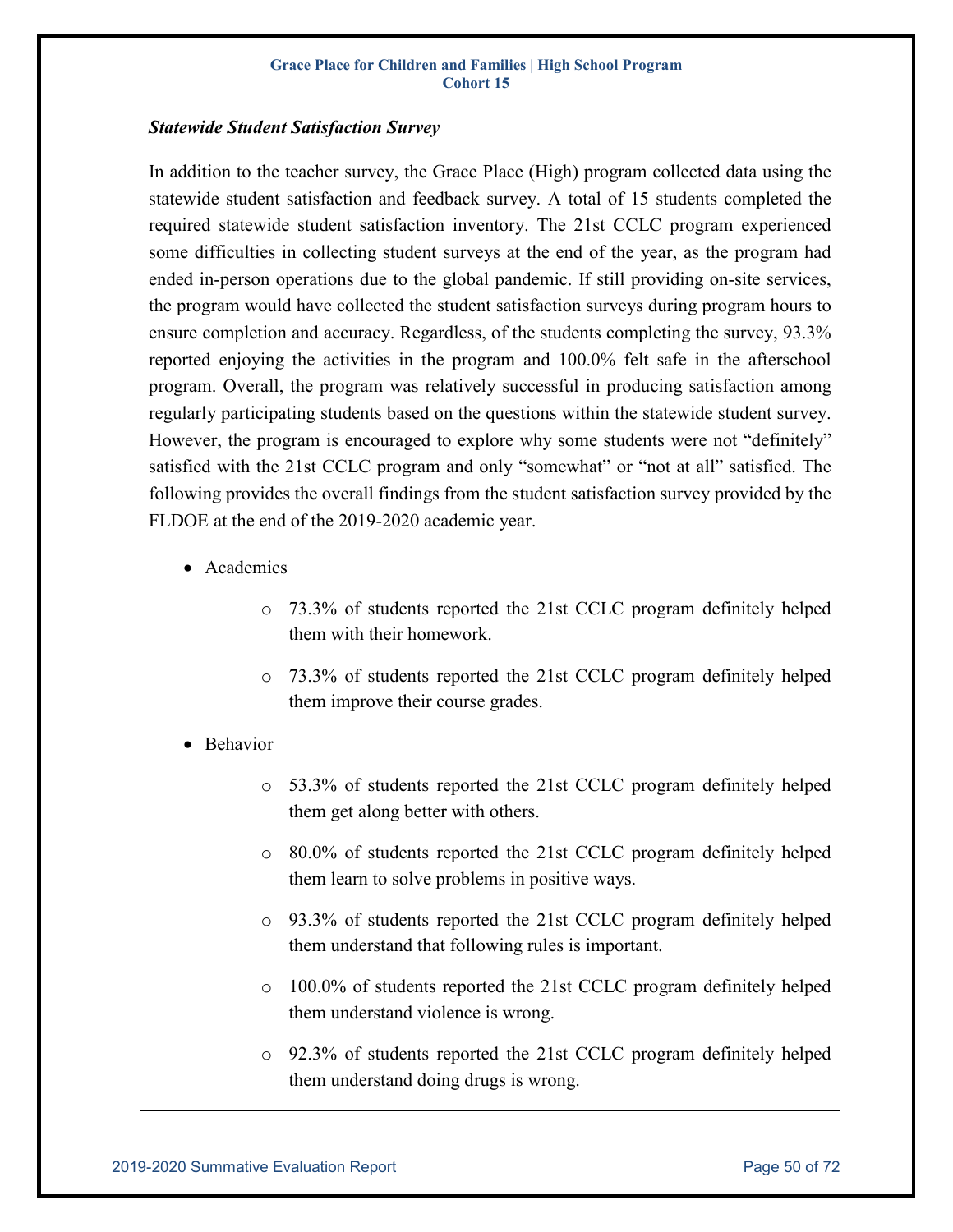- Citizenship / Career
	- o 69.2% of students reported the 21st CCLC program definitely helped them understand that setting goals is important.
	- o 45.5% of students reported the 21st CCLC program definitely helped them understand how to make career choices.
- Overall
	- o 60.0% of students reported the 21st CCLC program definitely provided enjoyable activities.
	- o 86.7% of students reported the 21st CCLC program definitely had adults who cared about them.
	- o 80.0% of students reported the 21st CCLC program definitely helped give them a safe place to learn.

# *Statewide Parent Satisfaction Surveys*

The Grace Place (High) program was successful in obtaining responses to the statemandated end-of-year parent satisfaction inventory administered in April 2020 (after the closure of all on-site 21st CCLC programs in Florida). The satisfaction survey assessed parental opinions on several aspects of the 21st CCLC program and perceived impacts on the participating students. The survey is focused on more general aspects of satisfaction, with some specific items regarding expected outcomes of all 21st CCLC programs. Overall, of the 90 regular student participants (and 163 total student participants) a total of 8 were returned partially or fully completed, which represented approximately 15 student participants (based on parent responses). Most definitely, the global pandemic and program closure negatively impacted the response rate on this statewide survey, as most programs had difficulty connecting with parents to get this survey completed without in-person contact. Regardless of the challenges, the completed surveys are evaluated to help guide continuous improvement of the 21st CCLC program. Overall, 100.0% of parents responding to the survey reported general satisfaction with the 21st CCLC program, with none of the parents reporting a lack of satisfaction. The Grace Place (High) program is specifically encouraged to work towards improving all parent satisfaction survey responses to 100% satisfaction, where possible. It is important to note that 100.0% of respondents indicated they would sign up their child(ren) again next year if the program is offered, 37.5% of the responding adults reported participating in adult family events, and 75.0% indicated they found the adult family member events helpful to their needs as family members of the students. Overall, the parents appeared to be satisfied with the Grace Place (High) program.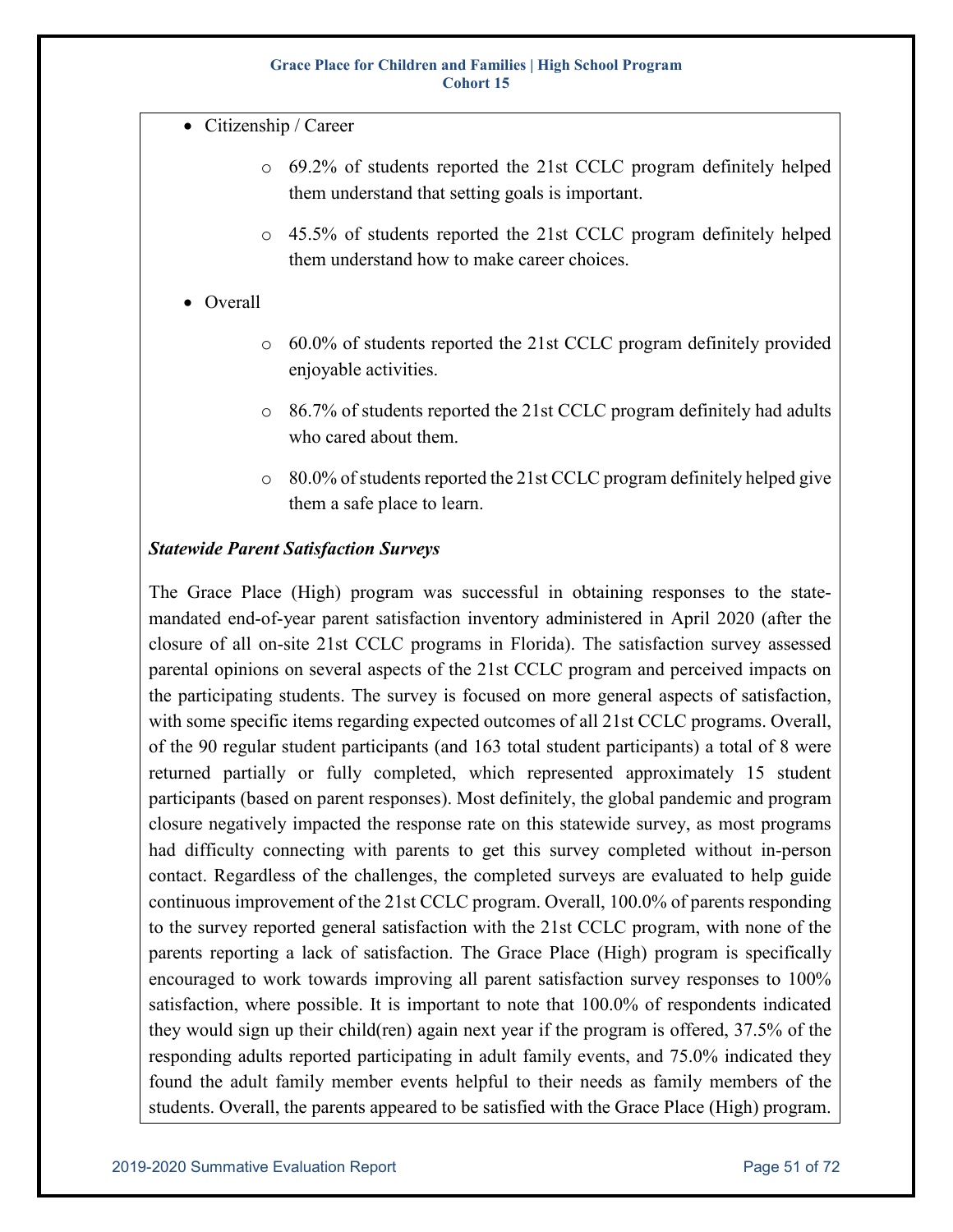The following are the most salient findings of the overall parent satisfaction survey using those variables most commonly reported by Florida's 21st CCLC programs.

- 100.0% of parents reported being satisfied with the 21st CCLC program as a whole, with 100.0% of parents being 'very satisfied' or 'satisfied' with the warmth and friendliness of the 21st CCLC staff members.
- 100.0% of parents reported being 'very satisfied' or 'satisfied' with the ability of the 21st CCLC staff to relate to their child(ren).
- 100.0% of parents reported satisfaction with the variety of 21st CCLC activities provided to their child(ren); 100.0% reported satisfaction with their child(ren)'s happiness with the overall 21st CCLC program; and 100.0% reported satisfaction with the 21st CCLC program providing a safe environment for activities.
- 100.0% of parents reported they would again sign up their child(ren) for this 21st CCLC program, and only 50.0% stated their children would be in another afterschool program if the 21st CCCL program was not available.
- 87.5% of parents reported being 'very satisfied' or 'satisfied' with the ability of the 21st CCLC staff to relate and reach out to them as parents.
- 87.5% of parents reported satisfaction with the 21st CCLC program helping them become more involved with their child(ren)'s education.
- 87.5% of parents reported satisfaction with their child(ren)'s improvement in their overall academic performance, and 100.0% were satisfied with their child(ren)'s improvement in completing their homework.
- 100.0% of parents reported satisfaction with their child(ren)'s improvement in getting along with others, and 100.0% reported satisfaction with their child(ren)'s improvements in staying out of trouble.

# *Stakeholder Survey Response Rates*

While the program felt that they had a respectable amount of stakeholder survey responses, they also understand that the number returned is less than would have been possible if the students were still being served on-site at the end of the academic year. The program felt like the students, parents, and teachers did not feel 'compelled' or motivated to complete these surveys, as they were not actively at Grace Place or with Grace Place staff members. Certainly, all stakeholders were tending to other pressures related to the pandemic, such as day school, virtual learning, work, family, and possibly illness. The program also notes that the communities surrounding the centers are among the lowest income areas in the state, and these families had significant connectivity issues, such that completing online surveys may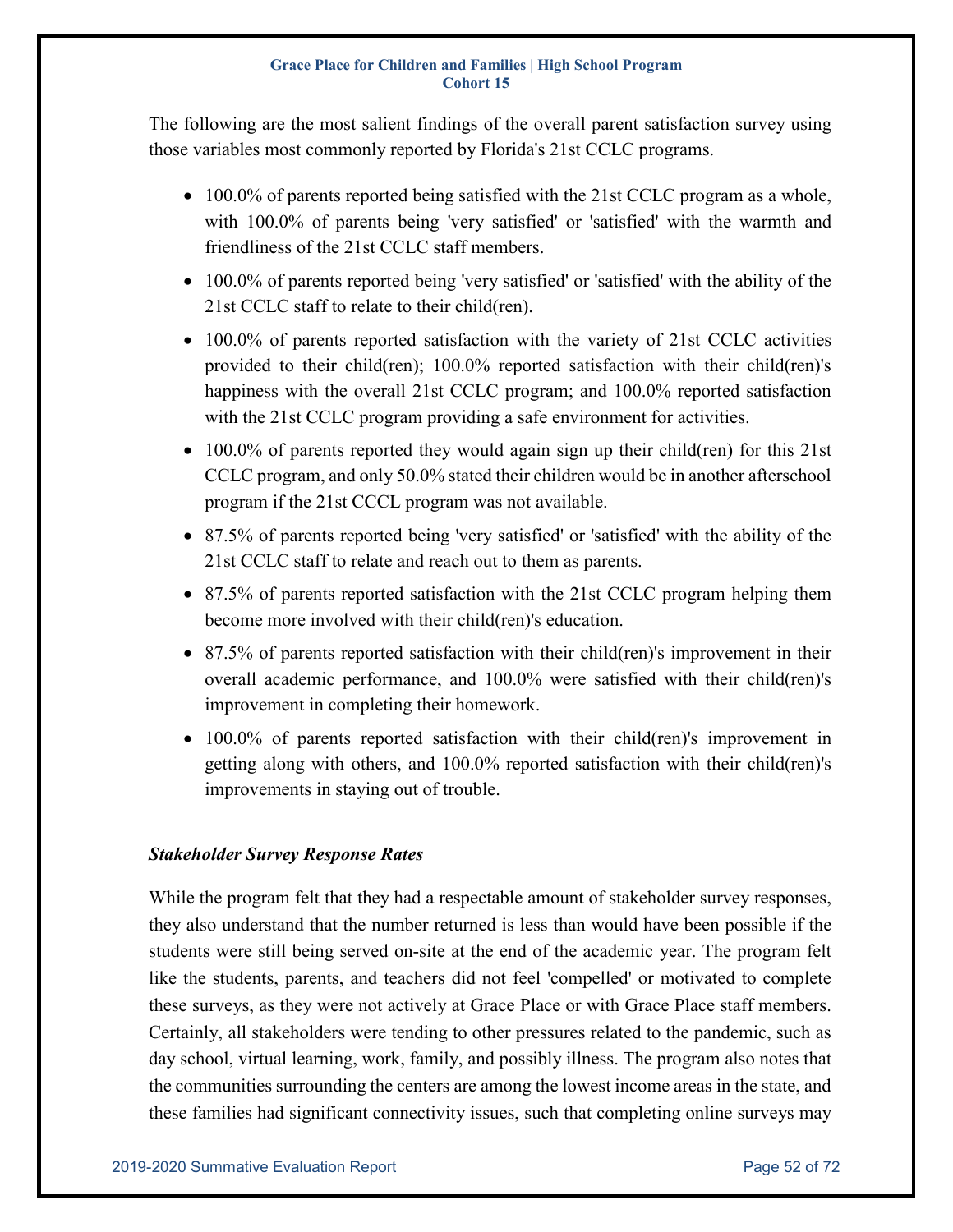have been a challenge. To be certain, afterschool and the 21st CCLC grant were not high on their list of priorities (versus safety and security). Having only a skeleton staff during the pandemic closures, Grace Place staff expended many hours contacting, re-contacting, and supporting stakeholders with these surveys - though with only limited success. The program notes that the response rates would have been far higher without the site closures, as students would have completed the surveys at the site, parents would have completed surveys when picking up their children or at a parent night, and teachers would have been easier to approach and request they complete the surveys.

# *5.3 Student Success Snapshot*

*Select a participating student that has demonstrated success on one or more of the program's objective assessments. In the text box below, create a brief narrative of*

- *the student's experiences with the 21st CCLC program,*
- *the student's progress and outcomes (based on data collected during the year and prior years if available) and*
- *how the program may have played a role in the student's success*.

*Be sure NOT to identify the student by name or through other student identifying information. If a picture is included, it should be angled in a way that the student's face is not identifiable.* 

The 21<sup>st</sup> CCLC program prides itself on providing the most comprehensive and structured programming to students. For the purposes of this snapshot, the student will be referred to as "Love", a name inspired by the student's participation on the tennis team.

Love arrived in the United States 4 years ago. She spoke very little English but had a drive to succeed. In her home country of Haiti, education is a privilege and her family worked very hard to provide occasional academic experiences for her. When Love arrived at Golden Gate High School she began staying after school as part of the Grace Place 21<sup>st</sup> CCLC program. She was motivated to earn good grades against insurmountable odds. She never made excuses, and always tried her best.

As she has become more confident in her English speaking skills, she now assists other students struggling with their English Language proficiency. She encourages students new to the United States to get involved in extracurricular activities, like she did by joining the tennis team, knowing these opportunities for conversational English practice are priceless. Love now participates in a Girls' Support Group at Grace Place, a program tailored to help high school girls support each other as they tackle life's obstacles together. The 21<sup>st</sup> CCLC program not only helped Love to establish herself in the United States but has now provided opportunities for students like her to succeed.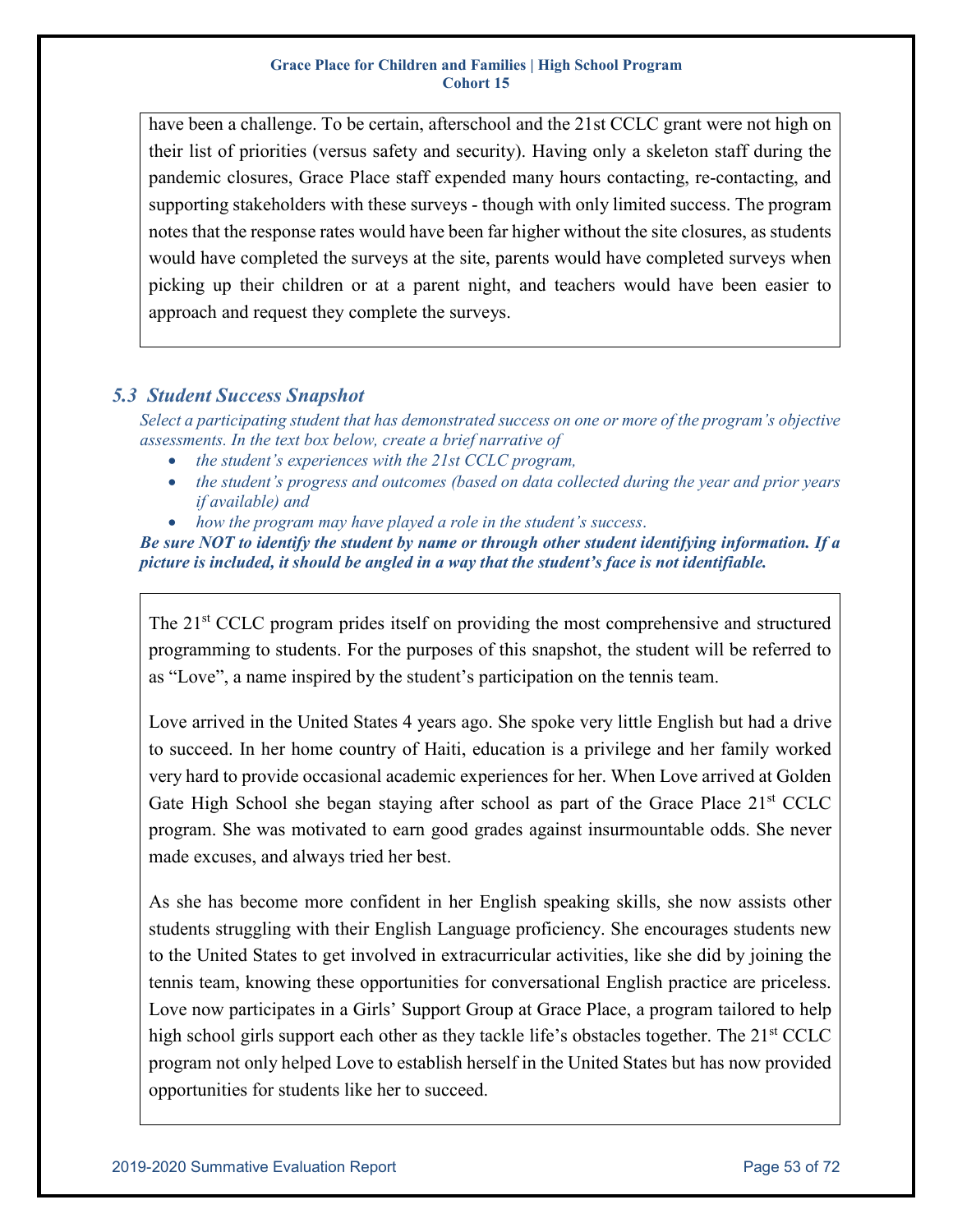# *5.4 Other Outcomes*

In the text box below, include any other relevant findings pertaining to this 21<sup>st</sup> CCLC program. *Potential findings could address, but are not limited to,*

- *statements from students and family members,*
- *administrators and/or teachers,*
- *community impact,*
- *performance outcomes and*
- *results of recent needs assessments.*

# *Adult Literacy Outcomes: Adult Literacy Performance Survey (ALPS)*

In addition to the statewide parent survey, the Grace Place (High) program utilized the Adult Literacy Performance Survey (ALPS) to assess the impact of adult family literacy events and trainings on participating adults. The program is reminded that 'literacy' is not limited to reading and writing, but covers any knowledge-based enhancement. This can include a wide range of programing, such as reading literacy, homework literacy, computer literacy, financial literacy, or parenting literacy. The ALPS assesses self-reported impact on knowledge and conative impacts on parenting and educational involvement. As per the instructions on the ALPS: 'Literacy is more than reading – it is competence or knowledge in any specific area. Today's training was focused on providing you information about specific topics to help your family and your student(s) succeed. We are interested in whether the training was helpful and whether your knowledge was improved. Please answer the following questions to the best of your ability. It is okay to leave questions blank if you do not know how to answer.'

For the 2019-2020 program year, data collected by the ALPS may not have been connected to a specific student, as anonymous data are most likely to provide realistic and more accurate responses and feedback. After collection, data are provided to the evaluator for analysis and feedback to the program. The following table provides the outcomes of the ALPS based on data submitted by the program and provided by adult family members. Note that surveys are provided after the adult literacy events, such that there can be more surveys returned than students in the program. While the objectives may have explored a limited number of ALPS questions, this section provides the findings from the entire seven-question survey. The following are the most salient findings from the survey:

• Of the 2 surveys received following adult literacy trainings and events, 100% of adults reported they 'strongly agree' or 'agree' that the information provided during the training(s) increased their knowledge in the content area.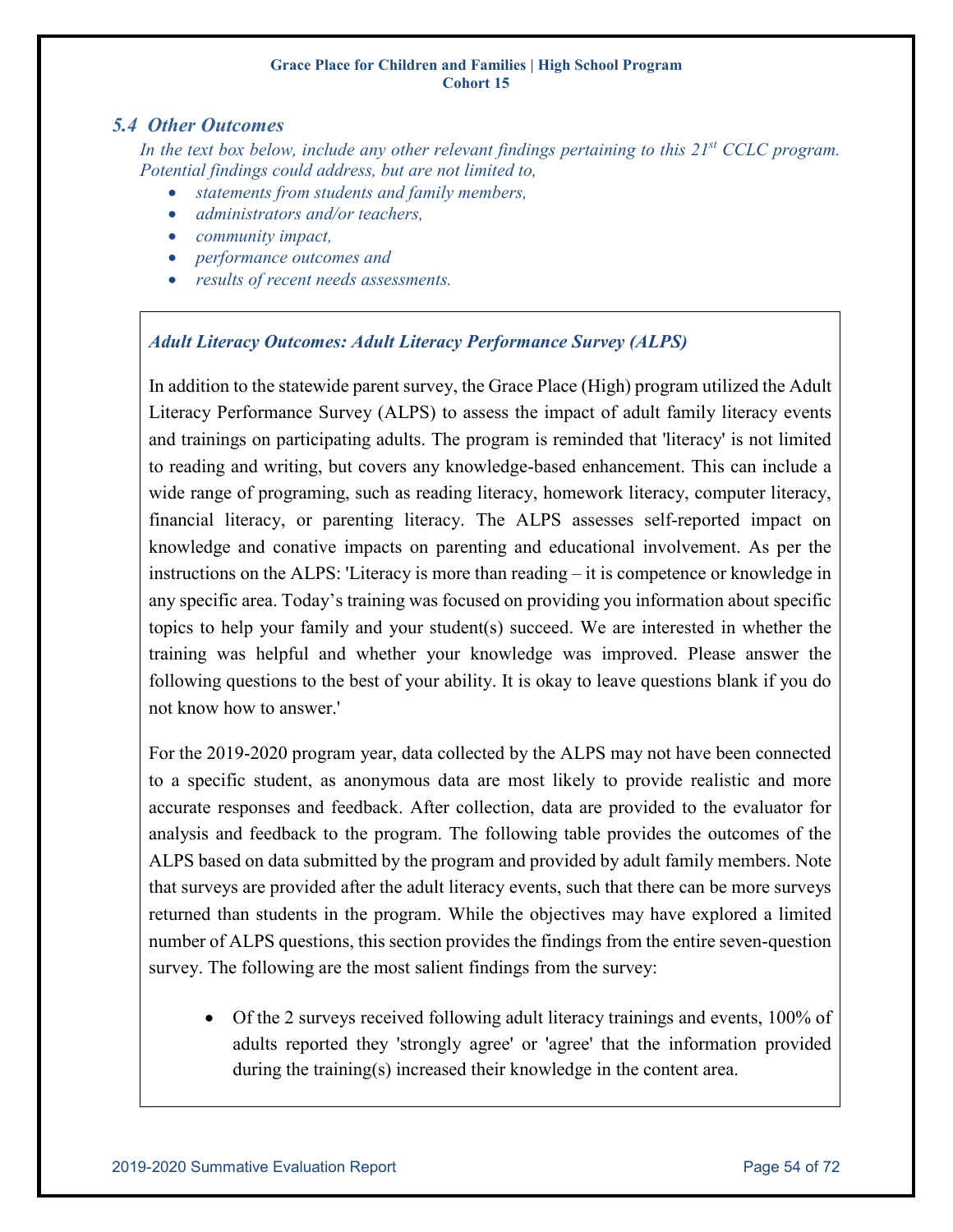- Of the 2 surveys received following adult literacy trainings and events, 100% of adults reported they 'strongly agree' or 'agree' that the training(s) would increase their involvement in their child's education.
	- Of the 2 surveys received following adult literacy trainings and events, 100% of adults reported they 'strongly agree' or 'agree' that the information provided would be useful in helping their family and children.

| The information provided in this training           |   | Agree       | Neutral               | Disagree  |
|-----------------------------------------------------|---|-------------|-----------------------|-----------|
| has increased my knowledge in the content area.     |   | $(100.0\%)$ | $\Omega$<br>$(0.0\%)$ | $(0.0\%)$ |
| has taught me something new.                        | 2 | $(100.0\%)$ | $\theta$<br>$(0.0\%)$ | $(0.0\%)$ |
| will be useful in helping my family and child(ren). |   | $(100.0\%)$ | $(0.0\%)$             | $(0.0\%)$ |
| will change how I parent my child (ren).            |   | $(100.0\%)$ | $(0.0\%)$             | $(0.0\%)$ |
| provided resources to help my child(ren) succeed.   |   | $(100.0\%)$ | $(0.0\%)$             | $(0.0\%)$ |
| will increase involvement in my child's education.  | 2 | $(100.0\%)$ | $(0.0\%)$             | $(0.0\%)$ |
| helped me understand the importance of education.   |   | $(100.0\%)$ | $(0.0\%)$             | $(0.0\%)$ |

# *ALPS Program Level Survey Result Table*

*Note: The number of surveys submitted can exceed the number of students in the program, as the program collects the ALPS after the adult family literacy events and adults can attend multiple events in the year.*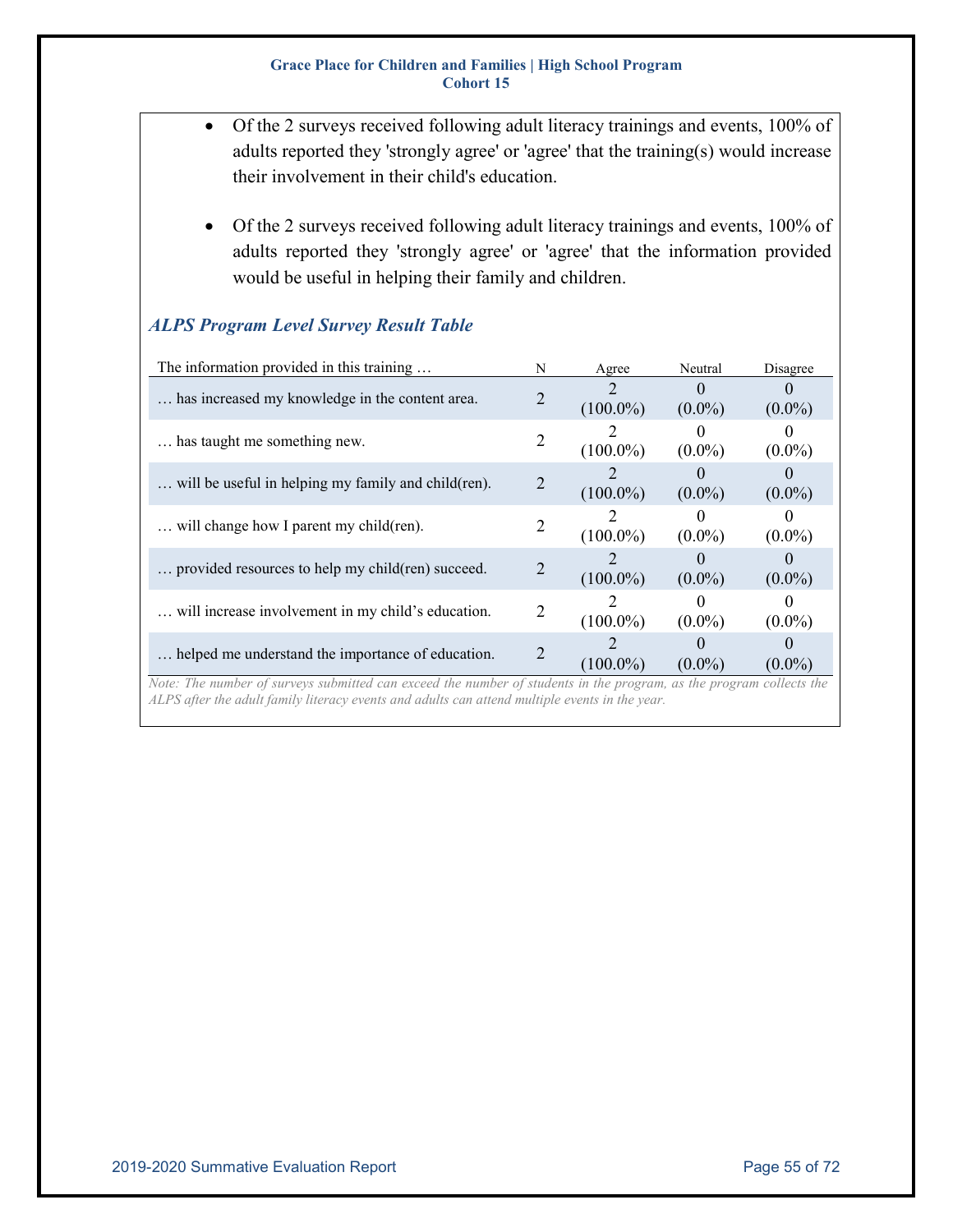# **6.0 CHALLENGES AND ADAPTABILITY**

*In the text box below, provide a narrative of the challenges and disruptions faced during the 2019- 2020 grant year and how the program's staff worked to become adaptable during this time. This may include, but is not limited to:*

- *school closures*
- *epidemics and pandemics*
- *natural disasters*
- *district changes*
- *extreme staffing turnover*
- *curricula*
- *enrollment changes*
- *grant processes*
- *renewability*

As with any educational program, the Grace Place (High) program endured several challenges and disruptions during the 2019-2020 grant year. Certainly, the program worked to overcome these challenges and address the disruptions the best they could. For instance, the program worked quickly to create a virtual afterschool program to maintain their connection with 21st CCLC students while schools were closed and students were thrust into unknown territory (virtual learning). When dedicated program leadership and staff members focus on the needs of students, almost no obstacle is 'too big' to overcome. However, as with any grant-funded program in their fourth year of operations, the Grace Place (High) program faced some unique challenges this past year. Without a doubt, every program in Florida was impacted by the global health pandemic and the unexpected closures of all 21st CCLC programs and all public schools on March 15, 2020. After 80 days of afterschool operations, the program was shuttered overnight and left with more questions than answers. Every agency coped with the shutdown and impacts in their own ways, but all remained focused on students and families. The following provides the most salient challenges of 2019-2020, as provided by the program director and/or agency leadership. While the statements and explanations were modified for grammar and structure, the information provided below comes directly from the program.

The COVID19 crisis shut down our offices and schools after spring break. We were not given much direction but proactively planned to serve our families in the best ways possible. COVID19 presented many problems to which we deftly responded creating program modifications, advance outreach tracking, documentation, wraparound services and appropriate programming. Through the tumult, staff have remained very dedicated to students and families. We are committed to delivering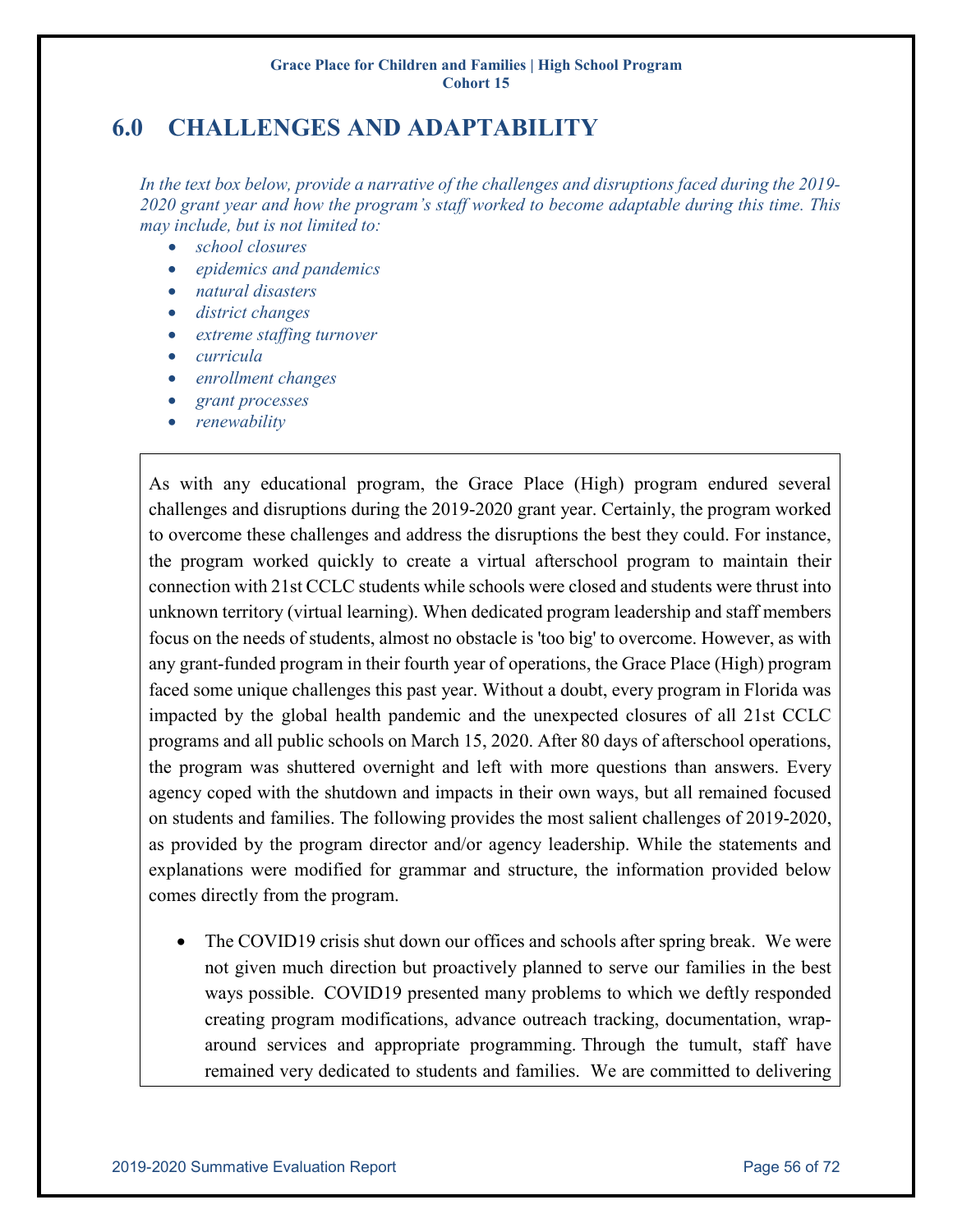top-quality quality programs—in person or virtually. We stuck to the plan and responded well to our community.

- Staff, youth and families were tending to other pressures related to the pandemic including day-time school, virtual learning, jobs, family, sickness, etc. We know that overall our neighborhood had issues with connectivity (access and quality of internet services). Afterschool was not high on the priority list (versus safety, food security, housing, etc.). We were operating only with a skeleton staff during the spring. Still staff used a lot of hours contacting, re-contacting, and supporting families.
- Much of the  $21<sup>st</sup>$  CCLC paperwork and reporting had to be done and done over and over. This was related to grant cycles the state being backed up and new systems being put into place. These were often explained after-the-fact. At times, contradictory information was delivered. This year our patience was often tried. It was a great challenge that we responded well to. We have made the most of it and our team has done a great job staying ahead of the changes and being proactive and thorough with communication with 21st CCLC. Our work has been thorough and reliable again this year—we have asked for help and received it through our PDS and the REU team when needed.
- Turnover was difficult. We started the year with many new staff including coordinators in August 2019. Dr. Tim Ferguson, the former CEO, resigned in May 2020, and was not quickly replaced. As a result, another staff member was asked to oversee all school age programs. We have maintained a steady vision through these turbulent times, continuing to get the most out of our staff. Their dedication to the mission is deep and demonstrated daily.

**<<< ---- End of Section ---- >>>**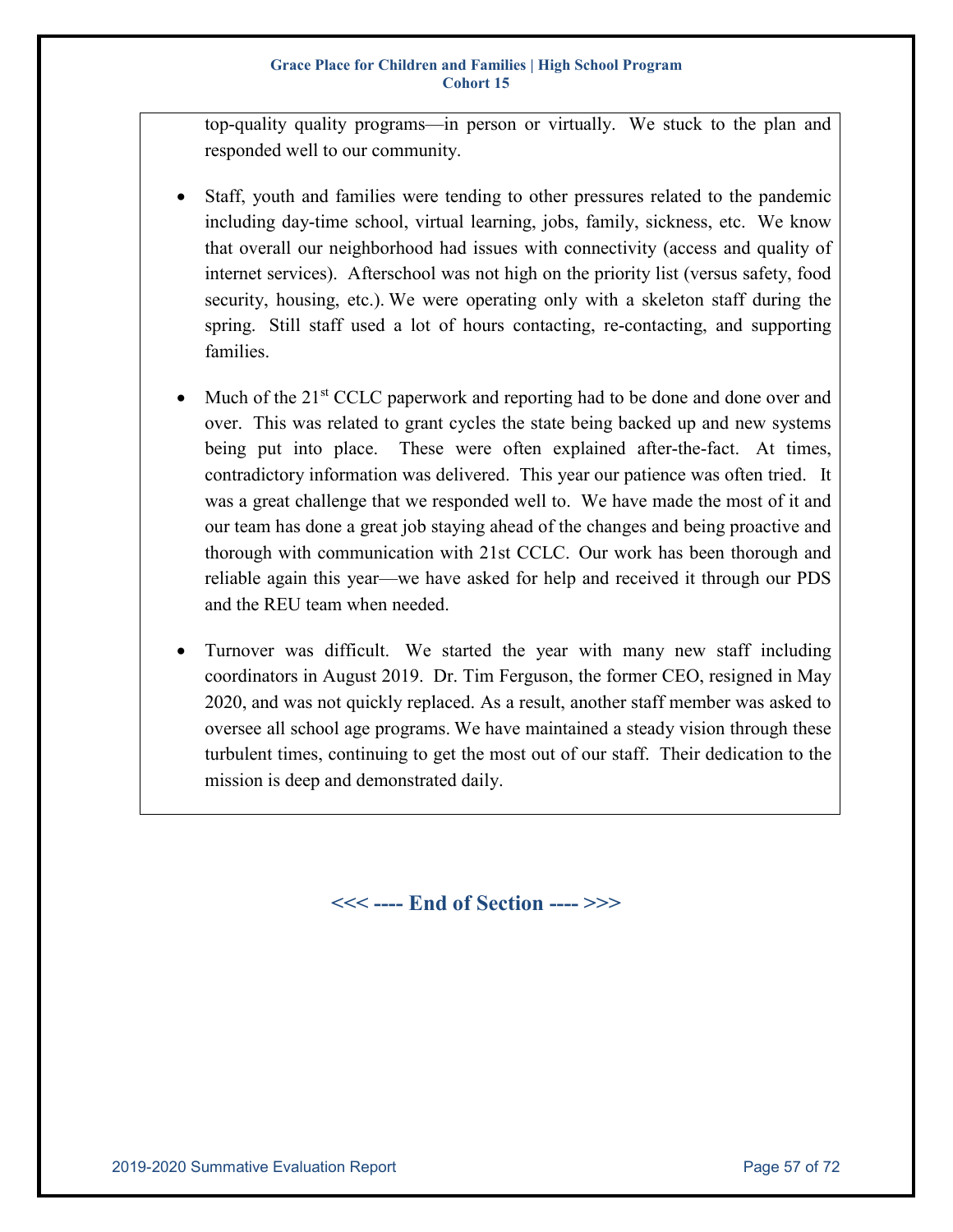# **7.0 PROGRESS TOWARD SUSTAINABILITY**

# *7.1 Partnerships and Contracts*

*Report the data elements outlined in the table below and provide a brief narrative on the partnerships designed to enhance the quality of services offered and to ensure the sustainability of the 21st CCLC program (bulleted summary is acceptable). The narrative should include:*

- *the total estimated value of contributions to the program,*
- *the annual budget amount required to fund the program,*
- *the percentage toward sustainability, and*
- *how the program plans to meet any gaps in funding before the grant ends.*

*Note: There are two types of collaboration: partnerships and contractors. Partners do not receive any monetary compensation for services rendered, while subcontractors receive payment. The aim of this section is to measure sustainability through financial contributions to the program, therefore only contractors who charge less than full value should be included in the contractor section.*

One of the goals of the Grace Place (High program is to continue activities beneficial to students and their families after the end of grant funding. In fact, federal law requires 21st CCLC sub-grantees to have a plan for sustainability and ideally show progress towards implementing the sustainability plan throughout the funded years of 21st CCLC programming. However, sustainability is an extraordinarily difficult task for 21st CCLC programs across the nation – with the United States Government Accountability Office (GAO, 2017 - [https://www.gao.gov/assets/690/684314.pdf\)](https://www.gao.gov/assets/690/684314.pdf) indicating that as few as 10 percent of 21st CCLC sites are able to maintain any level of services following the end of 21st CCLC funding. In fact, as per the GAO, only about half of all states reported having 21st CCLC programs with some success towards sustainability - with the primary methods of sustainability being charging student fees, obtaining private foundation funding, and obtaining public and non-profit funding (e.g., from universities). As with most 21st CCLC programs, the strongest foundation of sustainability planning is the development and maintenance of high-quality partners that provide free or discounted services, staffing, facilities, and materials.

*Total Estimated Value of Contributions:* Based on data provided by the program regarding partnerships and contractors tracked throughout the 2019-2020 program year, the Grace Place (High) program received an estimated total of \$83,295 in contributions to support 21st CCLC activities and services.

*Annual Budget Amount to Fund Program:* In order to fully operate the program as it was implemented during the 2019-2020 program year (prior to the unexpected closures due to the global health pandemic), the Grace Place (High) 21st CCLC program would require the full amount of the grant award (estimated annual budget of \$93,891 at 100% of funding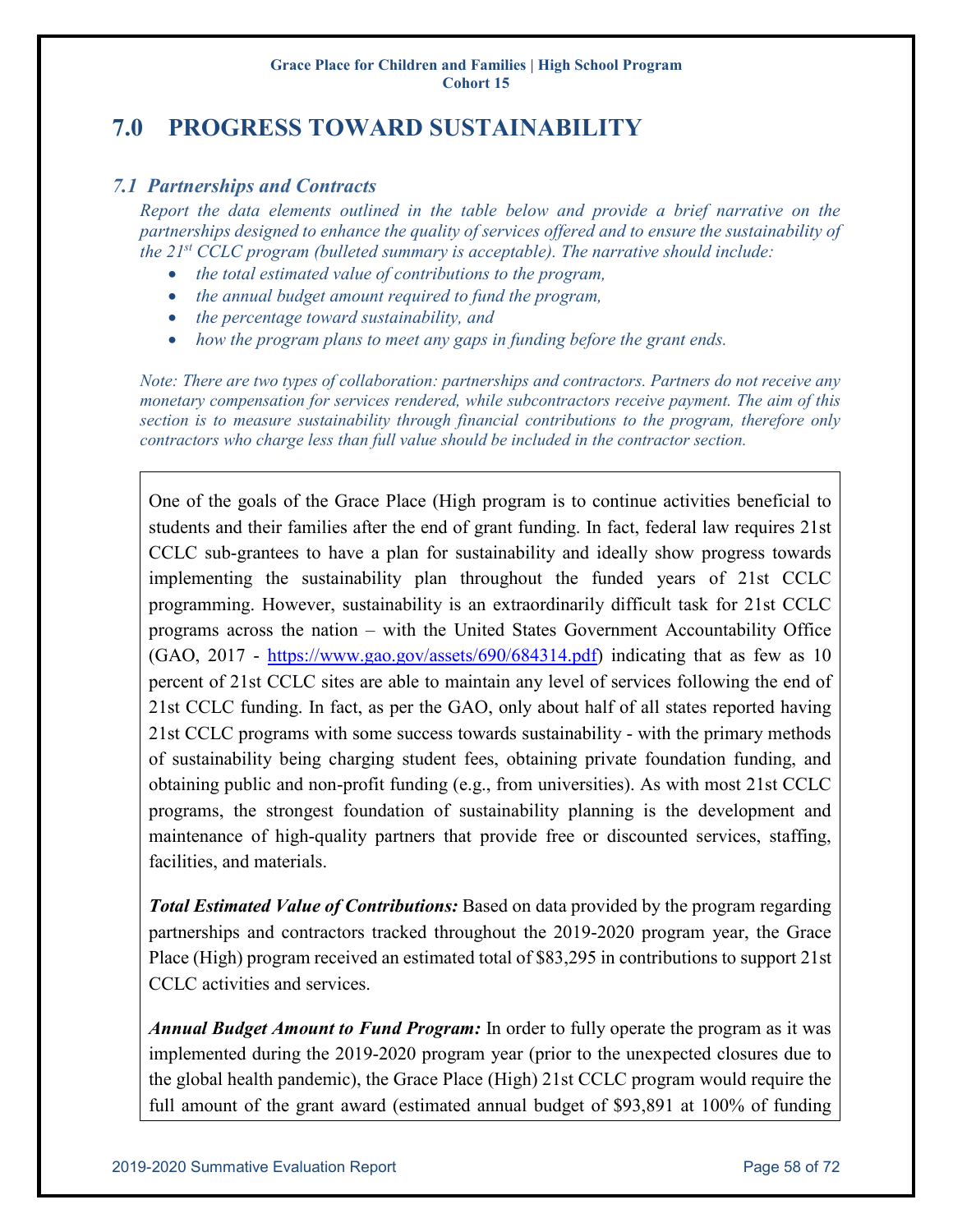request guides). However, not all aspects of the grant would necessarily need to be maintained (e.g., administrative costs, evaluation costs, technology costs) and other aspects could be scaled back with a reduction in program quantity and quality (e.g., some certified teachers could be replaced with non-certified staff, materials and supplies could be more limited).

*Progress Towards Sustainability:* As of the end of the 2019-2020 program year, the Grace Place (High) program had tracked and reported a total of \$83,295 in contributions since beginning operations. This is equivalent to 110.9% of the project award from 2019-2020 (\$75,113) and 88.7% of the estimated annual project budget at 100% funding (\$93,891). Although this seems that sustainability has been met, it is important to note that the support provided would only exist in the presence of the 21<sup>st</sup> CCLC program and does not support the most expensive and important component of the program: paid staff and teachers. Without the  $21<sup>st</sup>$  CCLC grant or some other funding source beyond these partners, the program would not have staff members and, thus, the program would not exist.

*Addressing Gaps in Contributions:* In order to address gaps in funding and help maximize the potential for continuing the out-of-school services after the end of the 21st CCLC grant funding, the Grace Place for Children and Families has proposed several techniques based on best practices and past successes. Rich in partner connections, Grace Place for Children and Families benefits from a very generous partner base. With a large number of returning partners, it appears the current focus of the Grace Place (High School) 21st CCLC program are organizations and businesses offering enrichment or financial support for items not approved by the grant (meals, etc.). The program will begin to seek out partners that support the general fiscal development of the program, allowing for sustainability after the grant ends. Grace Place will utilize an effective combination of traditional and non-traditional communication channels to inform the Golden Gate community, school staff, partners, parents and other stakeholders about Academy of Leaders (e.g. services, activities, goals) and the importance and promise of the 21st CCLC federally funded afterschool program. Schools: daily announcements, meetings with teachers and school leadership; Local media: press releases to local radio, web, newspaper, and television. Social media is used to announce the program and to update the community and program stakeholders. Grace Places' existing social media sites will be utilized: Facebook, YouTube, Twitter, Google+.

To ensure broad based community, student, and parent involvement and support, the program will continue to maintain an advisory board made up students, parents, teacher, and community members allowing the program to receive a well-rounded perspective. The community partners are in a unique position to support the program while engaging their peers which, in turn, creates more opportunities for volunteers and potential monetary partners. In addition, the program will continue to seek out potential members of the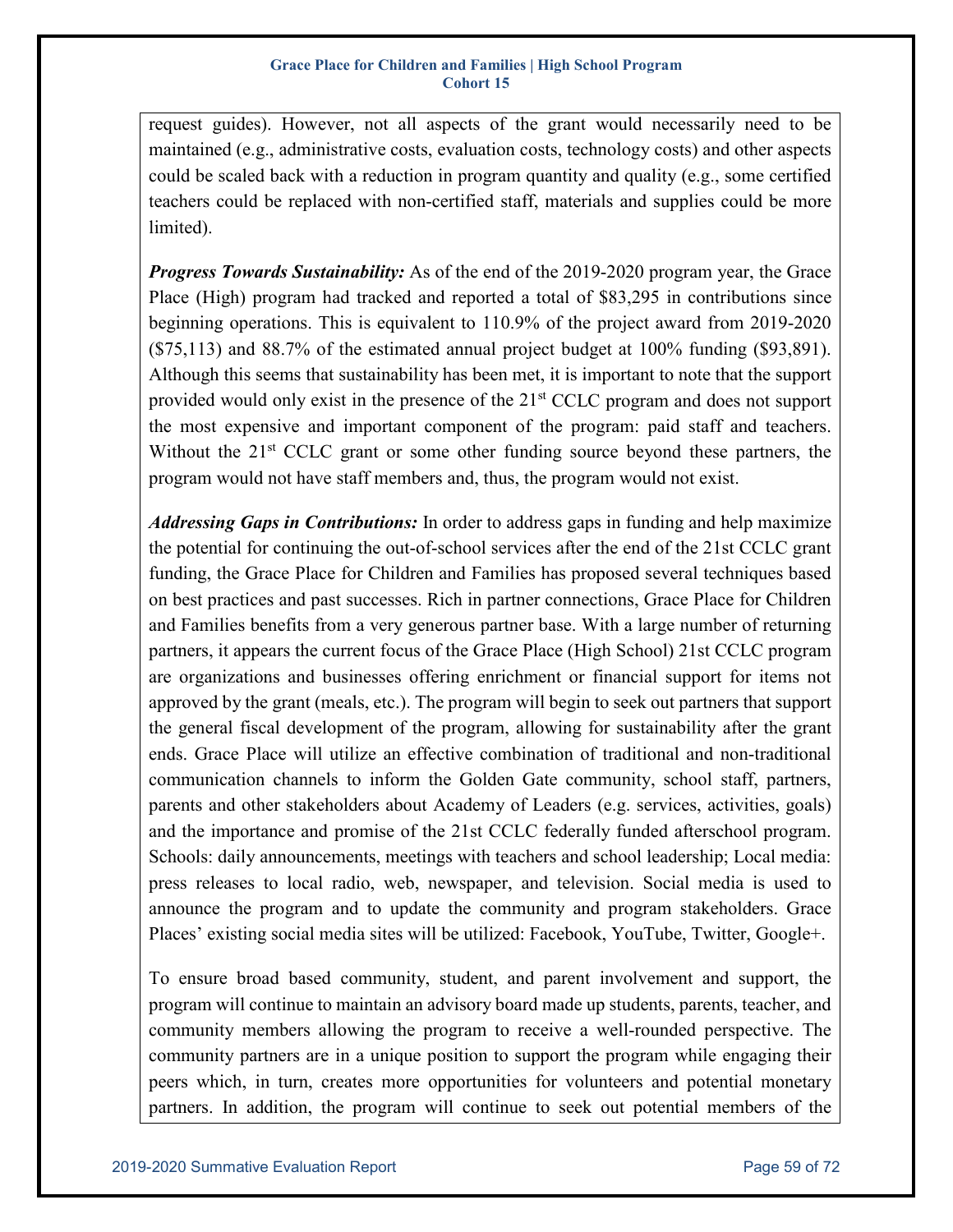advisory board who could also serve as partners in the future. Inviting these individuals to attend an adult family literacy session or giving them a tour of the building while the program operates will help give a visual of the students and families their generosity would immediately impact.

### *Table 16. Partnerships and Contracts*

| <b>Agency Name</b>                             | <b>Type of Service Provided</b>                   | <b>Estimated</b><br>Value (\$)<br>of Service* | Amount (\$)<br>Paid**        | <b>Estimated</b><br>Value (\$) of<br>Contribution*** |  |  |  |
|------------------------------------------------|---------------------------------------------------|-----------------------------------------------|------------------------------|------------------------------------------------------|--|--|--|
|                                                |                                                   |                                               |                              |                                                      |  |  |  |
| <b>Collier County</b><br><b>Public Schools</b> | Data Collection,<br><b>Administrative Support</b> | \$3,500                                       | \$0                          | \$3,500                                              |  |  |  |
| <b>Collier County</b><br><b>Public Schools</b> | Meals                                             | \$41,265                                      | \$0                          | \$41,265                                             |  |  |  |
| <b>Collier County</b><br>Public Schools        | Meals                                             | \$8,000                                       | \$0                          | \$8,000                                              |  |  |  |
| <b>Grace Place</b>                             | Volunteer Staff                                   | \$27,510                                      | \$0                          | \$27,510                                             |  |  |  |
| Naples Botanical<br>Gardens                    | Curriculum materials,<br>gardening supplies       | \$500                                         | \$0                          | \$500                                                |  |  |  |
| <b>United Arts Council</b>                     | Weekly PBL programming                            | \$2,520                                       | \$0                          | \$2,520                                              |  |  |  |
| CONTRACTOR CONTRIBUTIONS -----------------     |                                                   |                                               |                              |                                                      |  |  |  |
| N/A                                            | N/A                                               | \$0                                           | \$0                          | \$0                                                  |  |  |  |
|                                                |                                                   |                                               | <b>Total:</b>                | \$83,295                                             |  |  |  |
|                                                |                                                   |                                               | <b>Annual Budget Amount:</b> | \$75,113                                             |  |  |  |
| % toward Sustainability:                       |                                                   |                                               |                              |                                                      |  |  |  |

*\* Estimated total value if the service were paid for in full, regardless of the amount actually paid, if any.* 

*\*\* Amount paid to a subcontractor for the service. If the subcontract is paid in full, it should not be listed on this table. \*\*\* For partners, this is the total estimated value of the service (i.e., nothing paid by the program). For subcontractors, this the* 

*total estimated value of the service minus the amount paid.*

# **<<< ---- End of Section ---- >>>**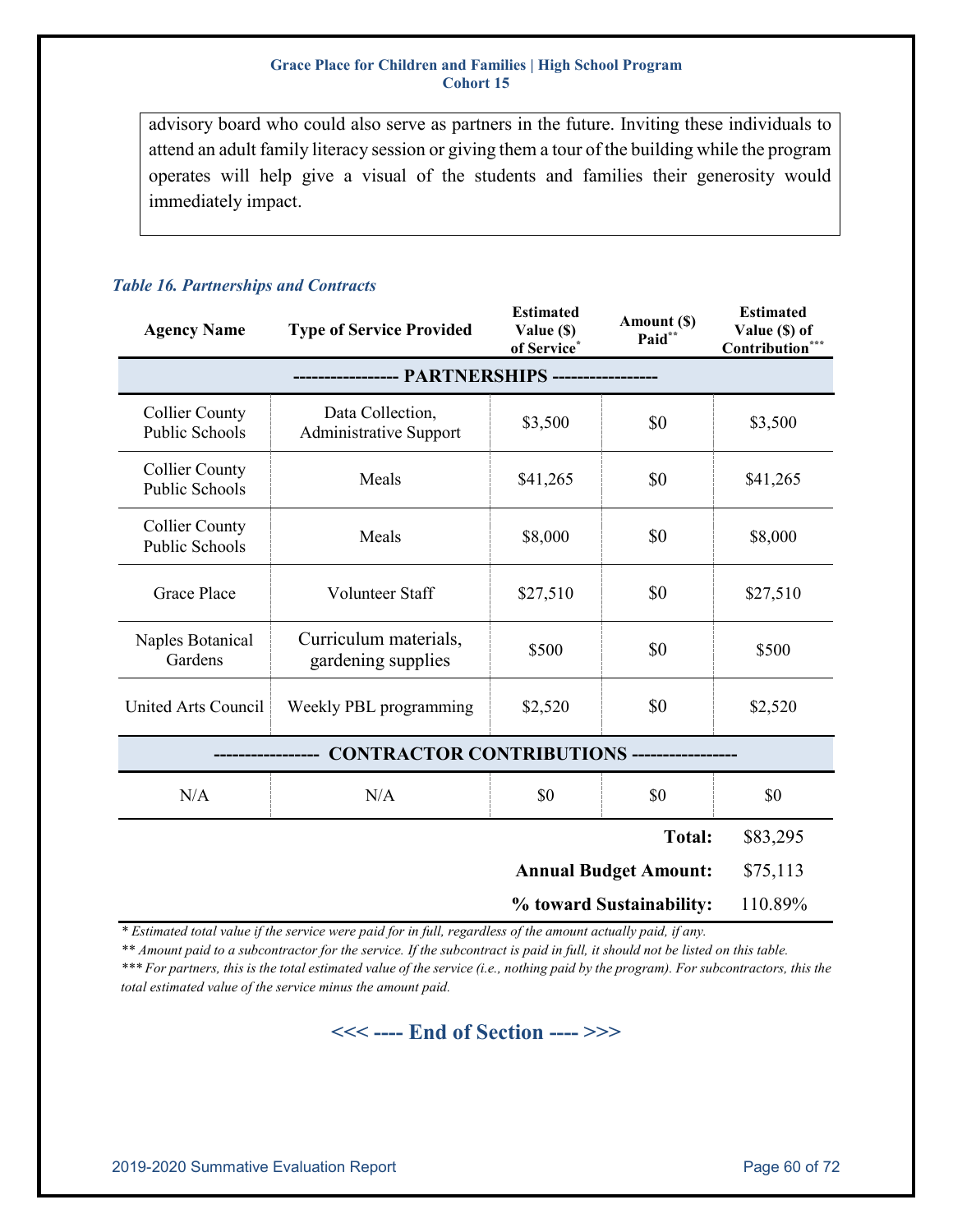# **8.0 LESSONS LEARNED AND RECOMMENDATIONS**

*Provide a narrative with an overall assessment of your 21st CCLC program impact in the text box below. This may include, but is not limited to:*

- *reflection of the lessons learned throughout the grant year*
- *impact on the students*
- *impact on the community*
- *recommendations to enhance program quality for the next grant year*
- *recommendations specific to program areas and activities*
- *recommendations specific to program objectives*
- *discuss any recommended changes for data collection or other evaluation methods*

Overall, the Grace Place (High) 21st CCLC Program strived to provide a strong out-ofschool program during the 2019-2020 operational year. Using a variety of engaging activities and wraparound services, the 21st CCLC program focused on enriching the minds and bodies of 163 high school students and their families. Concluding their fourth year of operation, the 21st CCLC program ensured all activities supported the approved objectives to (1) improve academic achievement in English Language Arts (ELA), mathematics, and science; (2) improve fitness and healthy lifestyle choices; (3) decrease school absences; (4) increase high school graduation rate and (5) increase adult literacy and parenting skills. Through all this angst and uncertainty about the future, the program leadership and staff remained focused on the students and on providing the best possible out-of-school program. For instance, as discussed previously, the 21st CCLC program refocused and developed a unique virtual afterschool program that aligned with the overall grant objectives and ensured students maintained their connection to the afterschool program. Ultimately, the program persevered through all these challenges (and more) and escaped with some important lessons that will certainly inform future operations and outlooks. Some of these lessons learned are provided below, as are several recommendations for further enhancing the Grace Place (High) 21st CCLC program. These are not considered 'weaknesses,' as the program is already focused on addressing many of these challenges and/or implementing these recommendations. Rather, these serve to document some of the 'growth edges,' or those areas where the program is planning or could plan to focus additional attention during the next operational year.

# *Strengths and Lessons Learned*

#### *Lessons Learned: Program-Defined Strengths*

When asked to discuss the strengths of the program, the director responded with the following: Grace Place, a well-known non-profit in the Naples areas continues to support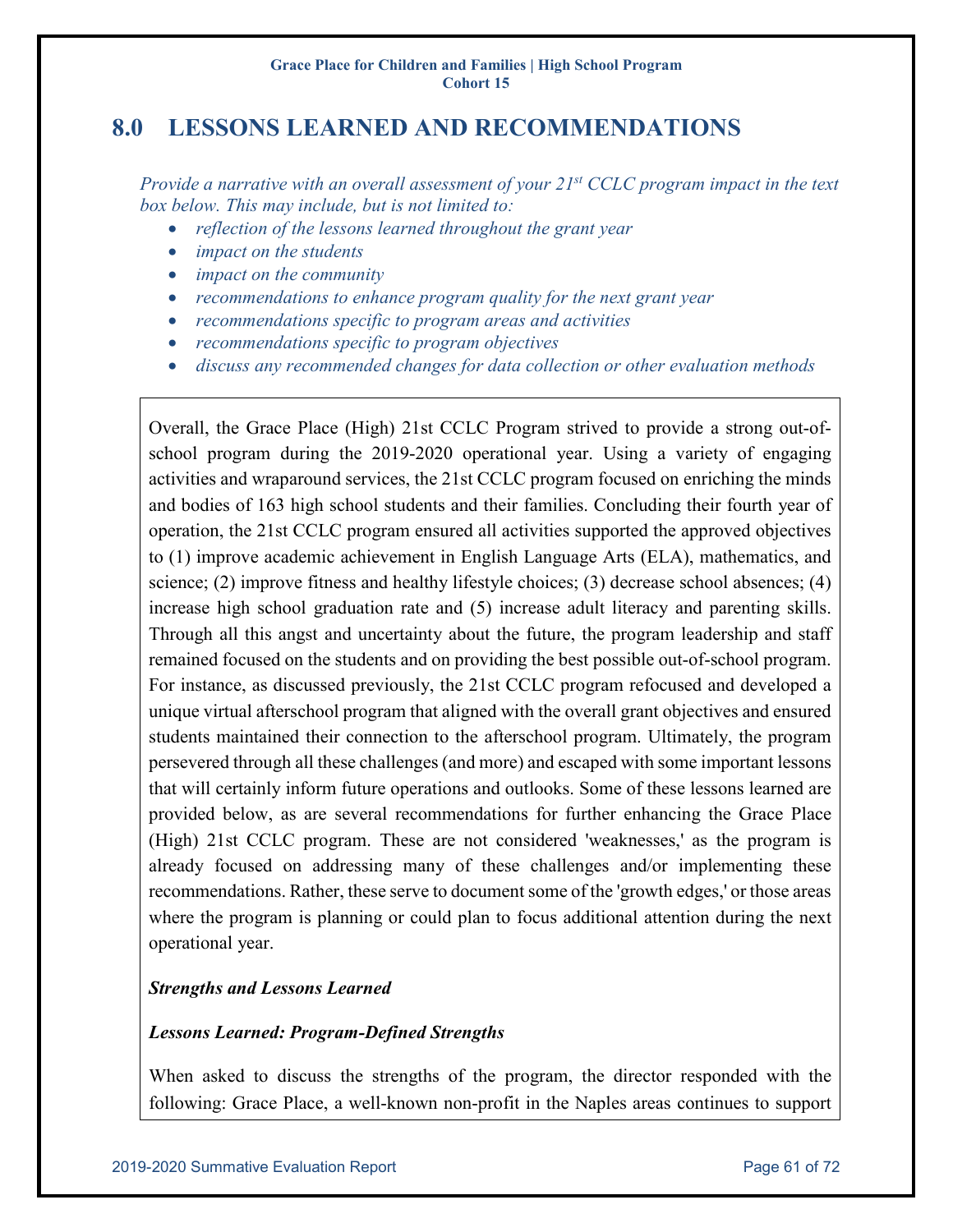children and youth through the 21st CCLC grant. Due to its stellar reputation, Grace Place attracts high quality staff, seasoned teachers and eager volunteers. With 5 new buildings and a recently added computer lab, the children attending Grace Place receive wrap around services in a welcoming and modern atmosphere. Familiarity with both students and families allows the program to support the entire family.

# *Lesson Learned: Navigating Agency Changes*

All grants under Grace Place for Children and Families were faced with a changing administrative structure at the agency, with the agency CEO leaving and interim administrators being placed in charge. While these interim administrators were supportive of the 21st CCLC programs, all three 21st CCLC programs (elementary, middle, and high school) learned the importance of having organized information to share with administrators and stakeholders, as the program was able to quickly locate and share information about programming when requested. This helped the program director, site coordinator, and program staff present a consistent picture of the program, demonstrating its importance to both the students served and the community served by Grace Place. The 21st CCLC staff members and administrators will continue to ensure updated information is available for all stakeholders, including any new administrators at Grace Place.

# *Lesson Learned: Importance of Maintaining Connection with School District*

As noted earlier in the report, Grace Place for Children and Families has a strong partnership with the Collier County School District, wherein a formal data-sharing agreement allows Grace Place to access all district data on students, including grades, assessments, attendance, and early warning indicators. Grace Place has learned (and re-learned every year) that this level of partnership and sharing is absolutely critical to the success of the program, as it allows staff members to track student progress in the regular school day and focus on those needs within the afterschool program. The relationship also helps ensure data are available throughout the year for program deliverables. This past year, with the challenges of COVID and closures, we learned that the availability of data through StopWatch (the online data system provided by the district) was particularly useful when completing well-checks and helping students with specific academic needs though virtual outreach (e.g., knowing a student was struggling in math would help focus the virtual discussion for that student).

# *Lesson Learned: Flexibility*

Grace Place was fortunate to have existing resources, administrative support, and overall infrastructure to provide virtual afterschool program after the unexpected closures of faceto-face programming. Within two weeks (we started providing virtual programming on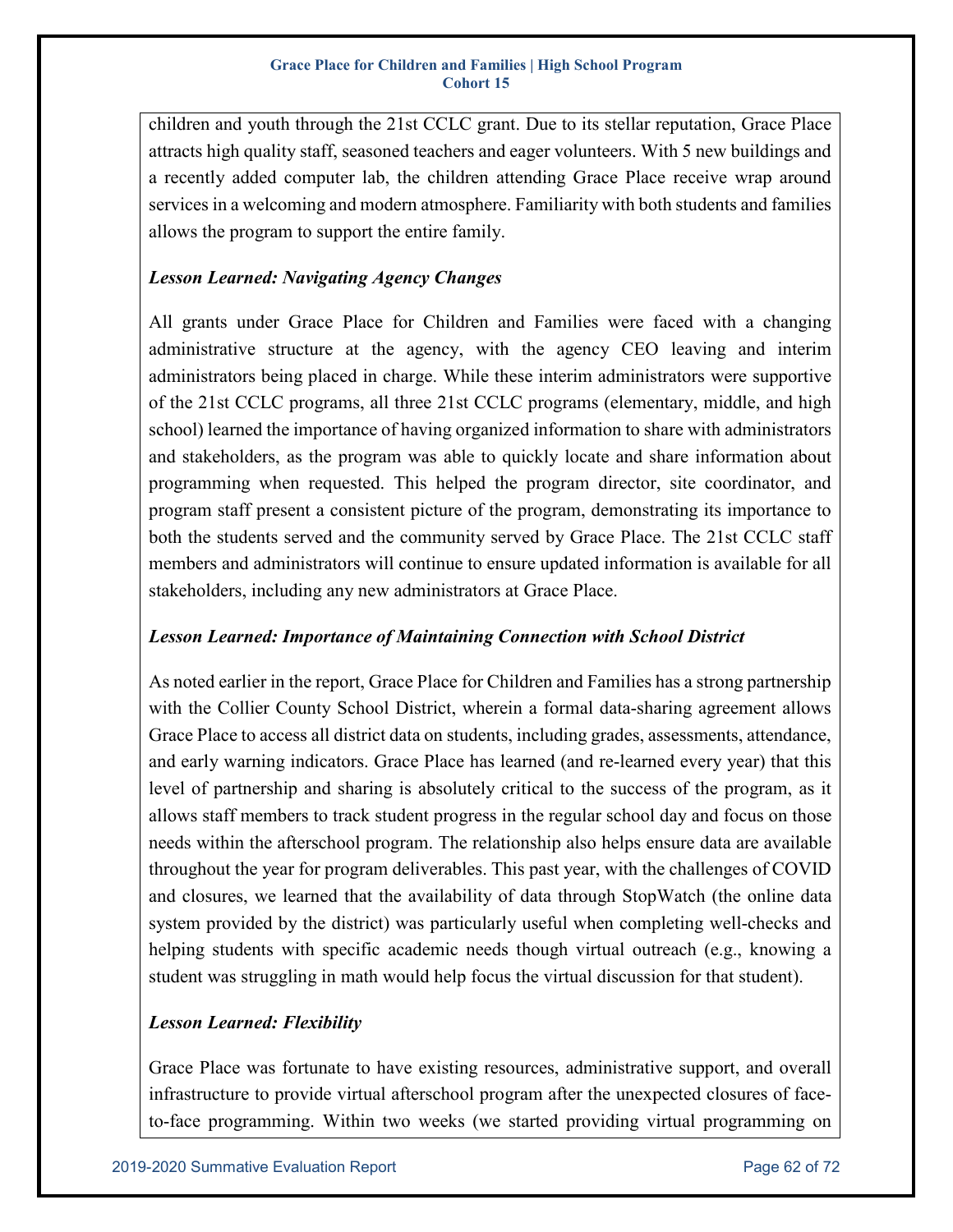March 23), we were able to start providing a virtual program to students who were previously enrolled in the 21st CCLC afterschool program. Within this process, we learned that our staff members, teachers, and agency leaders were very flexible and willing to do whatever it took to start up the virtual programming and avoid "losing" our students and their commitment to the 21st CCLC program. Leadership initially anticipated significant challenges with implementation, but staff remained focused on providing the virtual program and were squarely focused on ensuring the students received what programming could be provided virtually (rather than being self-focused).

# *Lesson Learned: Maintain Strong Relationship with School*

The Grace Place (High School) 21st CCLC program operates at the high school where students attend the regular school day. With some programs, this might present a challenge, but for Grace Place, this has been a tremendous asset. When the students must simply walk to the cafeteria at the end of the day, they are less likely to 'disappear' than if we were at an off-site location (the food provided by the school also helps draw them to the cafeteria to start the 21st CCLC program). To help support the program, the school provides access to more classrooms than needed, including the computer lab for students to complete their homework (which limits the cost of technology to the 21st CCLC program). We have learned that maintaining this partnership and their contributions require constant contact with the school administrators and school faculty, with the benefits of the partnership far outweighing any time commitment necessary to hold regular meetings and phone calls.

# *Lesson Learned: Students WANT Homework Help*

Grace Place provides all students with homework help in the standard schedule approved by the 21st CCLC program. We have learned that students and families truly appreciate the homework help that is provided, as it is a struggle for them to complete the homework at home (often due to limited technology, limited internet access, and limited ability of parents to help with homework). In several instances, students have asked for the schedule to allow for additional time with homework, which we are able to accommodate occasionally for students with increased homework demand or a special project due for their class. We have learned that students asking for added homework time are often struggling in a specific class, so we are able to use our volunteer mentors and tutors to help those students more directly.

# *Lesson Learned: Leadership and Service Learning*

The Grace Place (High School) 21st CCLC program learned that leadership skills are some of the most important lessons students can learn in 21st CCLC, with students appreciating having "jobs" and responsibilities in the classrooms, and participating in the 7-Habits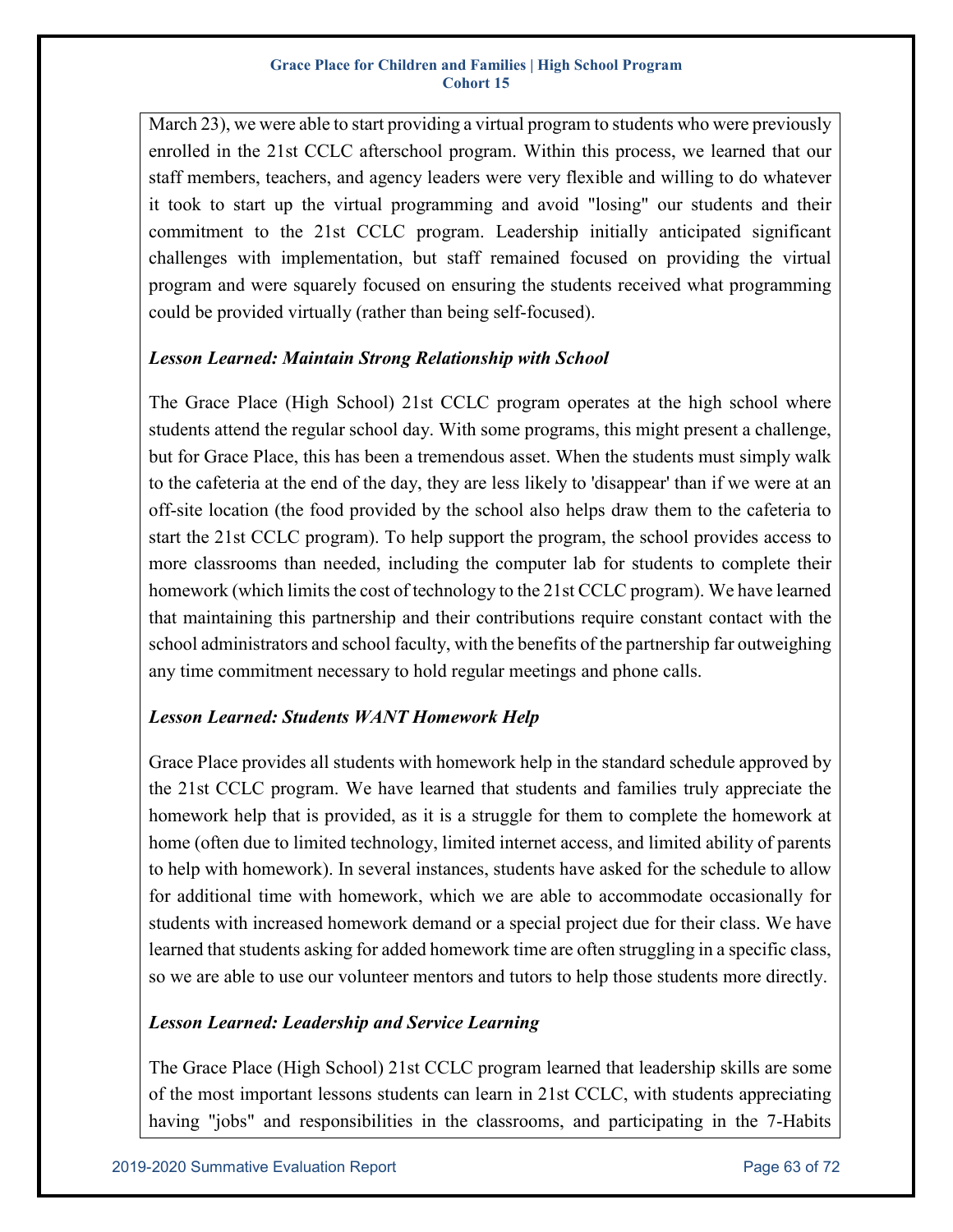curriculum. Moreover, the high school students have thrived doing service learning activities. The program was recognized in the community paper and social media for all the students were doing to contribute as citizens. We learned that students need service hours for some scholarships, and the 21st CCLC program was providing them the hours needed to gain these scholarships.

# *Recommendations*

# *Ensure Identification of Students with Special Needs*

In accordance with State and Federal laws, Florida's students with special needs that meet enrollment criteria for the 21st CCLC program must be afforded the same opportunities as all students, provided that they can be safely accommodated. The Grace Place (High) 21st CCLC program indicated that no students (out of 150 total students participating in the academic year) were identified as requiring Exception Student Education (ESE) services, which seems highly unlikely given the distribution of all targeted students and the lure of a highly structured 21st CCLC program for such students and their families. This suggests that the program is either tailoring the program to exclude students with special needs, or the program did not accurately and fully collect these demographic data. It is imperative that the program ensure all demographic data are complete and accurate. While this can be time consuming, it is important to know the ESE status of all students so they can receive the services most appropriate to their needs. Failure to identify student's special needs could negatively impact the ability of the 21st CCLC program to impart change among these students, and could expose the program to legal action if the submitted GEPA statement is not followed. The program is highly encouraged to review procedures for collecting demographic data (particularly related to students with special needs), entering all demographic data into EZReports (if allowed by the FLDOE), and using these demographic data to help guide the program and ensure all students receive programming that matches their needs and abilities.

# *Improve Average Daily Attendance*

As part of the application approved by the Florida Department of Education, the Grace Place (High) 21st CCLC Program proposed to serve an average of 80 students per day afterschool and 56 students per day during the Summer of 2019. As demonstrated by submitted data, the program achieved 76.3% of the proposed average daily attendance (ADA) for the 2019- 2020 Academic Year and 55.4% of the proposed ADA during the summer of 2019. The FLDOE expects programs to achieve at least 95% of the proposed ADA, and falling short could demonstrate increased risk by the FLDOE. Even using a lower threshold, the program did not achieve at least 90% of the proposed daily attendance for the afterschool component,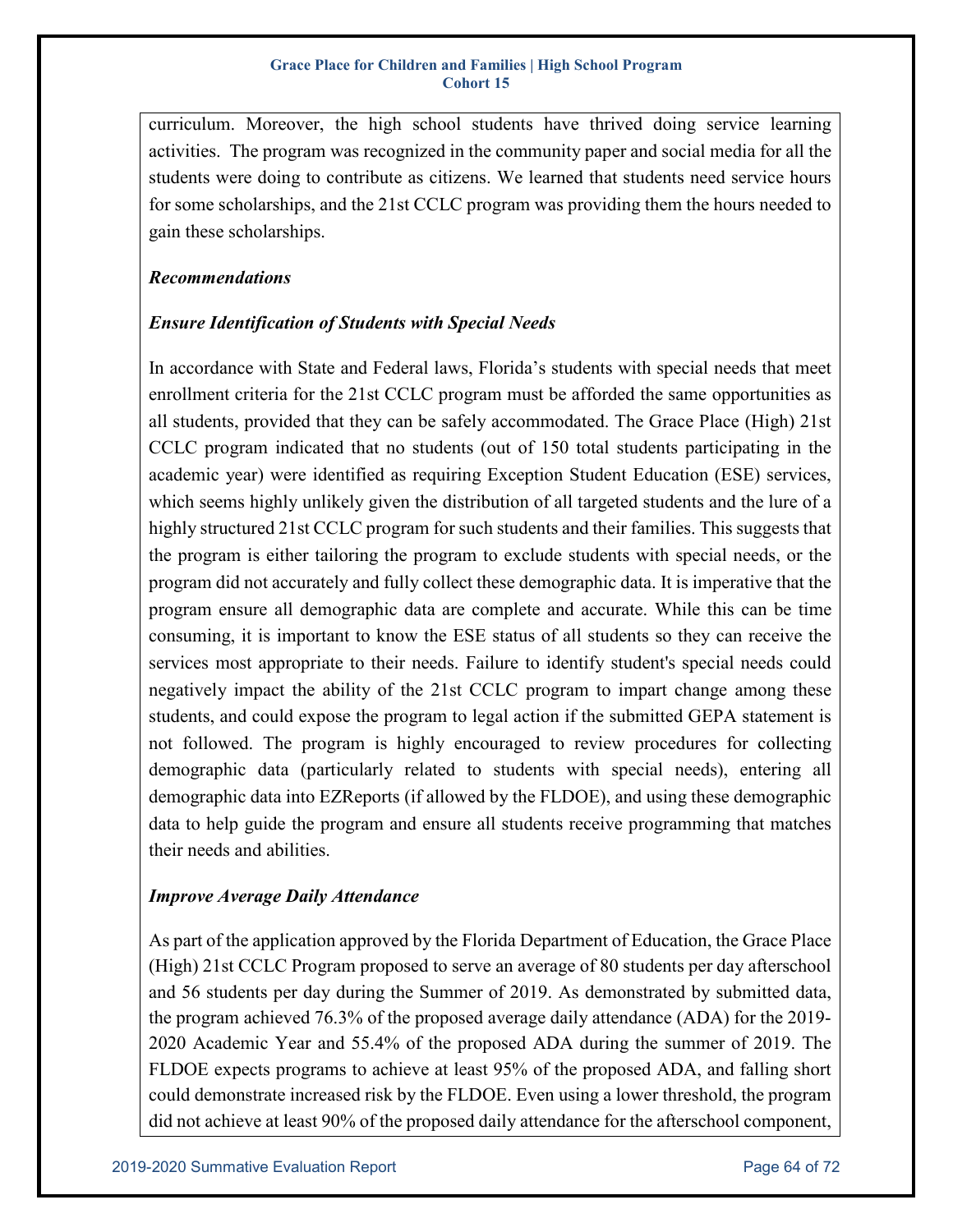such that the program is encouraged to work towards increasing enrollment, while also developing a plan to increase the daily attendance of those students already enrolled. It may be necessary for the program to consider new projects, new staffing plans, or new strategies to help encourage enrolled students to attend the program more regularly. With approximately 1,772 students attending the targeted school, the program should have a sufficient population of students from which to recruit.

# *Enhance Sustainability in Final Grant Year*

The program is entering the 5th year of funding under a 5-year grant, such that the project must move into 'overdrive' on engaging and enhancing partnerships. Federal law and the FLDOE expect programs to demonstrate progress towards sustainability, as the federal law was originally written with the idea that programs would use the five-year grant to build a community presence and that the community would then fund the program (freeing the federal funds for a new program in another community). The program found outstanding success in developing partnerships to supplement the 21st CCLC grant in the 2019-2020 program year, securing partnerships that equaled approximately 110.9% (\$83,295) of the total grant (\$75,113). Certainly, partnerships are a great way to build sustainability as they provide project enhancements that either the grant cannot fund (e.g., food for parent nights) or the grant was not designed to fund (e.g., expensive software). However, as the program moved into the last year of funding and might need the community to fully support the afterschool program. It is important to note that a partner providing added services and supports will not necessarily lead towards sustainability. For the program to sustain after the end of federal funding, the program would need partners or other funding sources that could cover the actual staffing and materials necessary to run a comprehensive afterschool program.

# *Improve Use of the Adult Literacy Performance Survey*

In addition to the statewide parent survey, the Grace Place (High) 21st CCLC program is highly encouraged ensure the Adult Literacy Performance Survey (ALPS) is administered for all parent literacy events, while also increasing the number of adult family members attending the literacy events. The program was only able to collect 2 ALPS surveys during the course of the 2019-2020 program year. The ALPS provides for better and deeper data for adult performance impact, but is most useful if administered at all events. The ALPS assesses self-reported impact on knowledge and conative impacts on parenting and educational involvement. The data collected by the ALPS should now be connected to all students represented by the adult completing the survey. While anonymous data are more likely to provide realistic and more accurate responses and feedback, it creates an unnecessary complication with EZReports and for the FLDOE. Note that surveys are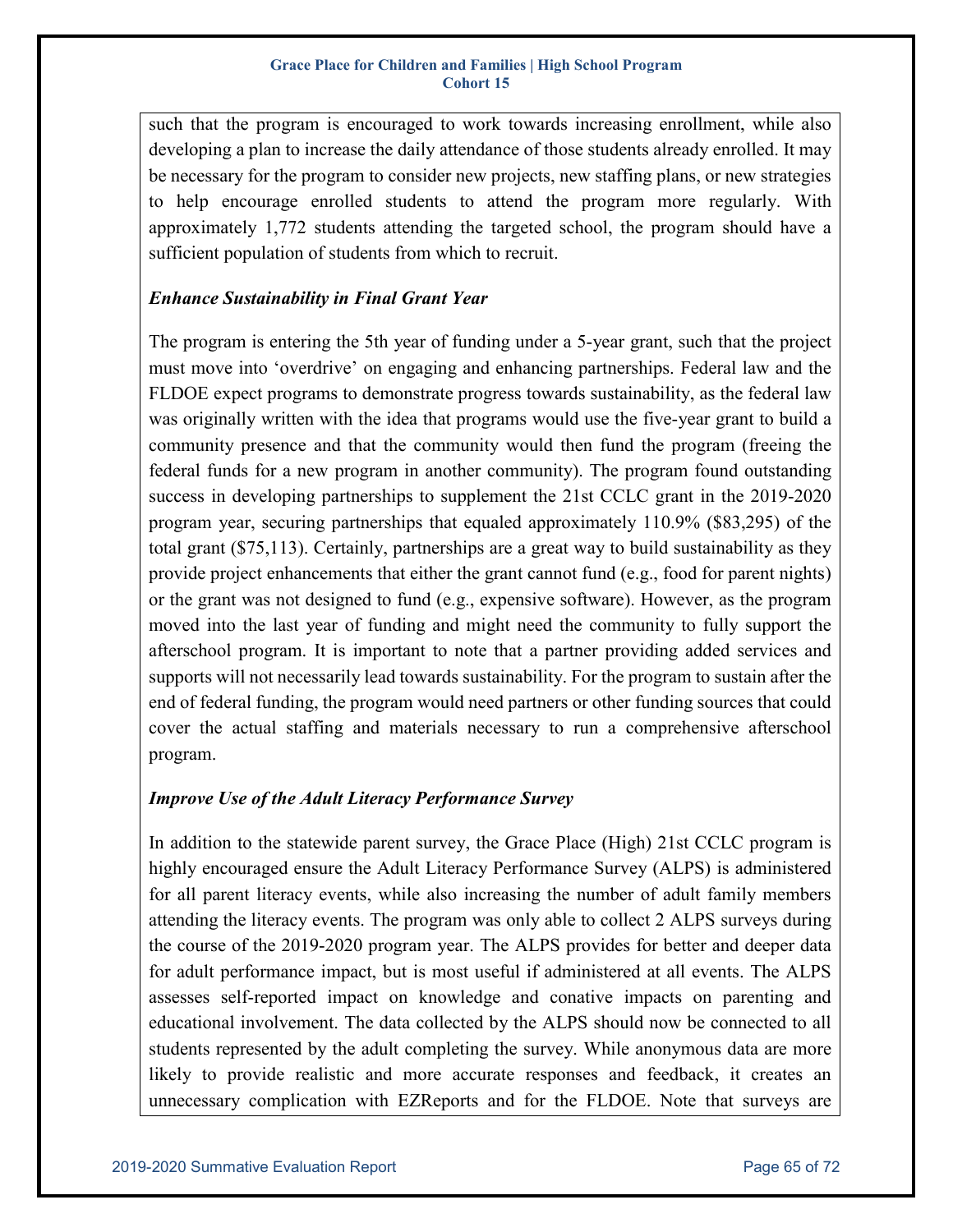provided to be completed immediately after the adult literacy events. In addition, the program should ensure all parents complete the end-of-year survey provided by the FLDOE.

### *Enhance Collection of Statewide Stakeholder Surveys*

The Grace Place (High) 21st CCLC program is required to administer statewide stakeholder surveys distributed by the Florida Department of Education. While these surveys include more questions than necessary to evaluate the specific objectives for this program, the additional questions are used by the FLDOE to help evaluate the overall state of Florida. As such, these surveys are critical for the program to collect – both to support the evaluation of this program and the evaluation of the state. The 21st CCLC program is encouraged to develop and implement a comprehensive plan for collecting the three statewide surveys at the end of the academic year (i.e., teacher survey, student survey, and parent survey). The FLDOE has not codified an expected percentage of return, but most research sets a minimum return rate of 25% to validly interpret the data. It is noted that gathering these data were particularly difficult in 2019-2020 because of the unexpected closures due to the global health pandemic and the program having to try to collect surveys when none of these stakeholders could come to school. Regardless, using 25% as a minimum threshold, the program did not receive at least a 25% return rate for the Student Survey (16.7% Response Rate) and Parent Survey (16.7% Response Rate). Certainly, the FLDOE would like a response rate closer to 100%. The program should be aware that the FLDOE can reduce the program budget or terminate the program if these data are not collected as instructed.

# *Explore Resources for Virtual Learning Afterschool*

The 21st CCLC program is encouraged to explore some of the virtual afterschool resources that have become available over the past several months. While the program may be starting in-person (or hoping to start in-person soon), the global health pandemic is still in flux and nobody can predict what the future might hold. Creating a list of virtual resources or virtual programs would not be a wasted exercise, as many of the online programs and resources can also be used within an in-person program (e.g., virtual field trips, Sanford Harmony Online, etc.). The program is encouraged to explore the Afterschool Alliance COVID19 resources page, where the program can explore the resources put together by various state Afterschool Networks funded by the Mott Foundation (https://afterschoolalliance.org/covid/). Another resource would be Prime Time Palm Beach County which has several resources that might be helpful for programs across the state (https://www.primetimepbc.org/covid19 ptupdates/). The program is reminded that there are many free resources to support a virtual program and support the regular program using more technology.

**<<< ---- End of Section ---- >>>**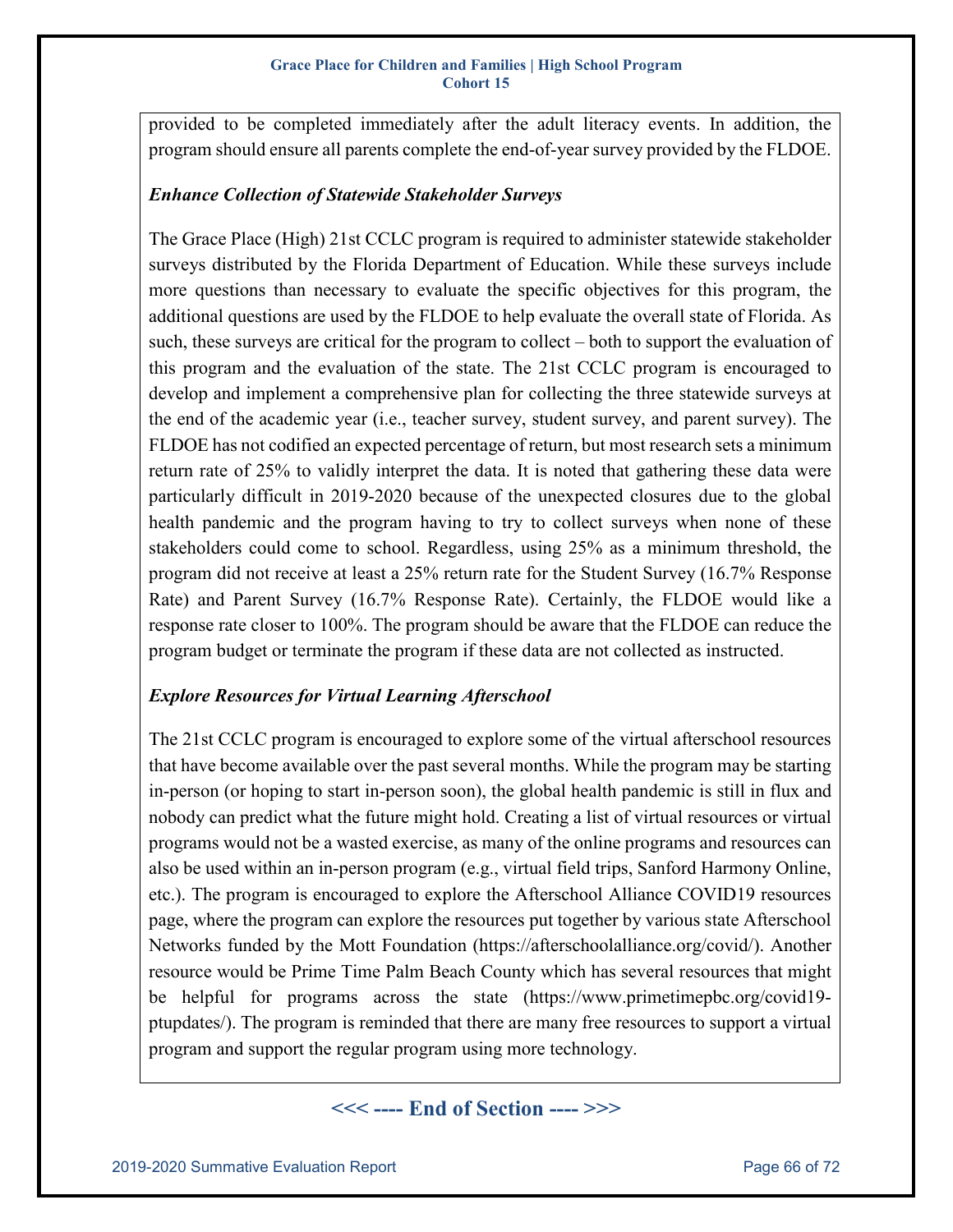# **APPENDIX A**

*This section is optional. In this section's text box, subrecipients have the opportunity to provide additional information (including charts and graphs) that may enhance the stakeholders' understanding of the program. This can include items such as:*

- *a national and/or state overview of the 21st CCLC program*
- *the history of the role of afterschool programming*
- *detailed information about partners and subcontractors*

# *THE UNIVERSAL NEED FOR AFTERSCHOOL*

The National Center for Education Statistics (2020) reports that, across the United States, 50.9 million students in nearly 19,500 public school districts attended over 99,700 public elementary and secondary schools, with an additional 4.9 million students attending approximately 32,500 private schools. In Florida alone, the National Center for Education Statistics (2020) and the Florida Department of Education (EdStats, 2020) report that over 2.8 million students attend 4,233 public schools, with an additional 336,000 attending 1,851 private schools. With such staggering numbers of students, it is not surprising that a growing number of children are left alone and unsupervised after the regular school day ends, with an estimated seven million "latch-key" children in the United States alone. Indeed, parent surveys conducted for the "America After 3PM" survey (2014) showed that 19.4 million children not in an afterschool program would enroll if one were available. Certainly, a great need exists for out-of-school activities that provide appropriate youth supervision and involvement. Academic literature supports that children and parents are well-served by carefully organized and supervised youth programs during after school hours. These programs can extend social, educational, and recreational activities for children, while protecting them from unhealthy environments (Posner & Vandell, 1994; Riley, 1994). Although there is no established formula for quality out-of-school programs, most successful programs typically combine academic, social-emotional, recreational, physical, and artistic elements in a curriculum designed to engage youth in a variety of structured and supervised activities.

# *TYPES OF AFTERSCHOOL PROGRAMMING*

It is important to distinguish between three major types of after school programs. Child Care and Day Care (or "after care") programs are typically the least structured programs with a primary focus on providing a supervised place for children while parents are still in work. Extracurricular programs are typically more structured, school-run programs with a primary focus in single areas (e.g., after school band, football, debate, etc.). Finally, "afterschool program" (or "Extended Learning Program") is a term typically used to describe the most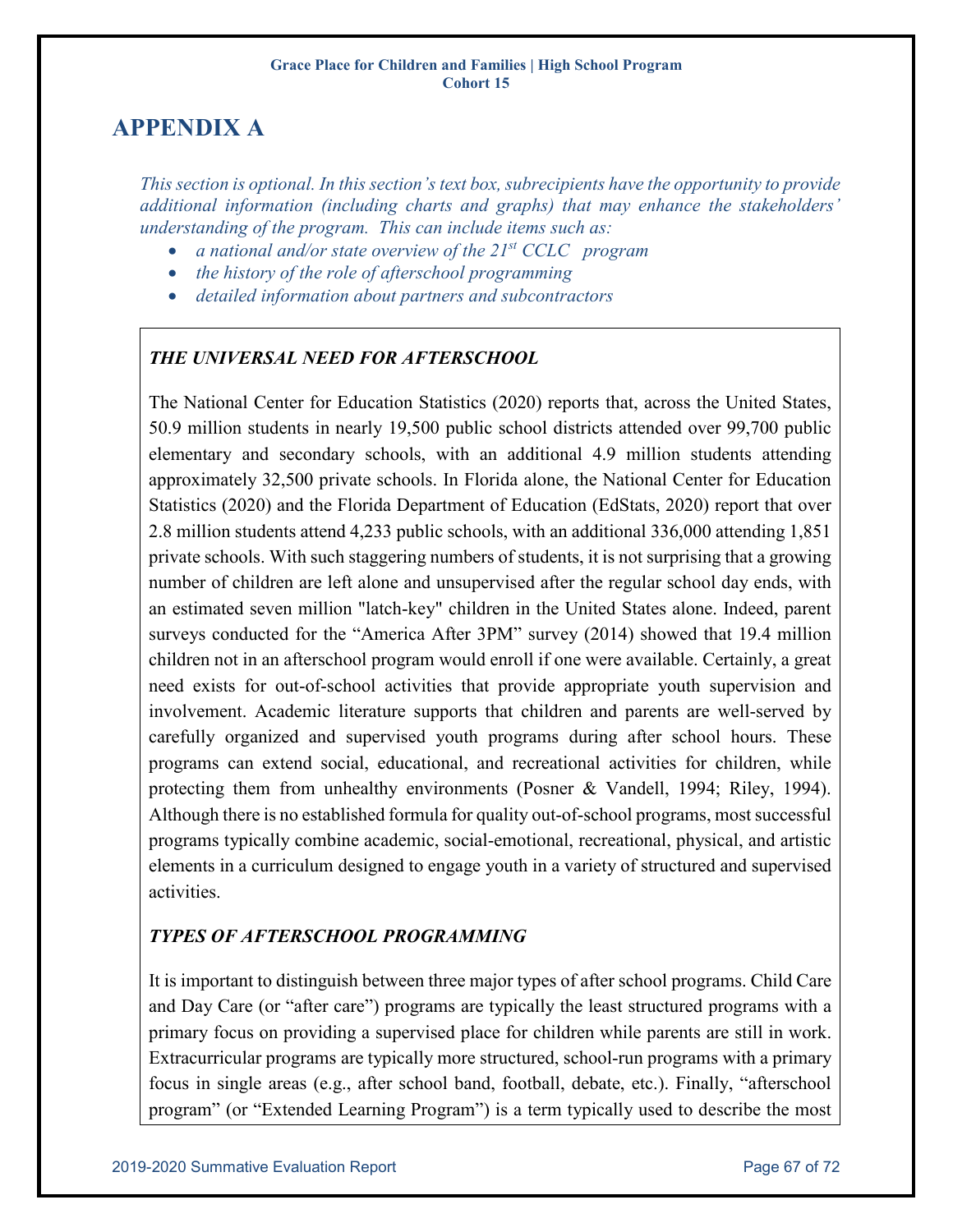structured types of programs offering a wide breadth of activities to enrich the minds and bodies of participating students. The latter are those programs generally included in research studies and are more likely to receive federal, state, and local funding. Ultimately, 21st CCLC programs, including the one at focus of this evaluation, are some of the most structured, comprehensive, and diverse afterschool programs in Florida. Within Florida, 21st CCLC programs follow a highly structured model of educational enrichment and personal development through research-based and/or scientifically based programming and activities that serve the whole child, their families, and the communities where they reside.

# *THE 21ST CCLC INITIATIVE*

The national need for structured afterschool programming spawned the creation of the 21st Century Community Learning Centers (CCLC) initiative in 1994, when the U.S. Congress authorized the establishment of the federal afterschool program. In 1998, the 21st CCLC program was refocused on supporting schools to provide school-based academic and recreational activities during after school hours, summer, and other times when schools were not in regular session. The development of the No Child Left Behind Act of 2001 brought further political focus and federal funding to after school programs, which signified the beginning of federal funding aimed at directly addressing the need for after school programs in a systematic manner. Total federal funding began with \$750,000 in 1995 and has grown to approximately \$1.206 billion dollars in 2019 (US Department of Education, 2019).

The Nita M. Lowey 21st Century Community Learning Center (21st CCLC) initiative, as outlined in federal law, is an opportunity for students to enhance and reinforce academic lessons of the regular school day, while also allowing them to learn new skills and discover new opportunities after the regular school day has ended. As described by the US Department of Education, the focus of this program "is to provide expanded academic enrichment opportunities for children attending low performing schools." Authorized under Title IV, Part B of the Elementary and Secondary Education Act (ESEA; 2015), as amended by the Every Student Succeeds Act (ESSA) (20 U.S.C. 7171-7176; 2015), the specific purposes of this federal program are to:

(1) provide opportunities for academic enrichment, including providing tutorial services to help students, particularly students who attend low-performing schools, to meet the challenging State academic standards;

(2) offer students a broad array of additional services, programs, and activities, such as youth development activities, service learning, nutrition and health education, drug and violence prevention programs, counseling programs, arts, music, physical fitness and wellness programs, technology education programs, financial literacy programs, environmental literacy programs, mathematics, science, career and technical programs,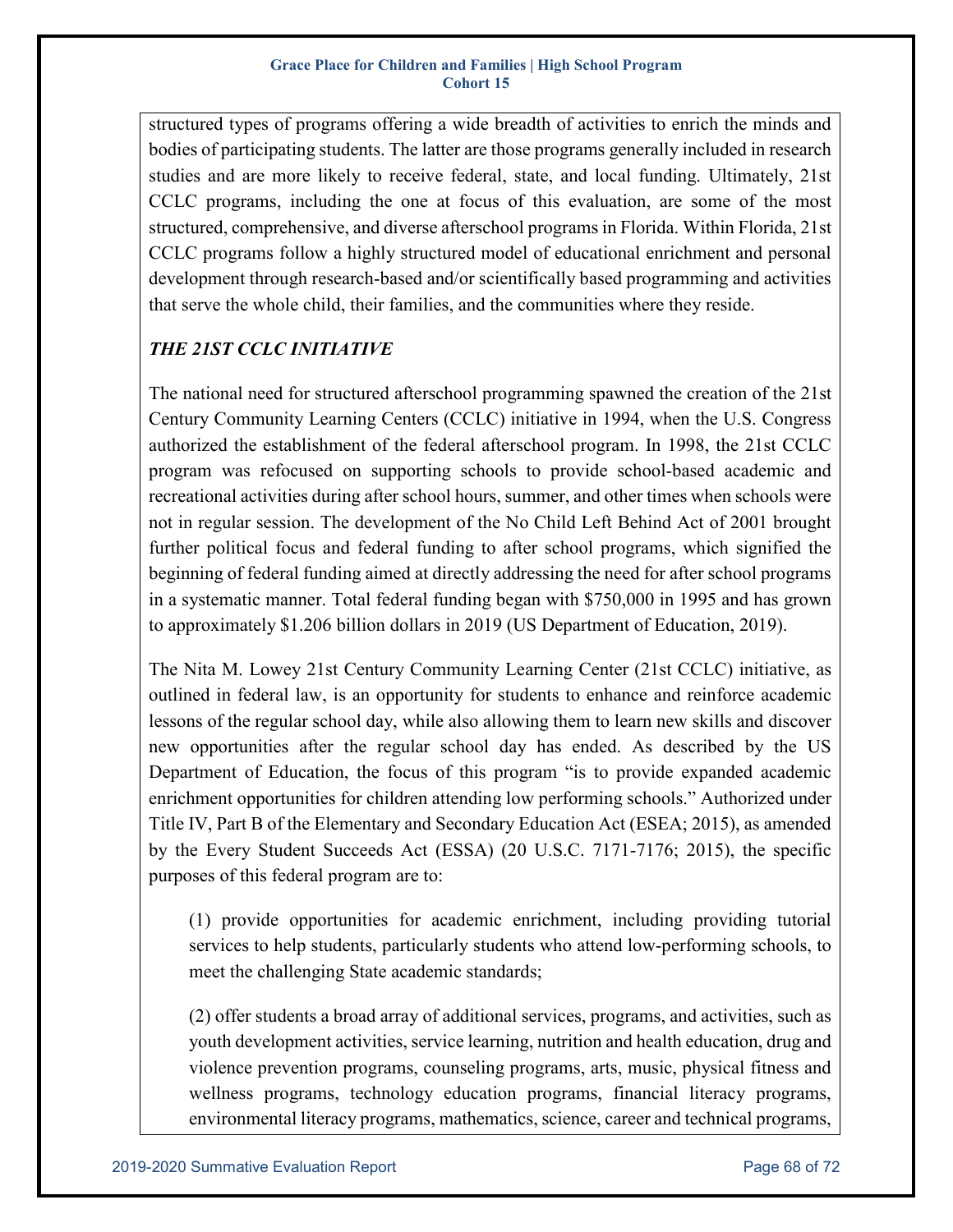internship or apprenticeship programs, and other ties to an in-demand industry sector or occupation for high school students that are designed to reinforce and complement the regular academic program of participating students; and

(3) offer families of students served by community learning centers opportunities for active and meaningful engagement in their children's education, including opportunities for literacy and related educational development.

Since the inception of the federal 21st CCLC initiative, Florida's 21st CCLC programs have been among the most structured and diverse out-of-school programs for students attending Florida's low-performing schools. In 2018, the Florida Department of Education (FLDOE) revised the requirements for eligible schools to those identified by the FLDOE as needing support (targeted support or comprehensive support) or identified by the local school district superintendent as needing supports provided by the 21st CCLC model. Private schools were not eligible as primary targets, as they do not receive school grades in Florida, but could be served as secondary targets for student participants. Overall, Florida remains focused on providing some of the most structured, wrap-around, and diverse out-of-school programming to students attending the state's most at-risk public schools and residing in the most at-risk communities.

# *GENERAL ACTIVITY REQUIREMENTS*

Within Florida, every 21st CCLC program is required to provide a strong academic component in each of three areas:  $(1)$  reading and language arts,  $(2)$  mathematics, and  $(3)$ science. Each of these academic components must be supervised by teachers certified by the Florida Department of Education. Programs are encouraged to make each of these academic components creative, fun, and designed to foster a love of reading, math, and science – in addition to focusing all such activities on project-based learning plans approved by the Florida Department of Education. The 21st CCLC Program should write lesson plans for all academic activities, ensuring that the activities provided during the 21st CCLC program do not mirror the regular school day. Instead, the federal law encourages programs to design activities that reinforce topics taught during the regular day school. Florida programs are given some level of flexibility in the dosage of academic activities provided during any specific week of operation, with each student encouraged to receive at least one hour of academic-focused, teacher-supervised activities per day of out-of-school programming. Activities must be provided in such a dosage that the program is able to meet the proposed objectives included in the grant application. Programs are not permitted to reduce the level of academic services provided to students throughout the five-year term of the grant.

In addition to academic remediation and enrichment, a second specific purpose of the 21st CCLC initiative is to offer eligible students a broad array of personal enrichment activities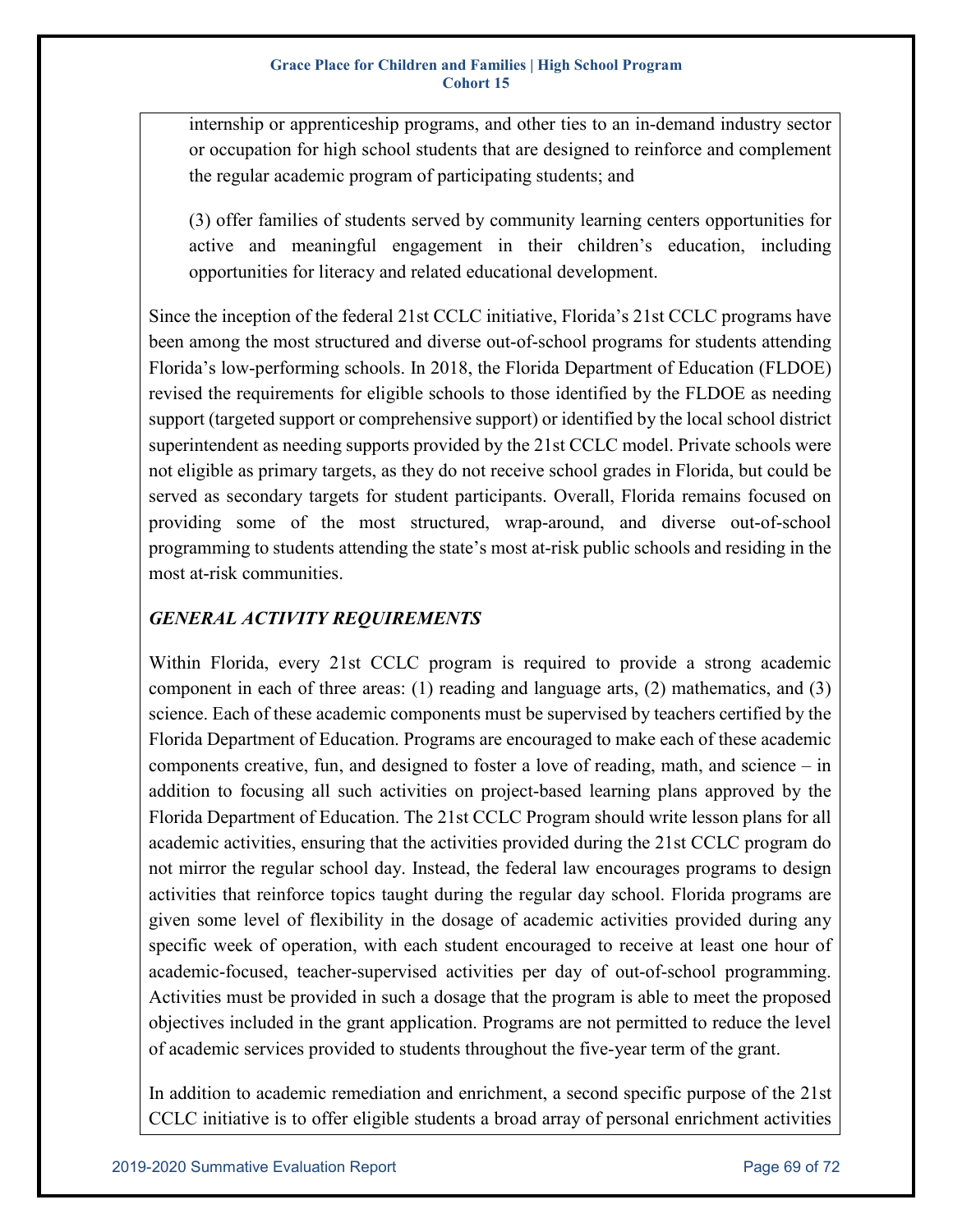that reinforce and complement the regular academic program and help participating students meet local and state academic standards in core subjects. Including a variety of personal enrichment activities helps retain and attract student participants, while also providing a well-rounded breadth of experiences to help increase student commitment to the educational process. As per rules established by the Florida Department of Education, personal enrichment must include a variety of structured activities, as well as encourage active participation regardless of individual student skill levels. All personal enrichment activities must directly or indirectly support the academic achievement of participating students. According to Section 4205(A) of ESEA, as amended, 21st CCLC programs are limited to providing additional services within the following categories: Physical Education and recreation activities; Dropout Prevention and Character Education activities; Tutoring and mentoring services; Educational arts and music activities; Entrepreneurial education programs; Programs for limited English proficient students; Telecommunications and technology education programs; Expanded library service hours; and/or Drug and violence prevention and/or counseling activities. Most 21st CCLC Programs propose activities in several of the personal enrichment categories focused on helping targeted 21st CCLC students meet the Florida Standards and Florida's Sunshine State Standards.

The third specific purpose of the 21st CCLC initiative is to offer families of actively participating 21st CCLC students the opportunity for literacy and related educational development. In particular, 21st CCLC programs are required to provide services designed to develop literacy or related educational skills that will enable adult family members to be supportive of the child's learning (e.g., GED preparation, computer literacy, financial literacy, parenting literacy, etc.). While programs are provided some flexibility with regards to the level of adult family member services they provide, the program must provide a minimum number of annual activities and/or services (set by the FLDOE), and must provide enough outreach to progress towards the proposed family-based objectives. Many programs in Florida limit adult family member activities to special events (e.g., student plays) and general meetings. Secondary to the difficulty in recruiting adult family member participation in these services, it is rare for Florida programs to serve a substantial percentage of adult family members. 21st CCLC programs may only provide services to adult family members of students participating in 21st CCLC services.

# *THE EVALUATION PROCESS*

Given the impacts of high quality out-of-school programs, federal, state, city, and community efforts and numerous initiatives across the U.S. have established and expanded afterschool enrichment programs in both public and private settings. However, as afterschool enrichment programs move toward greater recognition and become more institutionalized social functions, they are continuously challenged to demonstrate quality by reaching more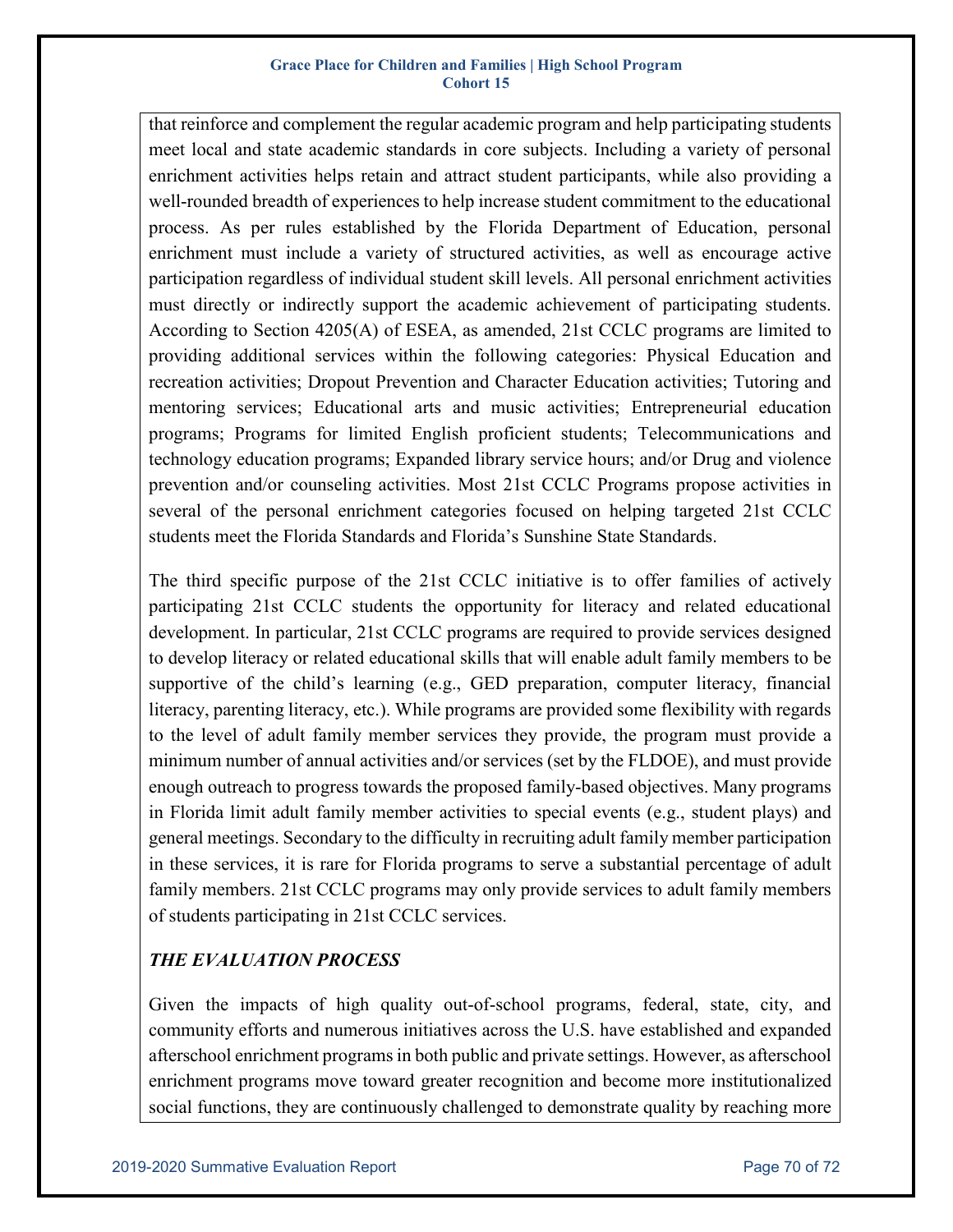children, strengthening programs and staff, and providing adequate facilities and equipment. Indeed, program quality has already become a public concern (Halpern, 1999) and, since the early 1990s, researchers have become more interested in identifying characteristics of quality and effective after school programs for children. In fact, poor quality educational programs have been reported to put children's development at risk for poorer language acquisition, lower cognitive scores, and lower ratings of social and emotional adjustment (Scarr & Eisenberg, 1993). Although hours of program operation, program stability, and type of activities can impact children's achievement, research has established the greatest influence to be program quality (Caspary et al., 2002). In fact, Title IV, Part B of the Elementary and Secondary Education Act (ESEA), as amended by the Every Student Succeeds Act (ESSA) (20 U.S.C. 7171-7176), requires all 21st CCLC programs to undergo periodic evaluation to "assess the program's progress toward achieving the goal of providing high-quality opportunities for academic enrichment and overall student success."

Evaluation of program quality is integral to maintaining high quality programs and assessing progress towards achieving the primary program objectives. Program evaluation provides information for curriculum and activity adjustment, reallocation of funding, staff development, decision-making, and accountability (McGee, 1989). However, it is critically important to carefully establish evaluation procedures to effectively and accurately monitor the quality of after school programs. Towards this end, it is impossible to determine the effectiveness of an afterschool program without an in-depth assessment of all aspects of an individual program. Methods of assessment tend to be qualitative in nature to ensure that program goals are being met, although quantitative data can often allow for more concrete conclusions about program effectiveness. Thus, a mixed method approach is typically the most advantageous, incorporating an exploration of quantitative and qualitative data (Halpern, 2002; Magnusson & Day, 1993; Miller, 2001; Owens & Vallercamp, 2003; Piha & Miller, 2003). In general, summative evaluations and data reports to the Florida Department of Education are based on quantitative data, though the program is always encouraged to explore qualitative responses and discussions from focus groups or advisory board meetings to help qualify the data presented within formal reporting processes.

Although assessing specific activities or services is often the basis for establishing program quality, it is also important to collect data from participants, parents, and program staff. For instance, recognizing that feedback from the participants is essential to assess program quality and to encourage continued participation, a number of assessments are available to measure participant perceptions and satisfaction with afterschool enrichment programs. Numerous researchers (e.g., Byrd et al., 2007; Deslandes & Potvin, 1999; Grolnick et al., 2000) have also indicated that parental involvement in the education of their children is an important aspect of effective education programs from the elementary through high school years. Indeed, children often make better transitions in educational programs and have a